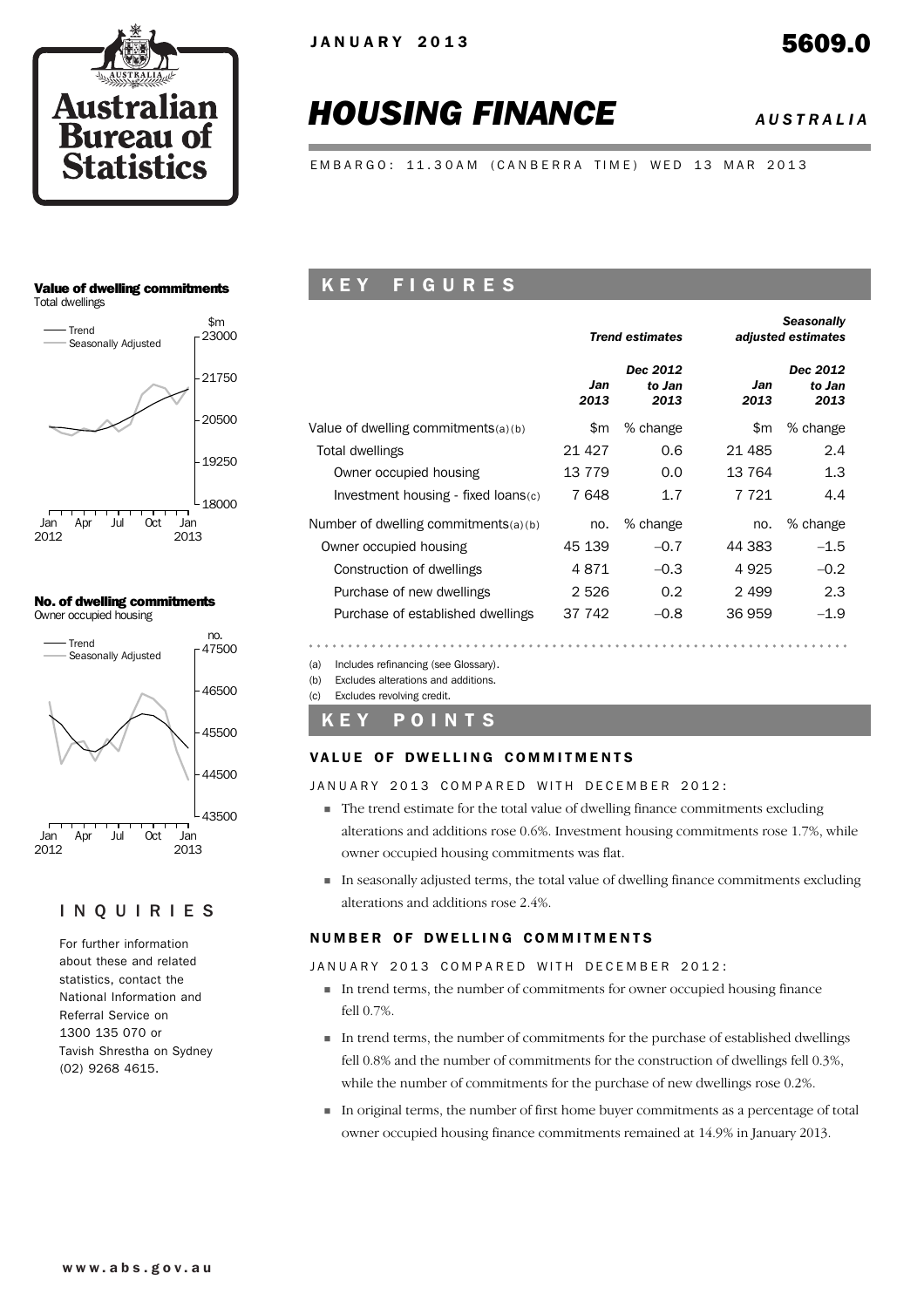# NOTES

| FORTHCOMING ISSUES   | <b>ISSUE</b>                                                                             | <b>RELEASE DATE</b>                                                                   |  |  |  |  |  |  |
|----------------------|------------------------------------------------------------------------------------------|---------------------------------------------------------------------------------------|--|--|--|--|--|--|
|                      | February 2013                                                                            | 15 April 2013                                                                         |  |  |  |  |  |  |
|                      | March 2013                                                                               | 13 May 2013                                                                           |  |  |  |  |  |  |
|                      | April 2013                                                                               | 11 June 2013                                                                          |  |  |  |  |  |  |
|                      | May 2013                                                                                 | 12 July 2013                                                                          |  |  |  |  |  |  |
|                      | <b>June 2013</b>                                                                         | 7 August 2013                                                                         |  |  |  |  |  |  |
|                      | <b>July 2013</b>                                                                         | 9 September 2013                                                                      |  |  |  |  |  |  |
|                      |                                                                                          |                                                                                       |  |  |  |  |  |  |
| <b>REVISIONS</b>     |                                                                                          | In this issue revisions have been made to the original series as a result of improved |  |  |  |  |  |  |
|                      |                                                                                          | reporting of survey and administrative data. These revisions have impacted on:        |  |  |  |  |  |  |
|                      |                                                                                          | Owner occupied housing for the period October 2012 to December 2012                   |  |  |  |  |  |  |
|                      | Investment housing for December 2012                                                     |                                                                                       |  |  |  |  |  |  |
|                      | Housing loan outstandings to households for the period December 2011 to                  |                                                                                       |  |  |  |  |  |  |
|                      | December 2012.                                                                           |                                                                                       |  |  |  |  |  |  |
|                      | Seasonally adjusted and trend series have been revised as a result of revisions to the   |                                                                                       |  |  |  |  |  |  |
|                      | original series, the incorporation of estimates for the latest month and the revision of |                                                                                       |  |  |  |  |  |  |
|                      |                                                                                          | seasonal factors due to the concurrent seasonal adjustment methodology.               |  |  |  |  |  |  |
|                      |                                                                                          |                                                                                       |  |  |  |  |  |  |
| <b>ABBREVIATIONS</b> | \$m million dollars                                                                      |                                                                                       |  |  |  |  |  |  |
|                      | Australian Bureau of Statistics<br>ABS                                                   |                                                                                       |  |  |  |  |  |  |
|                      | ADI Authorised Deposit-taking Institution                                                |                                                                                       |  |  |  |  |  |  |
|                      |                                                                                          | APRA Australian Prudential Regulation Authority                                       |  |  |  |  |  |  |
|                      | ARIMA                                                                                    | autoregressive integrated moving average                                              |  |  |  |  |  |  |
|                      | not elsewhere classified<br>n.e.c.                                                       |                                                                                       |  |  |  |  |  |  |
|                      | Registered Financial Corporation<br>RFC                                                  |                                                                                       |  |  |  |  |  |  |
|                      |                                                                                          |                                                                                       |  |  |  |  |  |  |

Brian Pink Australian Statistician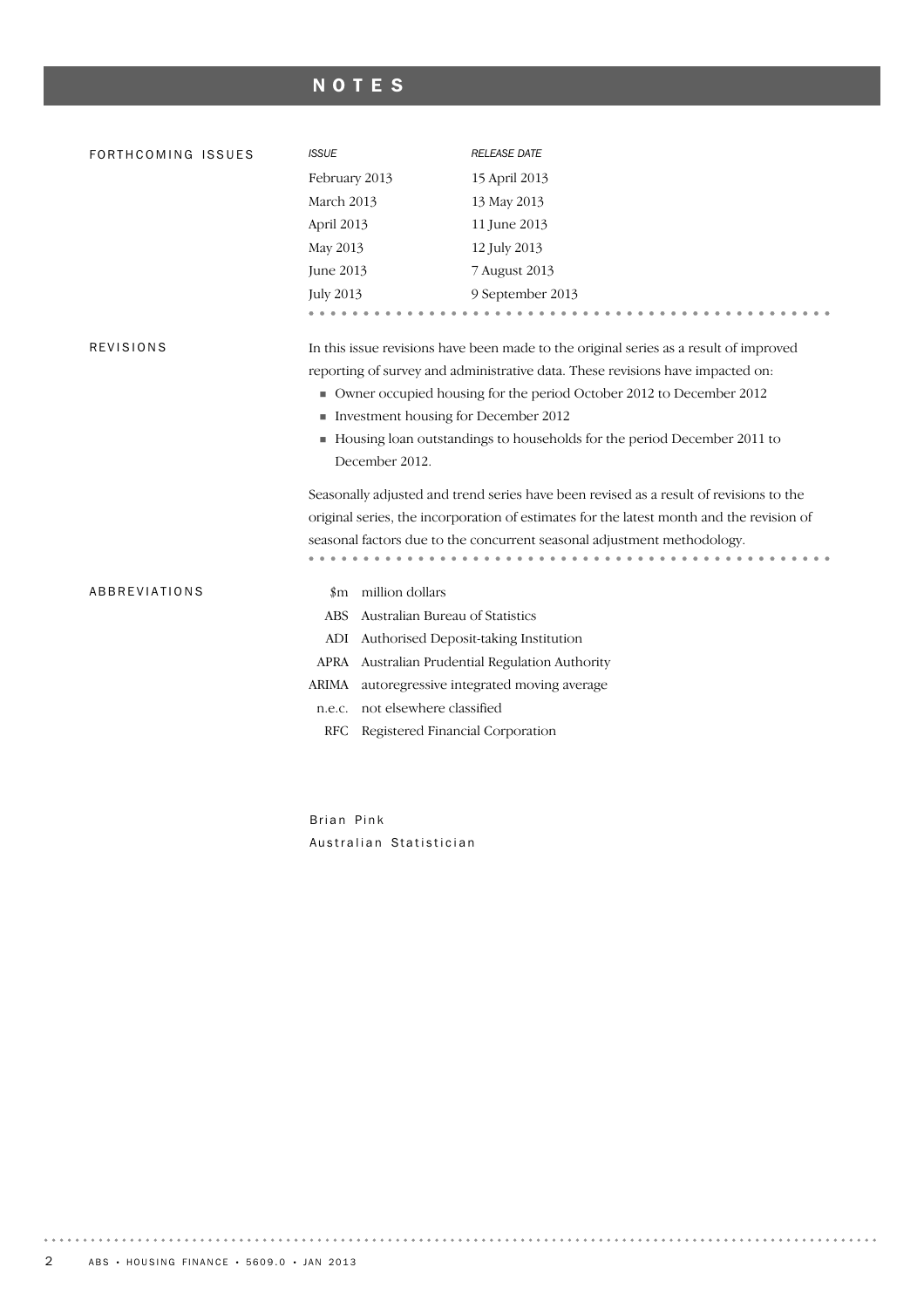# CONTENTS

|               | Time Series Data <i>interpretational content of the Series Data interpretation i.e.</i>                   |
|---------------|-----------------------------------------------------------------------------------------------------------|
| ANALYSIS      |                                                                                                           |
|               |                                                                                                           |
| <b>TABLES</b> |                                                                                                           |
|               | 1<br>Housing Finance Commitments (Owner Occupation), By Purpose:                                          |
|               |                                                                                                           |
|               | Housing Finance Commitments (Owner Occupation), By Purpose:<br>2                                          |
|               |                                                                                                           |
|               | 3<br>Housing Finance Commitments (Owner Occupation), By Lender:                                           |
|               |                                                                                                           |
|               | Housing Finance Commitments (Owner Occupation), By Lender:<br>4                                           |
|               |                                                                                                           |
|               | Housing Finance Commitments (Owner Occupation), By State and<br>5                                         |
|               |                                                                                                           |
|               | Housing Finance Commitments (Owner Occupation), By State and<br>6                                         |
|               |                                                                                                           |
|               | Housing Finance Commitments (Owner Occupation), By State and<br>$\overline{\mathbf{z}}$                   |
|               |                                                                                                           |
|               | Housing Finance Commitments (Owner Occupation), By Purpose and<br>8                                       |
|               |                                                                                                           |
|               | 9<br>Housing Finance Commitments (Owner Occupation), First Home                                           |
|               |                                                                                                           |
|               | 10<br>Housing Finance Commitments (Owner Occupation), By Purpose:                                         |
|               |                                                                                                           |
|               | 11<br>Housing Finance Commitments (Owner Occupation and Investment                                        |
|               |                                                                                                           |
|               | 12<br>Housing Loan Outstandings to Households (Owner Occupation and                                       |
|               |                                                                                                           |
|               | What If? Revisions to Trend Estimates $\dots \dots \dots \dots \dots \dots \dots \dots \dots \dots \dots$ |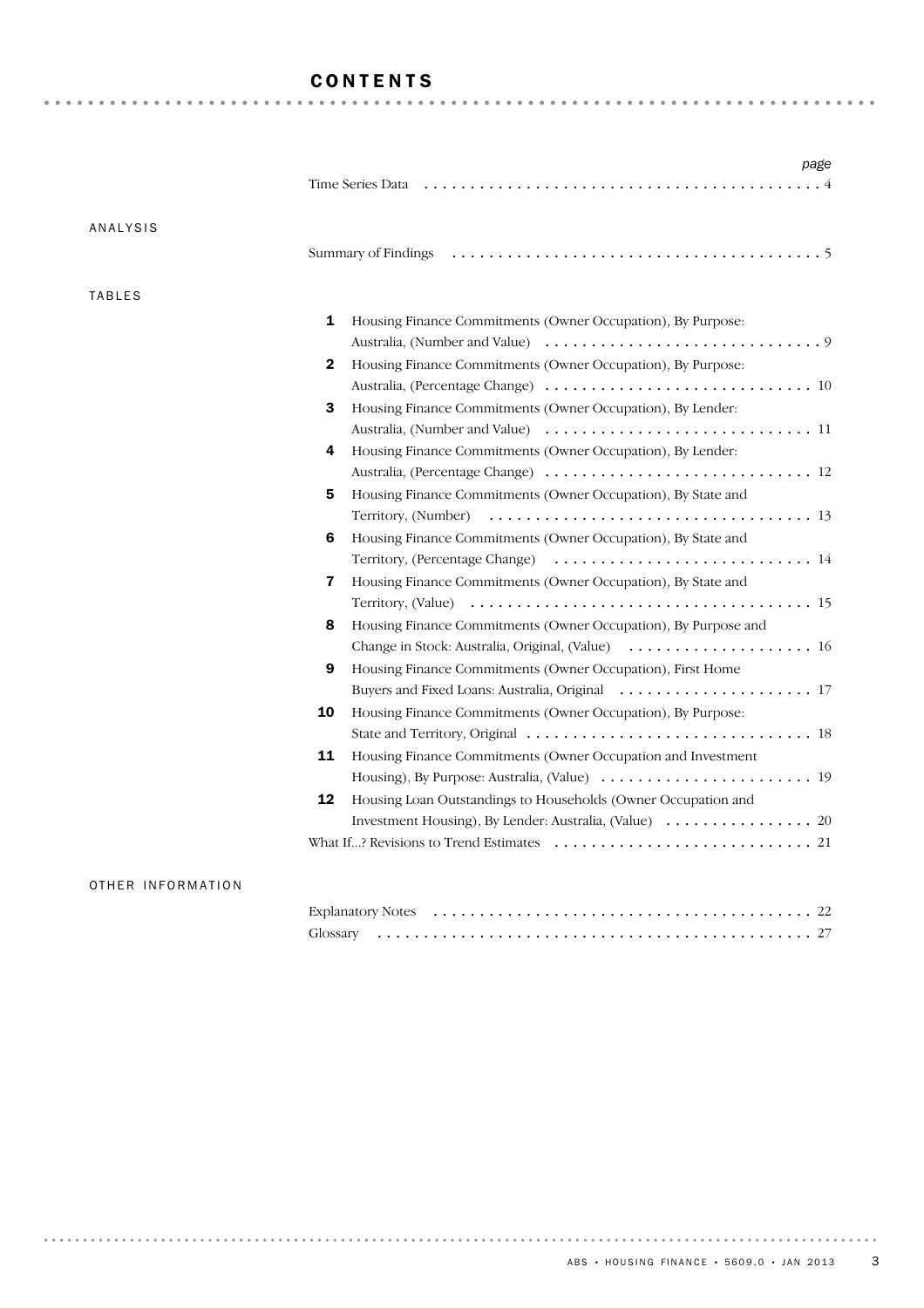## **TIME SERIES DATA**

TIME SERIES DATA

 $-0.000$ 

Data available free on the ABS web site <http://www.abs.gov.au> include:

- ! longer time series of tables in this publication
- ! the following tables, with data from October 1975

8. Housing finance commitments (Owner Occupation), By Purpose and Change in Stock: State and Territory, Original (\$'000)

13a. Housing finance commitments (Owner Occupation), By Purpose and Lender: Australia, Original (Number)

13b.Housing finance commitments (Owner Occupation), By Purpose and Lender: Australia, Original (\$'000)

13c. Housing finance commitments, By Purpose and Lender: Australia, Original (Average Loan Size–\$'000)

14. Housing Finance Seasonal Factors and Forward Factors for 12 months, By Purpose and Lender: Australia

15. Housing Finance Seasonal Factors and Forward Factors for 12 months, By State and Territory

. . . . . . . . .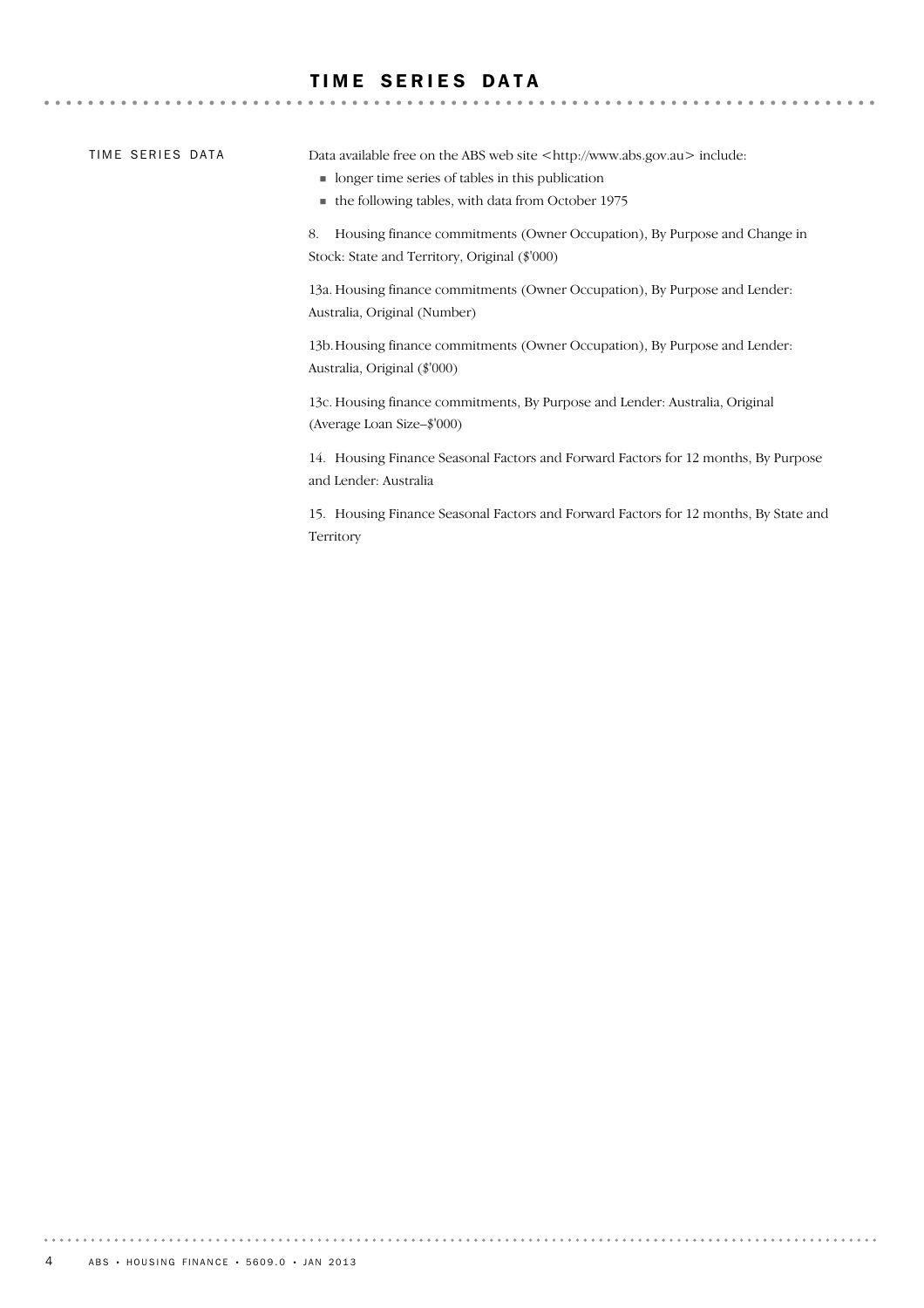| DWELLINGS FINANCED | The total value of dwelling commitments excluding alterations and additions (trend)                                                                                  |
|--------------------|----------------------------------------------------------------------------------------------------------------------------------------------------------------------|
| Value of Dwellings | rose 0.6% in January 2013 compared with December 2012 and the seasonally adjusted                                                                                    |
| Financed           | series rose 2.4% in January 2013.                                                                                                                                    |
| (Tables 11, 1 & 2) | The total value of owner occupied housing commitments (trend) remained flat in<br>January 2013. A fall was recorded in commitments for the construction of dwellings |
|                    | $(d_{\text{QWD}} \text{*2m} \cdot 0.1\%)$ while commitments for the purchase of new dwellings                                                                        |

(down \$2m, 0.1%), while commitments for the purchase of new dwellings rose (up \$2m, 0.3%). Commitments for the purchase of established dwellings was flat. The seasonally adjusted series for the total value of owner occupied housing commitments rose 1.3% in January 2013.

The total value of investment housing commitments (trend) rose (\$127m, 1.7%) in January 2013 compared with December 2012. Rises were recorded in commitments for the purchase of dwellings by individuals for rent or resale (up \$68m, 1.1%), commitments for the purchase of dwellings by others for rent or resale (up \$30m, 3.7%) and commitments for the construction of dwellings for rent or resale (up \$29m, 6.4%). The value of investment housing commitments seasonally adjusted rose 4.4% in January 2013.

#### INVESTMENT HOUSING - TOTAL



*Number of Owner Occupied Dwellings Financed (Tables 1 & 2)*

The number of owner occupied housing commitments (trend) fell (down 302, 0.7%) in January 2013, following a fall of 0.6% in December. Falls were recorded in commitments for the purchase of established dwellings excluding refinancing (down 185, 0.8%), commitments for the refinancing of established dwellings (down 109, 0.7%) and commitments for the construction of dwellings (down 13, 0.3%), while a rise was recorded in commitments for the purchase of new dwellings (up 5, 0.2%). The seasonally adjusted estimate for the total number of owner occupied housing commitments fell (down 692, 1.5%) in January 2013.

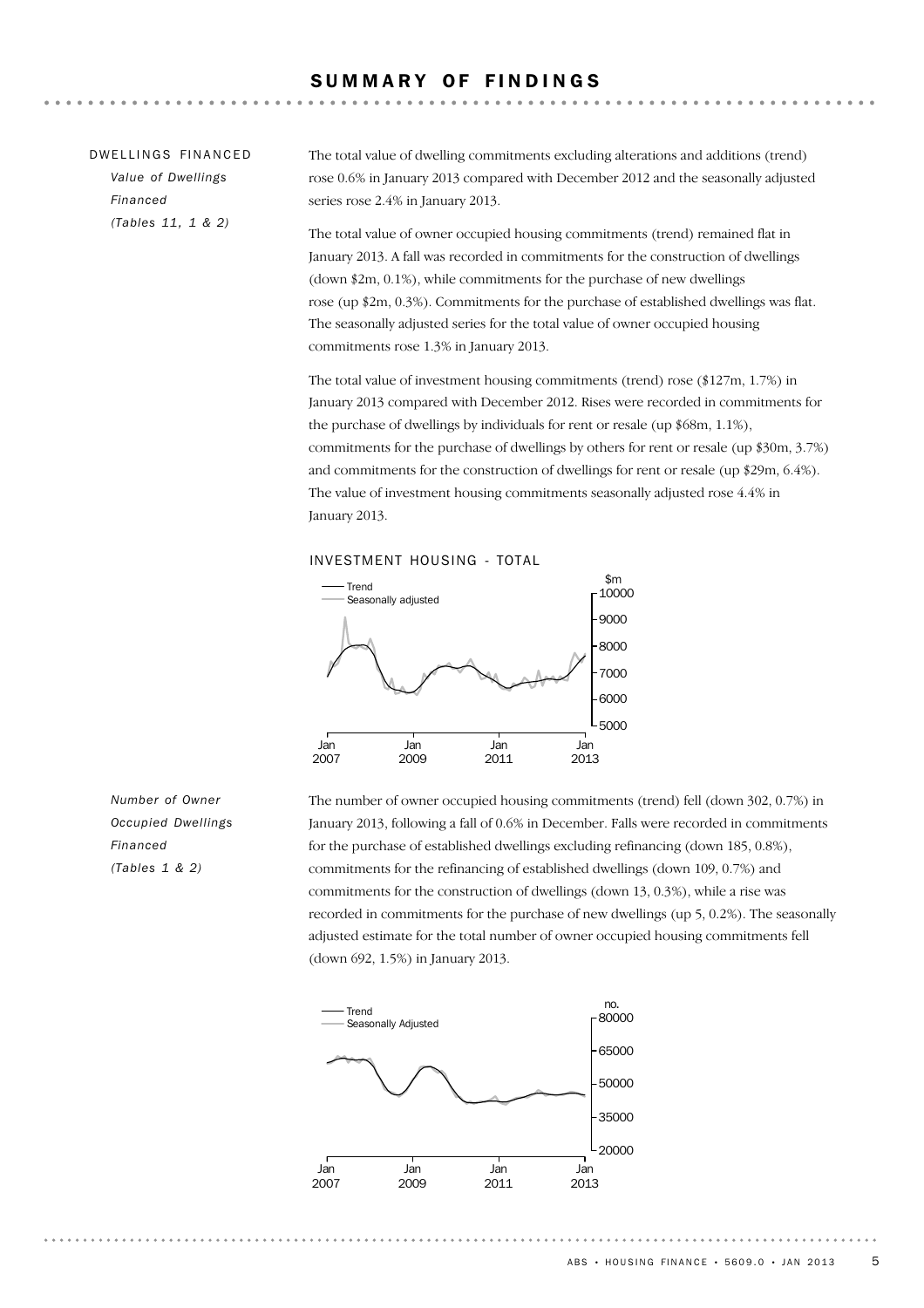### S U M M A R Y O F F I N D I N G S *continued*

Between January 2013 and December 2012, the number of owner occupied housing commitments (trend) fell in New South Wales (down 151, 1.2%), Queensland (down 71, 0.8%), the Australian Capital Territory (down 12, 1.7%), Tasmania (down 11, 1.5%) and Western Australia (down 6, 0.1%), while rises were recorded in South Australia (up 6, 0.2%) and the Northern Territory (up 4, 1.2%). Victoria remained flat. The seasonally adjusted estimates fell in Queensland (down 333, 3.9%), Victoria (down 206, 1.7%), Tasmania (down 44, 5.9%), the Australian Capital Territory (down 43, 6.4%) and New South Wales (down 9, 0.1%), while rises were recorded in the Northern Territory (up 85, 24.7%), South Australia (up 77, 2.6%) and Western Australia (up 59, 0.9%). *Number of Owner Occupied Dwellings Financed – State (Tables 5 & 6)*

In original terms, the number of first home buyer commitments as a percentage of total owner occupied housing finance commitments remained at 14.9% in January 2013. Between January 2013 and December 2012, the average loan size for first home buyers rose \$2,800 to \$297,100. The average loan size for all owner occupied housing commitments fell \$1,200 to \$307,100 for the same period. *First Home Buyer Commitments (Table 9)*

*Number of Owner Occupied Dwellings Financed Excluding Refinancing (Tables 1 & 2)*

The number of owner occupied housing commitments excluding refinancing (trend) fell 0.6% in January 2013, following a fall of 0.5% in December 2012. The seasonally adjusted series fell 1.9% in January 2013, following a fall of 0.8% in December 2012.



## PURPOSE OF FINANCE (OWNER OCCUPATION) *Construction of dwellings (Tables 1 & 2)*

The number of finance commitments for the construction of dwellings for owner occupation (trend) fell 0.3% in January 2013, following a fall of 0.6% in December 2012. This is the seventh consecutive fall in this series. The seasonally adjusted series fell 0.2% in January 2013, after a rise of 1.6% in December 2012.

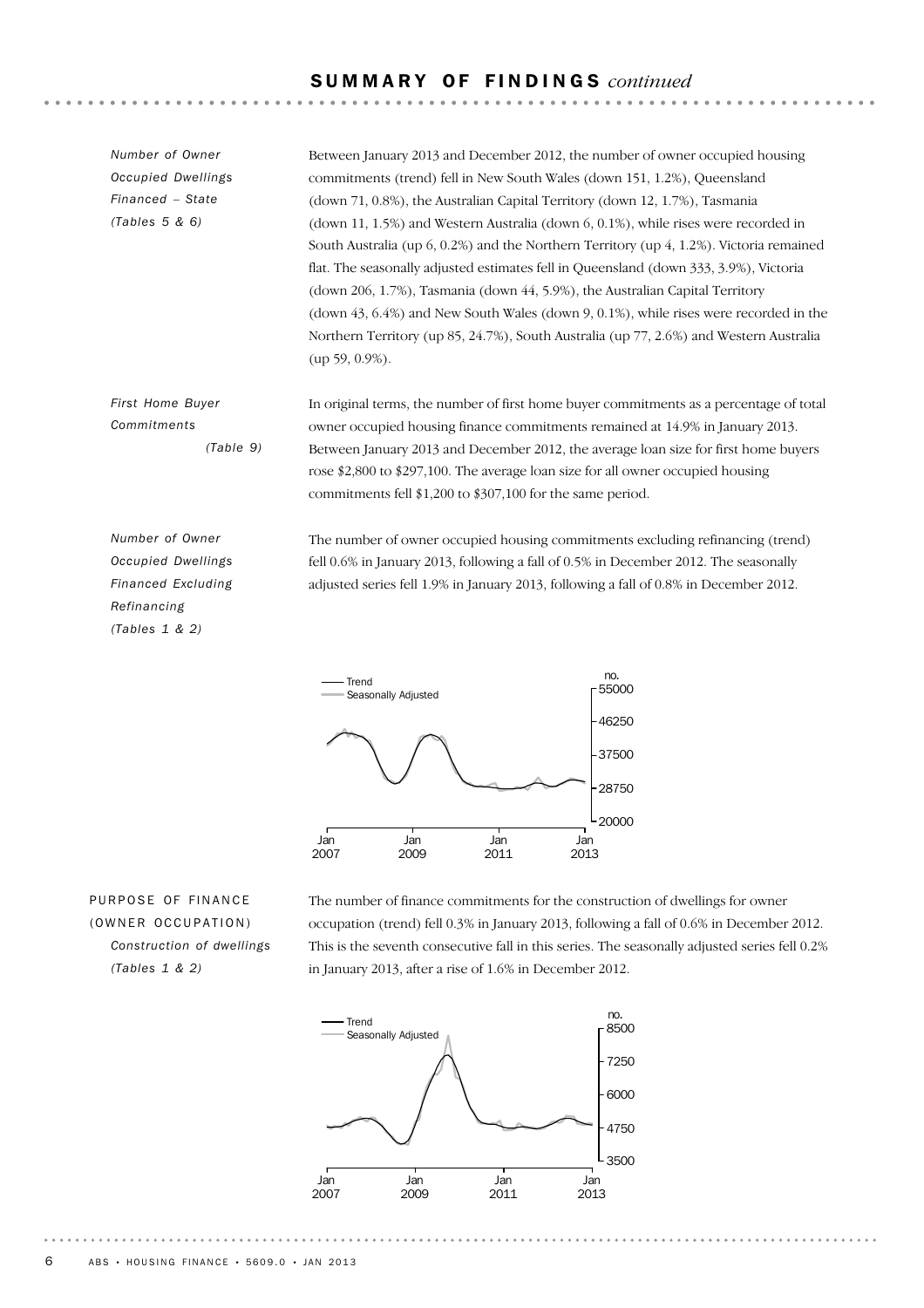#### S U M M A R Y O F F I N D I N G S *continued*

*Purchase of new dwellings (Tables 1 & 2)*

The number of finance commitments for the purchase of new dwellings for owner occupation (trend) rose 0.2% in January 2013, following a rise of 0.3% in December 2012. This is the eleventh consecutive rise in this series. The seasonally adjusted series rose 2.3% in January 2013, following a rise of 2.3% in December 2012.



*Purchase of established dwellings (including refinancing across lending institutions) (Tables 1 & 2)*

The number of finance commitments for the purchase of established dwellings for owner occupation (trend) fell 0.8% in January 2013, following a fall of 0.7% in December 2012. The seasonally adjusted series fell 1.9% in January 2013, following a fall of 2.8% in December 2012.



#### *Refinancing (Tables 1 & 2)*

The number of refinancing commitments for owner occupied housing (trend) fell 0.7% in January 2013, following a fall of 0.8% in December 2012. The seasonally adjusted series fell 0.7% in January 2013, following a fall of 4.7% in December 2012.



ABS • HOUSING FINANCE • 5609.0 • JAN 2013 7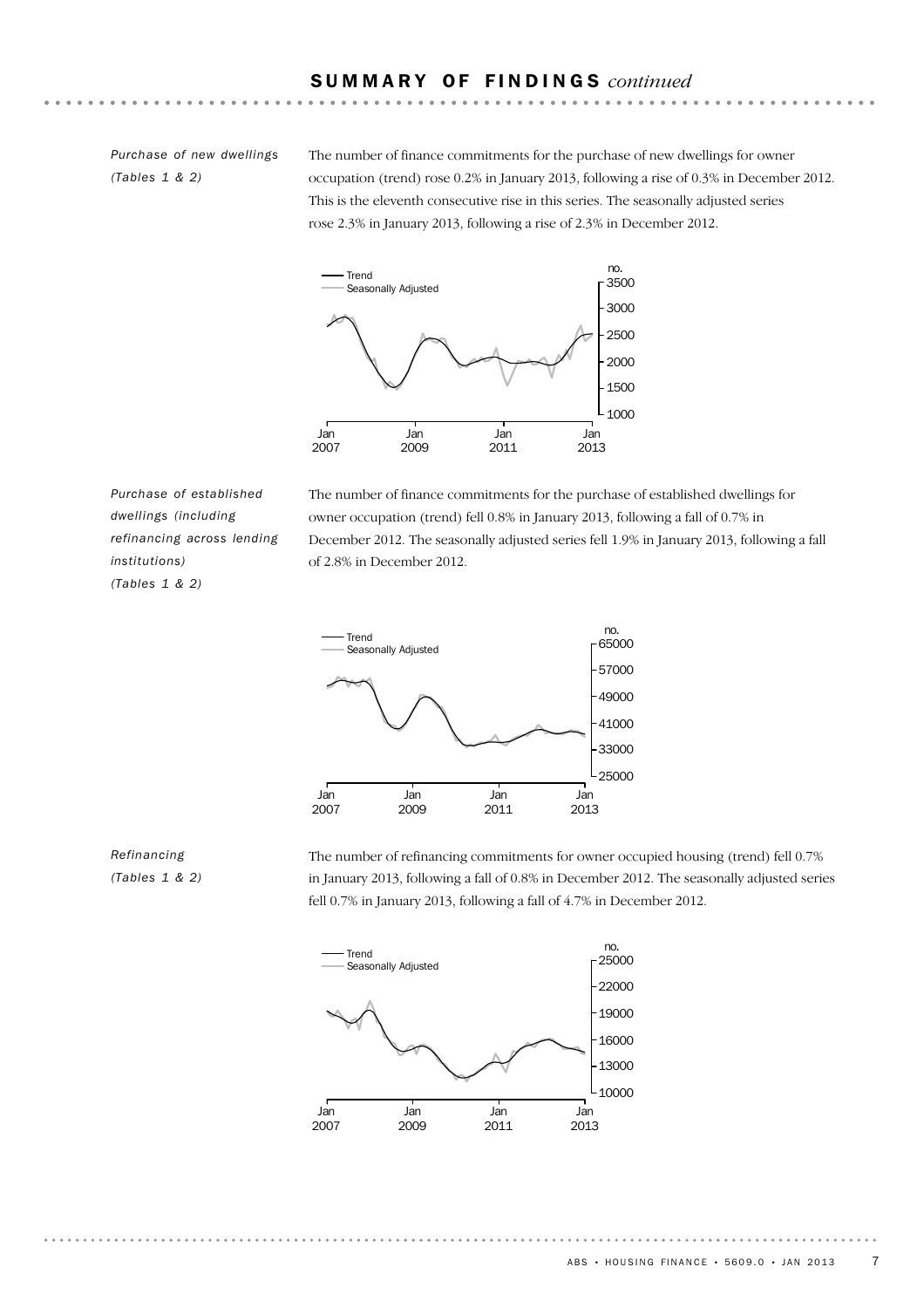TYPE OF LENDER (OWNER OCCUPATION) *Banks (Tables 3 & 4)*

The number of commitments for owner occupied dwellings financed by banks (trend) fell 0.7% in January 2013, following a fall of 0.6% in December 2012. The seasonally adjusted series fell 1.9% in January 2013, following a fall of 1.8% in December 2012.



The number of commitments for owner occupied dwellings financed by non-banks (trend) fell 0.4% in January 2013, following a fall of 0.6% in December 2012. The seasonally adjusted series rose 3.1% in January 2013, after a fall of 5.4% in December 2012. The number of commitments for owner occupied dwellings financed by permanent building societies (trend) fell 2.1% in January 2013, following a fall of 2.5% in December 2012. The seasonally adjusted series fell 2.3% in January 2013, following a fall of 6.7% in December 2012. *Non-banks (Tables 3 & 4)*



# HOUSING LOAN OUTSTANDINGS *(Table 12)*

At the end of January 2013, the value of outstanding housing loans financed by authorised deposit-taking institutions (ADIs) was \$1,191,773m, up \$5,505m (0.5%) from the December 2012 closing balance. Owner occupied housing loan outstandings financed by ADIs rose \$3,288m (0.4%) to \$804,895m and investment housing loan outstandings financed by ADIs rose \$2,217m (0.6%) to \$386,878m.

Bank housing loan outstandings rose \$5,320m (0.5%) during January 2013 to reach a closing balance of \$1,141,789m. Owner occupied housing loan outstandings of banks rose \$3,132m (0.4%) to \$764,697m and investment housing loan outstandings of banks rose \$2,188m (0.6%) to \$377,092m.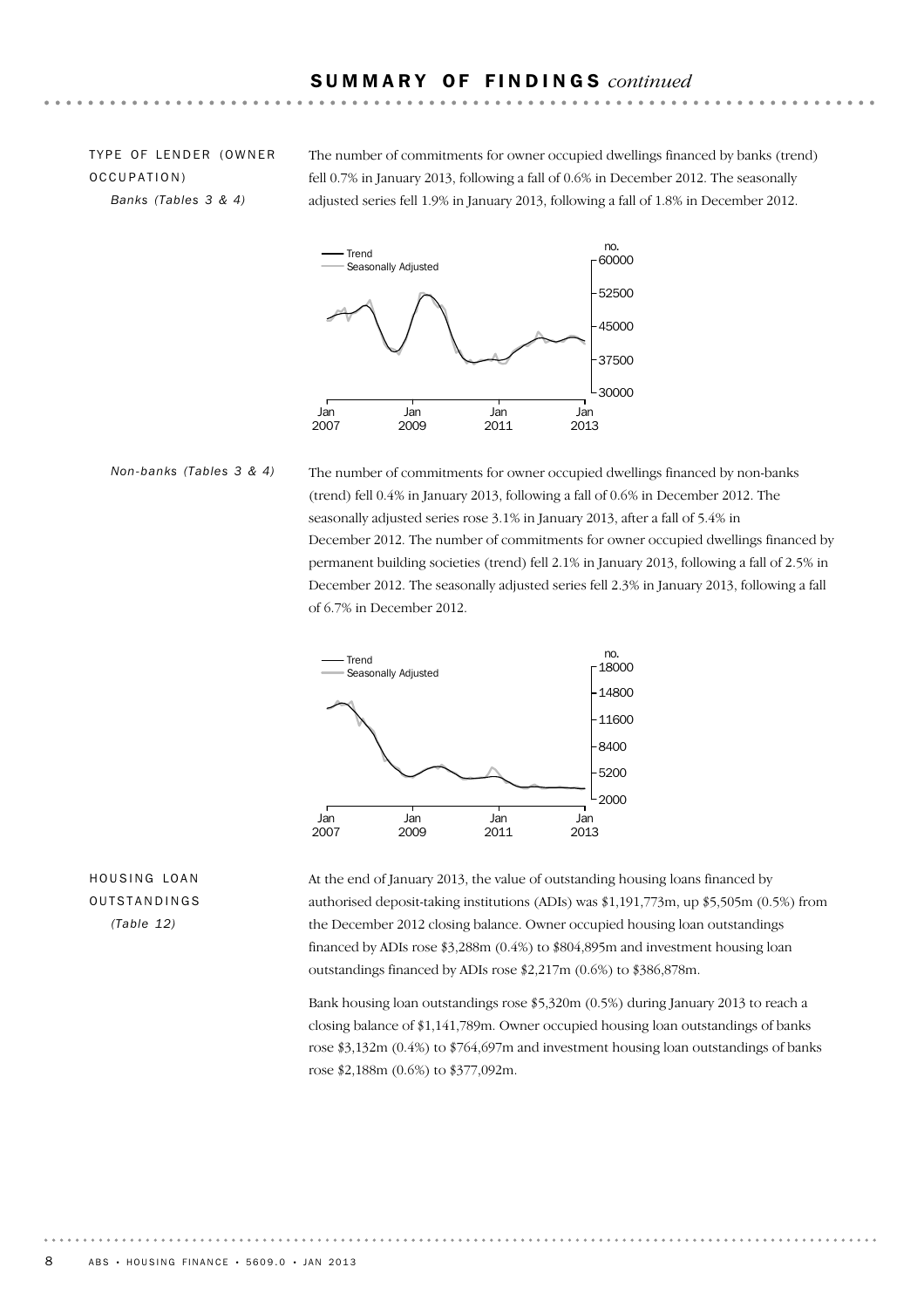

# 1 HOUSING FINANCE COMMITMENTS (OWNER OCCUPATION) (a) , By Purpose: Australia

|                                         | Construction<br>of dwellings |           | Purchase of<br>new dwellings |            | Purchase of<br>established<br>dwellings(b) |               | Total               |                  | Refinancing<br>of established<br>dwellings(c) |                 | Total excluding<br>refinancing of<br>established<br>dwellings         |         |
|-----------------------------------------|------------------------------|-----------|------------------------------|------------|--------------------------------------------|---------------|---------------------|------------------|-----------------------------------------------|-----------------|-----------------------------------------------------------------------|---------|
| Month                                   | no.                          | \$m\$     | no.                          | \$m        | no.                                        | \$m           | no.                 | \$m              | no.                                           | \$m             | no.                                                                   | \$m     |
|                                         |                              |           |                              |            |                                            |               |                     |                  |                                               |                 |                                                                       |         |
|                                         |                              |           |                              |            |                                            | ORIGINAL      |                     |                  |                                               |                 |                                                                       |         |
| 2012                                    |                              | 1043      |                              |            | 33 674                                     | 9970          | 39 127              |                  | 13 4 58                                       |                 | 25 669                                                                | 8 1 2 3 |
| January<br>February                     | 3795<br>4 6 2 9              | 1 2 9 0   | 1658<br>1682                 | 571<br>572 | 35 914                                     | 10 300        | 42 2 2 5            | 11 584<br>12 163 | 15 360                                        | 3 4 6 2<br>3878 | 26 865                                                                | 8 2 8 5 |
| March                                   | 5 0 2 4                      | 1377      | 2 0 0 0                      | 661        | 40 641                                     | 11 766        | 47 665              | 13804            | 17 249                                        | 4 3 8 0         | 30 416                                                                | 9424    |
| April                                   | 4 4 0 2                      | 1 2 1 1   | 1953                         | 671        | 35 284                                     | 10 368        | 41 639              | 12 250           | 14 708                                        | 3699            | 26 931                                                                | 8551    |
| May                                     | 5 9 0 7                      | 1647      | 2 2 2 8                      | 759        | 42 297                                     | 12 695        | 50 432              | 15 101           | 17 359                                        | 4 4 7 7         | 33 0 73                                                               | 10 624  |
| June                                    | 5430                         | 1546      | 2 1 6 8                      | 749        | 37 776                                     | 11 391        | 45 374              | 13 686           | 15 501                                        | 3 9 9 8         | 29873                                                                 | 9688    |
| July                                    | 5 628                        | 1548      | 2041                         | 712        | 37 987                                     | 11 486        | 45 656              | 13 746           | 15 240                                        | 3971            | 30 416                                                                | 9775    |
| August                                  | 5 607                        | 1568      | 2 4 2 0                      | 815        | 40 0 25                                    | 12 053        | 48 052              | 14 4 36          | 15 990                                        | 4 1 4 8         | 32 062                                                                | 10 288  |
| September                               | 4 6 9 9                      | 1 3 1 9   | 2 3 4 8                      | 793        | 36 323                                     | 10 901        | 43 370              | 13 0 14          | 13 949                                        | 3 6 2 3         | 29 4 21                                                               | 9 3 9 1 |
| October                                 | 5 2 3 7                      | 1442      | 2836                         | 969        | 41 167                                     | 12 3 13       | 49 240              | 14 7 24          | 15 9 58                                       | 4 1 7 9         | 33 282                                                                | 10 545  |
| November                                | 5 1 28                       | 1449      | 2 6 4 3                      | 911        | 42 4 27                                    | 13 051        | 50 198              | 15 4 11          | 16 25 6                                       | 4 2 3 6         | 33 942                                                                | 11 176  |
| December                                | 4593                         | 1 3 1 3   | 2 5 9 1                      | 886        | 36 723                                     | 11 338        | 43 907              | 13 537           | 14 165                                        | 3 6 5 1         | 29 742                                                                | 9886    |
|                                         |                              |           |                              |            |                                            |               |                     |                  |                                               |                 |                                                                       |         |
| 2013<br>January                         | 3 9 9 2                      | 1 1 2 1   | 2 1 9 5                      | 747        | 32 632                                     | 10 055        | 38 819              | 11 923           | 12 5 83                                       | 3 2 6 3         | 26 236                                                                | 8 6 6 0 |
|                                         |                              |           |                              |            |                                            |               |                     |                  |                                               |                 |                                                                       |         |
|                                         |                              |           |                              |            |                                            |               | SEASONALLY ADJUSTED |                  |                                               |                 |                                                                       |         |
| 2012                                    |                              |           |                              |            |                                            |               |                     |                  |                                               |                 |                                                                       |         |
| January                                 | 4834                         | 1 3 3 6   | 1957                         | 680        | 39 456                                     | 11 817        | 46 246              | 13833            | 15 991                                        | 4 1 4 8         | 30 255                                                                | 9685    |
| February                                | 4 9 8 9                      | 1378      | 1702                         | 593        | 38 0 73                                    | 11 290        | 44 765              | 13 26 1          | 16 030                                        | 4 1 1 3         | 28 7 35                                                               | 9 1 4 8 |
| March                                   | 5 0 0 0                      | 1 3 6 7   | 1975                         | 637        | 38 27 2                                    | 11 323        | 45 247              | 13 3 27          | 16 154                                        | 4 1 5 4         | 29 093                                                                | 9 1 7 2 |
| April                                   | 4956                         | 1375      | 2 1 3 4                      | 748        | 38 2 23                                    | 11 269        | 45 313              | 13 3 9 2         | 16 081                                        | 4 1 2 6         | 29 232                                                                | 9 2 6 6 |
| May                                     | 5 0 0 2                      | 1411      | 2026                         | 681        | 37805                                      | 11 4 26       | 44 832              | 13518            | 15 6 29                                       | 4 0 18          | 29 203                                                                | 9501    |
| June                                    | 5 2 1 0                      | 1455      | 2 2 2 8                      | 762        | 37926                                      | 11 4 26       | 45 364              | 13 642           | 15 4 18                                       | 3 9 6 9         | 29 947                                                                | 9674    |
| July                                    | 5 202                        | 1 4 3 5   | 2 0 4 8                      | 714        | 37818                                      | 11 287        | 45 068              | 13 4 36          | 14 997                                        | 3838            | 30 0 71                                                               | 9598    |
| August                                  | 5 1 7 7                      | 1 4 3 0   | 2 3 4 9                      | 806        | 38 328                                     | 11 4 34       | 45 854              | 13 670           | 14 996                                        | 3843            | 30 859                                                                | 9827    |
| September                               | 4 9 0 8                      | 1 3 8 1   | 2557                         | 868        | 38 976                                     | 11 623        | 46 441              | 13873            | 15 0 38                                       | 3883            | 31 403                                                                | 9990    |
| October                                 | 4 901                        | 1 3 6 7   | 2685                         | 883        | 38 7 33                                    | 11 563        | 46 319              | 13812            | 15 0 73                                       | 3916            | 31 247                                                                | 9896    |
| November                                | 4860                         | 1378      | 2 3 8 9                      | 847        | 38 786                                     | 11 683        | 46 035              | 13 908           | 15 200                                        | 3 9 3 1         | 30 835                                                                | 9976    |
| December                                | 4937                         | 1417      | 2 4 4 4                      | 829        | 37 694                                     | 11 340        | 45 075              | 13 586           | 14 4 86                                       | 3 7 5 4         | 30 588                                                                | 9832    |
| 2013                                    |                              |           |                              |            |                                            |               |                     |                  |                                               |                 |                                                                       |         |
| January                                 | 4925                         | 1 3 6 8   | 2 4 9 9                      | 854        | 36 959                                     | 11 542        | 44 383              | 13 7 64          | 14 3 84                                       | 3 7 7 8         | 29 999                                                                | 9986    |
|                                         |                              |           |                              |            |                                            |               |                     |                  |                                               |                 |                                                                       |         |
|                                         |                              |           |                              |            |                                            | TREND         |                     |                  |                                               |                 |                                                                       |         |
| 2012                                    |                              |           |                              |            |                                            |               |                     |                  |                                               |                 |                                                                       |         |
| January                                 | 4845                         | 1 3 3 7   | 1941                         | 658        | 39 148                                     | 11 572        | 45 933              | 13 567           | 15893                                         | 4 1 1 9         | 30 041                                                                | 9448    |
| February                                | 4 9 0 3                      | 1 3 5 5   | 1941                         | 660        | 38 870                                     | 11 513        | 45 714              | 13 5 27          | 16 006                                        | 4 1 3 3         | 29 708                                                                | 9 3 9 4 |
| March                                   | 4971                         | 1376      | 1958                         | 667        | 38 455                                     | 11 4 28       | 45 384              | 13 4 70          | 16 0 19                                       | 4 1 2 4         | 29 3 65                                                               | 9346    |
| April                                   | 5 0 4 0                      | 1 3 9 8   | 1994                         | 680        | 38 0 82                                    | 11 3 5 4      | 45 115              | 13 4 32          | 15 905                                        | 4 0 8 4         | 29 211                                                                | 9 3 4 9 |
| May                                     | 5 0 9 4                      | 1416      | 2 0 6 1                      | 704        | 37 901                                     | 11 3 25       | 45 057              | 13 4 45          | 15 679                                        | 4 0 2 1         | 29 3 78                                                               | 9424    |
| June                                    | 5 1 2 2                      | 1424      | 2 1 5 7                      | 737        | 37959                                      | 11 355        | 45 237              | 13 517           | 15 4 34                                       | 3 9 5 9         | 29 804                                                                | 9557    |
| July                                    | 5 1 1 6                      | 1424      | 2 2 6 2                      | 773        | 38 187                                     | 11 418        | 45 564              | 13 615           | 15 240                                        | 3914            | 30 324                                                                | 9701    |
| August                                  | 5077                         | 1415      | 2 3 5 5                      | 804        | 38 404                                     | 11 476        | 45 836              | 13 696           | 15 110                                        | 3887            | 30 7 26                                                               | 9810    |
| September                               | 5 0 1 9                      | 1 4 0 3   | 2 4 3 0                      | 829        | 38 515                                     | 11 515        | 45 964              | 13746            | 15 0 27                                       | 3874            | 30 937                                                                | 9872    |
| October                                 | 4959                         | 1 3 9 2   | 2 4 8 5                      | 847        | 38 480                                     | 11 537        | 45 923              | 13776            | 14 9 50                                       | 3866            | 30 973                                                                | 9910    |
| November                                | 4914                         | 1 3 8 4   | 2 5 1 3                      | 857        | 38 300                                     | 11 546        | 45 727              | 13787            | 14 847                                        | 3852            | 30 880                                                                | 9935    |
| December                                | 4 8 8 4                      | 1 3 8 0   | 2 5 2 1                      | 860        | 38 036                                     | 11 544        | 45 441              | 13783            | 14 727                                        | 3832            | 30 714                                                                | 9951    |
| 2013                                    |                              |           |                              |            |                                            |               |                     |                  |                                               |                 |                                                                       |         |
| January                                 |                              | 4871 1378 | 2 5 2 6                      | 862        |                                            | 37 742 11 538 |                     | 45 139 13 779    | 14 618 3 816                                  |                 | 30 521                                                                | 9963    |
|                                         |                              |           |                              |            |                                            |               |                     |                  |                                               |                 |                                                                       |         |
| (a) Excludes alterations and additions. |                              |           |                              |            |                                            |               | (c)                 |                  |                                               |                 | Only includes refinancing across lending institutions (see Glossary). |         |

(b) Includes refinancing across lending institutions (see Glossary).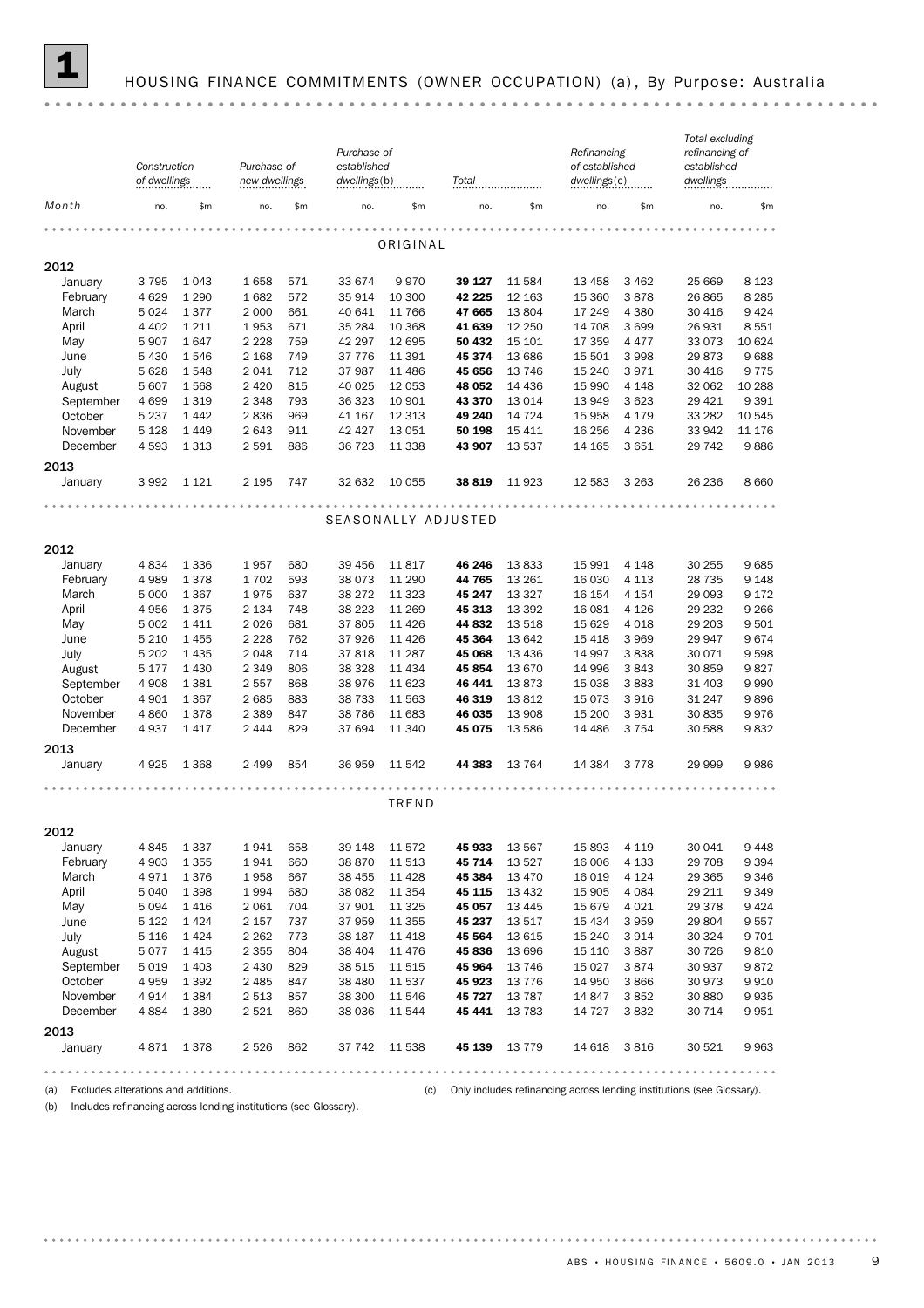

|                 | Construction<br>of dwellings |                | Purchase of<br>new dwellings |                | Purchase of<br>established<br>dwellings(b) |                 | Total                                              |                 | Refinancing<br>of established<br>dwellings(c) |                  | Total excluding<br>refinancing of<br>established<br>dwellings |                |
|-----------------|------------------------------|----------------|------------------------------|----------------|--------------------------------------------|-----------------|----------------------------------------------------|-----------------|-----------------------------------------------|------------------|---------------------------------------------------------------|----------------|
| Month           | no.                          | value          | no.                          | value          | no.                                        | value           | no.                                                | value           | no.                                           | value            | no.                                                           | value          |
|                 |                              |                |                              |                |                                            |                 | ORIGINAL (% CHANGE FROM PREVIOUS MONTH)            |                 | $-  -  -  -  -  -  -$                         |                  |                                                               |                |
| 2012            |                              |                |                              |                |                                            |                 |                                                    |                 |                                               |                  |                                                               |                |
| January         | $-18.3$                      | $-19.2$        | $-26.9$                      | $-25.9$        | $-19.1$                                    | $-19.9$         | $-19.4$                                            | $-20.2$         | $-16.2$                                       | $-17.7$          | $-21.0$                                                       | $-21.2$        |
| February        | 22.0                         | 23.7           | 1.4                          | 0.2            | 6.7                                        | 3.3             | 7.9                                                | 5.0             | 14.1                                          | 12.0             | 4.7                                                           | 2.0            |
| March<br>April  | 8.5<br>$-12.4$               | 6.7<br>$-12.1$ | 18.9<br>$-2.4$               | 15.6<br>1.4    | 13.2<br>$-13.2$                            | 14.2<br>$-11.9$ | 12.9<br>$-12.6$                                    | 13.5<br>$-11.3$ | 12.3<br>$-14.7$                               | 13.0<br>$-15.5$  | 13.2<br>$-11.5$                                               | 13.7<br>$-9.3$ |
| May             | 34.2                         | 36.0           | 14.1                         | 13.1           | 19.9                                       | 22.4            | 21.1                                               | 23.3            | 18.0                                          | 21.0             | 22.8                                                          | 24.3           |
| June            | $-8.1$                       | $-6.1$         | $-2.7$                       | $-1.3$         | $-10.7$                                    | $-10.3$         | $-10.0$                                            | $-9.4$          | $-10.7$                                       | $-10.7$          | $-9.7$                                                        | $-8.8$         |
| July            | 3.6                          | 0.1            | $-5.9$                       | $-5.0$         | 0.6                                        | 0.8             | 0.6                                                | 0.4             | $-1.7$                                        | $-0.7$           | 1.8                                                           | 0.9            |
| August          | $-0.4$                       | 1.3            | 18.6                         | 14.5           | 5.4                                        | 4.9             | 5.2                                                | 5.0             | 4.9                                           | 4.5              | 5.4                                                           | 5.2            |
| September       | $-16.2$                      | $-15.9$        | $-3.0$                       | $-2.6$         | $-9.2$                                     | $-9.6$          | $-9.7$                                             | $-9.9$          | $-12.8$                                       | $-12.7$          | $-8.2$                                                        | $-8.7$         |
| October         | 11.4                         | 9.3            | 20.8                         | 22.2           | 13.3                                       | 13.0            | 13.5                                               | 13.1            | 14.4                                          | 15.3             | 13.1                                                          | 12.3           |
| November        | $-2.1$                       | 0.5            | $-6.8$                       | $-6.0$         | 3.1                                        | 6.0             | 1.9                                                | 4.7             | 1.9                                           | 1.4              | 2.0                                                           | 6.0            |
| December        | $-10.4$                      | $-9.3$         | $-2.0$                       | $-2.8$         | $-13.4$                                    | $-13.1$         | $-12.5$                                            | $-12.2$         | $-12.9$                                       | $-13.8$          | $-12.4$                                                       | $-11.5$        |
| 2013<br>January | $-13.1$                      | $-14.7$        | $-15.3$                      | $-15.6$        | $-11.1$                                    | $-11.3$         | $-11.6$                                            | $-11.9$         | $-11.2$                                       | $-10.6$          | $-11.8$                                                       | $-12.4$        |
|                 |                              |                |                              |                | .                                          |                 | .                                                  |                 |                                               |                  |                                                               |                |
|                 |                              |                |                              |                |                                            |                 | SEASONALLY ADJUSTED (% CHANGE FROM PREVIOUS MONTH) |                 |                                               |                  |                                                               |                |
| 2012            |                              |                |                              |                |                                            |                 |                                                    |                 |                                               |                  |                                                               |                |
| January         | 1.6                          | 2.2            | $-5.9$                       | $-3.3$         | $-2.7$                                     | $-0.6$          | $-2.4$                                             | $-0.5$          | 1.7                                           | 0.3              | $-4.4$                                                        | $-0.8$         |
| February        | 3.2                          | 3.1            | $-13.0$                      | $-12.8$        | $-3.5$                                     | $-4.5$          | $-3.2$                                             | $-4.1$          | 0.2                                           | $-0.8$           | $-5.0$                                                        | $-5.5$         |
| March           | 0.2                          | $-0.8$         | 16.0                         | 7.4            | 0.5                                        | 0.3             | $1.1$                                              | 0.5             | 0.8                                           | 1.0              | 1.2                                                           | 0.3            |
| April           | $-0.9$                       | 0.6            | 8.0                          | 17.5           | $-0.1$                                     | $-0.5$          | 0.1                                                | 0.5             | $-0.5$                                        | $-0.7$           | 0.5                                                           | 1.0            |
| May<br>June     | 0.9<br>4.2                   | 2.6<br>3.1     | $-5.1$<br>10.0               | $-9.0$<br>11.8 | $-1.1$<br>0.3                              | 1.4<br>0.0      | $-1.1$<br>1.2                                      | 0.9<br>0.9      | $-2.8$<br>$-1.4$                              | $-2.6$<br>$-1.2$ | $-0.1$<br>2.5                                                 | 2.5<br>1.8     |
| July            | $-0.2$                       | $-1.3$         | $-8.1$                       | $-6.3$         | $-0.3$                                     | $-1.2$          | $-0.7$                                             | $-1.5$          | $-2.7$                                        | $-3.3$           | 0.4                                                           | $-0.8$         |
| August          | $-0.5$                       | $-0.4$         | 14.7                         | 12.9           | 1.3                                        | 1.3             | 1.7                                                | 1.7             | 0.0                                           | 0.1              | 2.6                                                           | 2.4            |
| September       | $-5.2$                       | $-3.4$         | 8.9                          | 7.7            | 1.7                                        | 1.7             | 1.3                                                | 1.5             | 0.3                                           | 1.1              | 1.8                                                           | 1.7            |
| October         | $-0.1$                       | $-1.1$         | 5.0                          | 1.6            | $-0.6$                                     | $-0.5$          | $-0.3$                                             | $-0.4$          | 0.2                                           | 0.9              | $-0.5$                                                        | $-0.9$         |
| November        | $-0.8$                       | 0.8            | $-11.0$                      | $-4.1$         | 0.1                                        | 1.0             | $-0.6$                                             | 0.7             | 0.8                                           | 0.4              | $-1.3$                                                        | 0.8            |
| December        | 1.6                          | 2.8            | 2.3                          | $-2.1$         | $-2.8$                                     | $-2.9$          | $-2.1$                                             | $-2.3$          | $-4.7$                                        | $-4.5$           | $-0.8$                                                        | $-1.4$         |
| 2013            |                              |                |                              |                |                                            |                 |                                                    |                 |                                               |                  |                                                               |                |
| January         | $-0.2$                       | $-3.5$         | 2.3                          | 3.0            | $-1.9$                                     | 1.8             | $-1.5$                                             | 1.3             | $-0.7$                                        | 0.6              | $-1.9$                                                        | 1.6            |
|                 |                              |                |                              |                |                                            |                 | TREND (% CHANGE FROM PREVIOUS MONTH)               |                 | .                                             |                  |                                                               |                |
| 2012            |                              |                |                              |                |                                            |                 |                                                    |                 |                                               |                  |                                                               |                |
| January         | 1.1                          | 1.1            | $-0.8$                       | $-0.6$         | $-0.1$                                     | $-0.1$          | 0.0                                                | 0.0             | 1.0                                           | 0.5              | $-0.5$                                                        | $-0.3$         |
| February        | 1.2                          | 1.3            | 0.0                          | 0.3            | $-0.7$                                     | $-0.5$          | $-0.5$                                             | $-0.3$          | 0.7                                           | 0.3              | $-1.1$                                                        | $-0.6$         |
| March           | 1.4                          | 1.6            | 0.9                          | $1.1\,$        | $-1.1$                                     | $-0.7$          | $-0.7$                                             | $-0.4$          | 0.1                                           | $-0.2$           | $-1.2$                                                        | $-0.5$         |
| April           | 1.4                          | 1.6            | 1.8                          | 2.1            | $-1.0$                                     | $-0.6$          | $-0.6$                                             | $-0.3$          | $-0.7$                                        | $-1.0$           | $-0.5$                                                        | 0.0            |
| May             | $1.1\,$                      | 1.3            | 3.4                          | 3.5            | $-0.5$                                     | $-0.3$          | $-0.1$                                             | 0.1             | $-1.4$                                        | $-1.5$           | 0.6                                                           | 0.8            |
| June            | 0.5                          | 0.6            | 4.6                          | 4.7            | 0.2                                        | 0.3             | 0.4                                                | 0.5             | $-1.6$                                        | $-1.5$           | 1.5                                                           | $1.4\,$        |
| July            | $-0.1$                       | 0.0            | 4.9                          | 4.9            | 0.6                                        | 0.6             | 0.7                                                | 0.7             | $-1.3$                                        | $-1.1$           | 1.7                                                           | $1.5\,$        |
| August          | $-0.8$                       | $-0.6$         | 4.1                          | 4.0            | 0.6                                        | 0.5             | 0.6                                                | 0.6             | $-0.9$                                        | $-0.7$           | 1.3                                                           | $1.1\,$        |
| September       | $-1.1$                       | $-0.9$         | 3.2                          | 3.0            | 0.3                                        | 0.3             | 0.3                                                | 0.4             | $-0.6$                                        | $-0.3$           | 0.7                                                           | 0.6            |
| October         | $-1.2$                       | $-0.8$         | 2.2                          | 2.2            | $-0.1$                                     | 0.2             | $-0.1$                                             | 0.2             | $-0.5$                                        | $-0.2$           | 0.1                                                           | 0.4            |
| November        | $-0.9$                       | $-0.5$         | 1.1                          | $1.2\,$        | $-0.5$                                     | 0.1             | $-0.4$                                             | 0.1             | $-0.7$                                        | $-0.4$           | $-0.3$                                                        | 0.3            |
| December        | $-0.6$                       | $-0.3$         | 0.3                          | 0.4            | $-0.7$                                     | 0.0             | -0.6                                               | 0.0             | $-0.8$                                        | $-0.5$           | $-0.5$                                                        | 0.2            |
| 2013<br>January | $-0.3$                       | $-0.1$         | 0.2                          | 0.3            | $-0.8$                                     | 0.0             | $-0.7$                                             | 0.0             | $-0.7$                                        | $-0.4$           | $-0.6$                                                        | 0.1            |
|                 |                              |                |                              |                |                                            |                 |                                                    |                 |                                               |                  |                                                               |                |

(a) Excludes alterations and additions. (c) Only includes refinancing across lending institutions (see Glossary)

(b) Includes refinancing across lending institutions (see Glossary).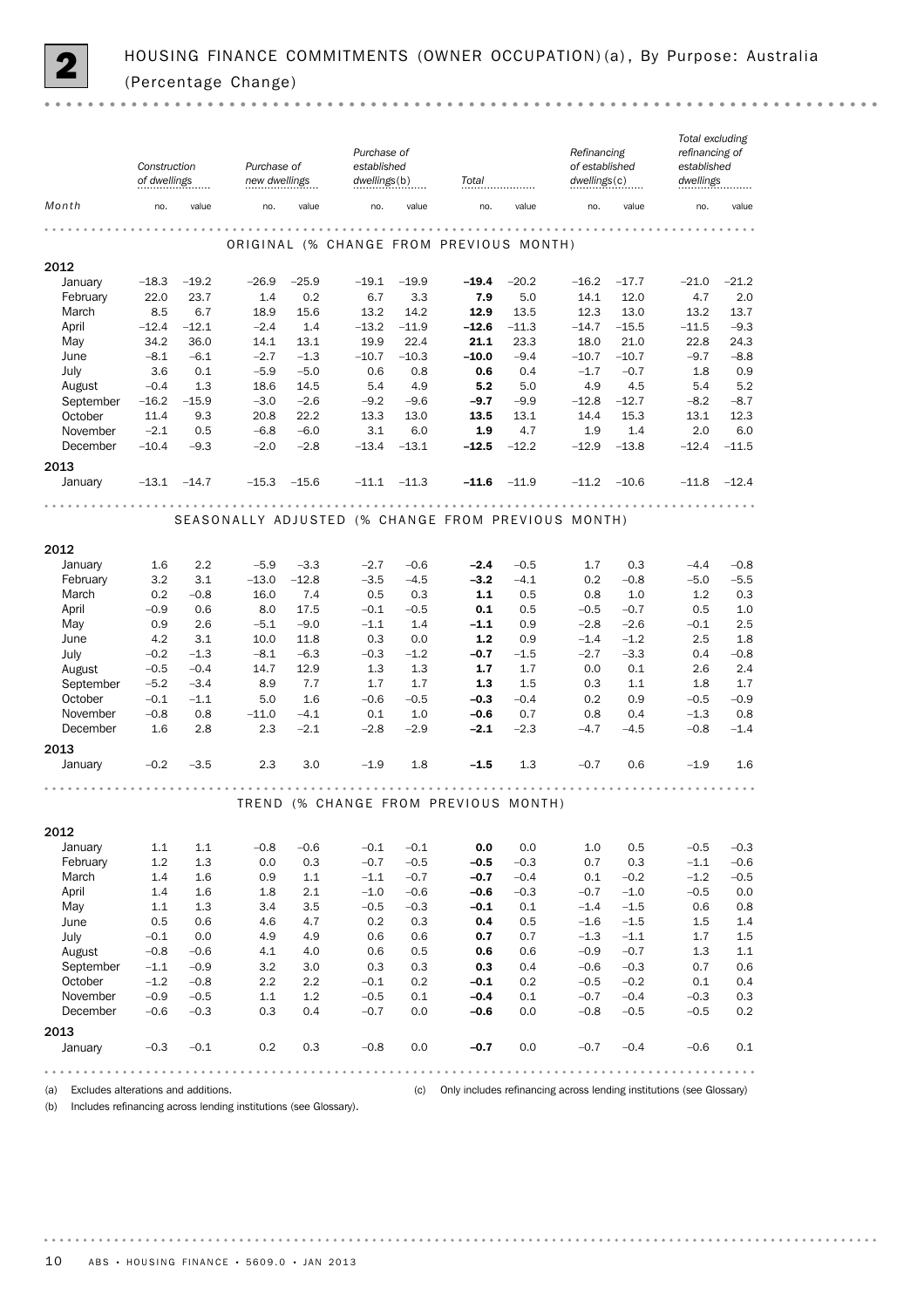|                      | Banks            |                  |                    | Non-banks(b)<br>Total |                     |                   | Permanent<br>building<br>societies |            | Wholesale<br>lenders<br>n.e.c. |            |
|----------------------|------------------|------------------|--------------------|-----------------------|---------------------|-------------------|------------------------------------|------------|--------------------------------|------------|
| Month                | no.              | \$m              | no.                | \$m                   | no.                 | \$m               | no.                                | \$m        | no.                            | \$m\$      |
|                      |                  |                  | 0.0                |                       |                     |                   |                                    |            |                                |            |
|                      |                  |                  |                    |                       | ORIGINAL            |                   |                                    |            |                                |            |
| 2012                 |                  |                  |                    |                       |                     |                   |                                    |            |                                |            |
| January              | 36 294           | 10 890           | 2833               | 695                   | 39 127              | 11 584            | 658                                | 152        | 502                            | 129        |
| February             | 38 962           | 11 382           | 3 2 6 3            | 780                   | 42 225              | 12 163            | 836                                | 194        | 563                            | 141        |
| March                | 44 007           | 12914            | 3658               | 890                   | 47 665              | 13 804            | 1 100                              | 259        | 602                            | 150        |
| April                | 38 589           | 11 488           | 3050               | 762                   | 41 639              | 12 250            | 857                                | 211        | 482                            | 122        |
| May                  | 46 576           | 14 144           | 3856               | 957                   | 50 432              | 15 101            | 1 1 3 7                            | 281        | 622                            | 158        |
| June                 | 41877            | 12837            | 3 4 9 7            | 849                   | 45 374              | 13 686            | 873                                | 199        | 609                            | 151        |
| July                 | 42 262           | 12871            | 3 3 9 4            | 876                   | 45 656              | 13 746            | 888                                | 218        | 659                            | 181        |
| August               | 44 602           | 13 5 61          | 3 4 5 0            | 875                   | 48 052              | 14 4 36           | 880                                | 214        | 721                            | 199        |
| September<br>October | 40 097<br>45 616 | 12 161<br>13 795 | 3 2 7 3<br>3624    | 853<br>929            | 43 370<br>49 240    | 13 014<br>14 724  | 740<br>788                         | 175<br>185 | 624<br>763                     | 171<br>216 |
| November             | 46 332           | 14 400           | 3866               | 1012                  | 50 198              | 15 411            | 896                                | 212        | 849                            | 256        |
| December             | 40 690           | 12 678           | 3 2 1 7            | 859                   | 43 907              | 13 537            | 716                                | 170        | 736                            | 219        |
|                      |                  |                  |                    |                       |                     |                   |                                    |            |                                |            |
| 2013                 |                  |                  |                    |                       |                     |                   |                                    |            |                                |            |
| January              | 35 819           | 11 114           | 3 0 0 0            | 809                   | 38 819              | 11 923            | 625                                | 145        | 832                            | 252        |
|                      |                  |                  |                    |                       |                     |                   |                                    |            |                                |            |
|                      |                  |                  |                    |                       | SEASONALLY ADJUSTED |                   |                                    |            |                                |            |
|                      |                  |                  |                    |                       |                     |                   |                                    |            |                                |            |
| 2012                 |                  |                  |                    |                       |                     |                   |                                    |            |                                |            |
| January              | 42 882           | 13 013           | 3 3 6 4            | 820                   | 46 246              | 13833             | 832                                | 187        | 534                            | 133        |
| February             | 41 408           | 12 4 4 4         | 3 3 5 7            | 818                   | 44 765              | 13 261            | 821                                | 197        | 588                            | 149        |
| March                | 41 794<br>41 864 | 12 460<br>12 510 | 3 4 5 3<br>3 4 4 9 | 867<br>883            | 45 247<br>45 313    | 13 3 27<br>13 392 | 990<br>949                         | 239<br>229 | 624<br>617                     | 163<br>162 |
| April<br>May         | 41 384           | 12 640           | 3448               | 879                   | 44 832              | 13 518            | 959                                | 233        | 627                            | 162        |
| June                 | 41 822           | 12 743           | 3 542              | 899                   | 45 364              | 13 642            | 900                                | 206        | 646                            | 168        |
| July                 | 41 598           | 12 541           | 3470               | 894                   | 45 068              | 13 4 36           | 905                                | 219        | 645                            | 178        |
| August               | 42 492           | 12 797           | 3 3 6 2            | 873                   | 45 854              | 13 670            | 874                                | 215        | 634                            | 179        |
| September            | 43 0 24          | 13 0 12          | 3 4 1 7            | 860                   | 46 441              | 13873             | 816                                | 198        | 650                            | 171        |
| October              | 42 870           | 12 955           | 3 4 4 9            | 858                   | 46 319              | 13812             | 735                                | 173        | 690                            | 192        |
| November             | 42 593           | 13 0 54          | 3 4 4 2            | 853                   | 46 035              | 13 908            | 804                                | 187        | 731                            | 211        |
| December             | 41819            | 12 747           | 3 256              | 839                   | 45 075              | 13 586            | 750                                | 177        | 718                            | 208        |
| 2013                 |                  |                  |                    |                       |                     |                   |                                    |            |                                |            |
| January              | 41 0 27          | 12877            | 3 3 5 6            | 886                   | 44 383              | 13 7 64           | 733                                | 165        | 805                            | 236        |
|                      |                  |                  |                    |                       |                     |                   |                                    |            |                                |            |
|                      |                  |                  |                    |                       |                     |                   |                                    |            |                                |            |
|                      |                  |                  |                    |                       | TREND               |                   |                                    |            |                                |            |
| 2012                 |                  |                  |                    |                       |                     |                   |                                    |            |                                |            |
| January              | 42 432           | 12 7 3 3         | 3 502              | 835                   | 45 933              | 13 567            | 1 0 0 2                            | 240        | 539                            | 138        |
| February             | 42 260           | 12 685           | 3454               | 843                   | 45 714              | 13 5 27           | 944                                | 225        | 571                            | 145        |
| March                | 41 956           | 12 615           | 3428               | 855                   | 45 384              | 13 4 70           | 914                                | 218        | 600                            | 153        |
| April                | 41 684           | 12 561           | 3 4 3 1            | 871                   | 45 115              | 13 4 32           | 914                                | 218        | 622                            | 161        |
| May                  | 41 606           | 12 561           | 3 4 5 1            | 884                   | 45 057              | 13 4 45           | 924                                | 221        | 633                            | 167        |
| June                 | 41 7 7 2         | 12 628           | 3 4 6 5            | 889                   | 45 237              | 13 517            | 922                                | 222        | 637                            | 170        |
| July                 | 42 102           | 12 730           | 3462               | 886                   | 45 564              | 13 615            | 895                                | 215        | 641                            | 172        |
| August               | 42 391           | 12820            | 3 4 4 5            | 877                   | 45836               | 13 696            | 857                                | 206        | 650                            | 177        |
| September            | 42 541           | 12879            | 3423               | 867                   | 45 964              | 13 746            | 822                                | 197        | 667                            | 184        |
| October              | 42 522           | 12915            | 3 4 0 1            | 860                   | 45 923              | 13 7 7 6          | 793                                | 189        | 689                            | 194        |
| November             | 42 348           | 12 930           | 3379               | 857                   | 45 727              | 13 7 8 7          | 769                                | 181        | 715                            | 204        |
| December             | 42 084           | 12927            | 3 3 5 7            | 856                   | 45 441              | 13 7 83           | 750                                | 175        | 741                            | 214        |
| 2013                 |                  |                  |                    |                       |                     |                   |                                    |            |                                |            |
| January              | 41 796           | 12 9 21          | 3 3 4 3            | 858                   | 45 139              | 13 7 7 9          | 734                                | 168        | 765                            | 223        |
|                      |                  |                  |                    |                       |                     |                   |                                    |            |                                |            |
|                      |                  |                  |                    |                       |                     |                   |                                    |            |                                |            |

across lending institutions (see Glossary).

(a) Excludes alterations and additions. Includes refinancing (b) Includes Permanent building societies and Wholesale lenders n.e.c..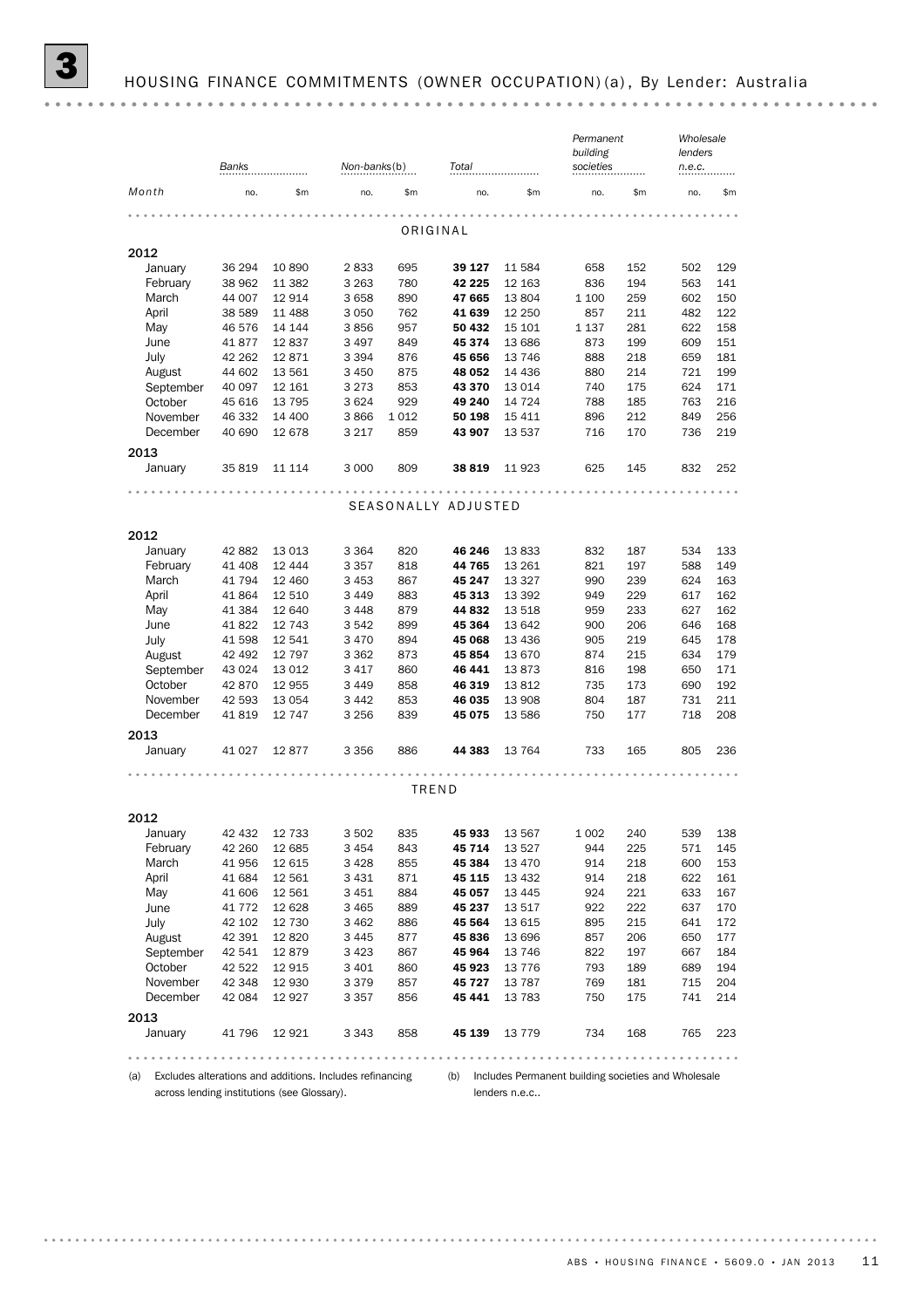

 $0.000$ 

|                                             |                 |                 |                                                          |                 |                 |                 | Permanent       |                 | Wholesale                                           |                 |
|---------------------------------------------|-----------------|-----------------|----------------------------------------------------------|-----------------|-----------------|-----------------|-----------------|-----------------|-----------------------------------------------------|-----------------|
|                                             |                 |                 |                                                          |                 |                 |                 | building        |                 | lenders                                             |                 |
|                                             | Banks           |                 | Non-banks(b)                                             |                 | Total           |                 | societies       |                 | n.e.c.                                              |                 |
| Month                                       | no.             | value           | no.                                                      | value           | no.             | value           | no.             | value           | no.                                                 | value           |
|                                             |                 |                 |                                                          |                 | .               |                 |                 |                 |                                                     |                 |
|                                             |                 |                 | ORIGINAL (% change from previous month)                  |                 |                 |                 |                 |                 |                                                     |                 |
|                                             |                 |                 |                                                          |                 |                 |                 |                 |                 |                                                     |                 |
| 2012                                        |                 |                 |                                                          |                 |                 |                 |                 |                 |                                                     |                 |
| January                                     | $-19.0$         | $-20.2$         | $-23.9$                                                  | $-20.5$         | $-19.4$         | $-20.2$         | $-37.1$         | $-39.9$         | $-3.5$                                              | $-4.0$          |
| February                                    | 7.4             | 4.5             | 15.2                                                     | 12.3            | 7.9             | 5.0             | 27.1            | 27.3            | 12.2                                                | 9.5             |
| March                                       | 12.9            | 13.5            | 12.1                                                     | 14.0            | 12.9            | 13.5            | 31.6            | 33.9<br>$-18.6$ | 6.9                                                 | 6.2             |
| April                                       | $-12.3$<br>20.7 | $-11.0$<br>23.1 | $-16.6$<br>26.4                                          | $-14.3$<br>25.5 | $-12.6$<br>21.1 | $-11.3$<br>23.3 | $-22.1$<br>32.7 | 32.9            | $-19.9$<br>29.0                                     | $-18.3$<br>29.5 |
| May<br>June                                 | $-10.1$         | $-9.2$          | $-9.3$                                                   | $-11.3$         | $-10.0$         | $-9.4$          | $-23.2$         | $-29.0$         | $-2.1$                                              | $-4.4$          |
| July                                        | 0.9             | 0.3             | $-2.9$                                                   | 3.1             | 0.6             | 0.4             | 1.7             | 9.6             | 8.2                                                 | 19.7            |
| August                                      | 5.5             | 5.4             | 1.6                                                      | 0.0             | 5.2             | 5.0             | $-0.9$          | $-1.9$          | 9.4                                                 | 9.6             |
| September                                   | $-10.1$         | $-10.3$         | $-5.1$                                                   | $-2.6$          | $-9.7$          | $-9.9$          | $-15.9$         | $-18.1$         | $-13.5$                                             | $-14.0$         |
| October                                     | 13.8            | 13.4            | 10.7                                                     | 9.0             | 13.5            | 13.1            | 6.5             | 5.2             | 22.3                                                | 26.6            |
| November                                    | 1.6             | 4.4             | 6.7                                                      | 8.9             | 1.9             | 4.7             | 13.7            | 14.9            | 11.3                                                | 18.6            |
| December                                    | $-12.2$         | $-12.0$         | $-16.8$                                                  | $-15.1$         | $-12.5$         | $-12.2$         | $-20.1$         | $-19.7$         | $-13.3$                                             | $-14.8$         |
|                                             |                 |                 |                                                          |                 |                 |                 |                 |                 |                                                     |                 |
| 2013                                        |                 |                 |                                                          |                 |                 |                 |                 |                 |                                                     |                 |
| January                                     | $-12.0$         | $-12.3$         | $-6.7$                                                   | $-5.8$          | $-11.6$         | $-11.9$         | $-12.7$         | $-15.0$         | 13.0                                                | 15.4            |
|                                             |                 |                 | $-0.00000$<br>.                                          |                 | .               |                 | .               |                 |                                                     |                 |
|                                             |                 |                 | SEASONALLY ADJUSTED (% change from previous month)       |                 |                 |                 |                 |                 |                                                     |                 |
|                                             |                 |                 |                                                          |                 |                 |                 |                 |                 |                                                     |                 |
| 2012                                        |                 |                 |                                                          |                 |                 |                 |                 |                 |                                                     |                 |
| January                                     | $-2.2$          | $-0.4$          | $-5.2$                                                   | $-0.6$          | $-2.4$          | $-0.5$          | $-20.8$         | $-26.5$         | 12.2                                                | 11.3            |
| February                                    | $-3.4$          | $-4.4$          | $-0.2$                                                   | $-0.3$          | $-3.2$          | $-4.1$          | $-1.4$          | 5.8             | 10.1                                                | 12.2            |
| March                                       | 0.9             | 0.1             | 2.9                                                      | 6.0             | 1.1             | 0.5             | 20.7            | 21.0            | 6.2                                                 | 9.8             |
| April                                       | 0.2             | 0.4             | $-0.1$                                                   | 1.8             | 0.1             | 0.5             | $-4.1$          | $-4.1$          | $-1.2$                                              | $-0.8$          |
| May                                         | $-1.1$          | 1.0             | 0.0                                                      | $-0.5$          | $-1.1$          | 0.9             | $1.0\,$         | 1.6             | 1.7                                                 | 0.1             |
| June                                        | 1.1             | 0.8             | 2.7                                                      | 2.3             | $1.2$           | 0.9             | $-6.1$          | $-11.6$         | 3.1                                                 | 3.6             |
| <b>July</b>                                 | $-0.5$          | $-1.6$          | $-2.0$                                                   | $-0.5$          | $-0.7$          | $-1.5$          | 0.6             | 6.6             | $-0.2$                                              | 6.1             |
| August                                      | 2.1             | 2.0             | $-3.1$                                                   | $-2.4$          | 1.7             | 1.7             | $-3.5$          | $-2.0$          | $-1.6$                                              | 0.4             |
| September                                   | 1.3             | 1.7             | 1.6                                                      | $-1.5$          | 1.3             | 1.5             | $-6.6$          | $-8.1$          | 2.4                                                 | $-4.3$          |
| October                                     | $-0.4$          | $-0.4$          | 0.9                                                      | $-0.3$          | $-0.3$          | $-0.4$          | $-9.9$          | $-12.6$         | 6.2                                                 | 12.1            |
| November                                    | $-0.6$          | 0.8             | $-0.2$                                                   | $-0.6$          | $-0.6$          | 0.7             | 9.4             | 8.4             | 6.0                                                 | 9.8             |
| December                                    | $-1.8$          | $-2.4$          | $-5.4$                                                   | $-1.6$          | $-2.1$          | $-2.3$          | $-6.7$          | $-5.2$          | $-1.8$                                              | $-1.5$          |
| 2013                                        |                 |                 |                                                          |                 |                 |                 |                 |                 |                                                     |                 |
| January                                     | $-1.9$          | 1.0             | 3.1                                                      | 5.6             | $-1.5$          | 1.3             | $-2.3$          | $-6.9$          | 12.0                                                | 13.7            |
|                                             |                 |                 |                                                          |                 |                 |                 |                 |                 |                                                     |                 |
|                                             |                 |                 |                                                          |                 |                 |                 |                 |                 |                                                     |                 |
|                                             |                 |                 | TREND (% change from previous month)                     |                 |                 |                 |                 |                 |                                                     |                 |
|                                             |                 |                 |                                                          |                 |                 |                 |                 |                 |                                                     |                 |
| 2012                                        |                 | $-0.1$          | $-1.2$                                                   | 0.6             | 0.0             | 0.0             | $-6.6$          | $-7.1$          |                                                     |                 |
| January<br>February                         | 0.1<br>$-0.4$   | $-0.4$          | $-1.4$                                                   | 1.0             | $-0.5$          | $-0.3$          | $-5.8$          | $-6.3$          | 6.5<br>6.1                                          | 4.5<br>4.9      |
| March                                       | $-0.7$          | $-0.6$          | $-0.8$                                                   | 1.5             | $-0.7$          | $-0.4$          | $-3.1$          | $-3.4$          | 5.1                                                 | 5.5             |
| April                                       | $-0.6$          | $-0.4$          | 0.1                                                      | 1.8             | $-0.6$          | $-0.3$          | 0.0             | 0.2             | 3.5                                                 | 5.1             |
| May                                         | $-0.2$          | 0.0             | 0.6                                                      | 1.5             | $-0.1$          | 0.1             | 1.1             | 1.6             | 1.9                                                 | 3.5             |
| June                                        | 0.4             | 0.5             | 0.4                                                      | 0.6             | 0.4             | 0.5             | $-0.2$          | 0.1             | 0.7                                                 | 1.8             |
| <b>July</b>                                 | 0.8             | 0.8             | $-0.1$                                                   | $-0.4$          | 0.7             | 0.7             | $-2.9$          | $-2.8$          | 0.6                                                 | 1.7             |
| August                                      | 0.7             | 0.7             | $-0.5$                                                   | $-1.0$          | 0.6             | 0.6             | $-4.3$          | $-4.4$          | 1.4                                                 | 2.7             |
| September                                   | 0.4             | 0.5             | $-0.6$                                                   | $-1.1$          | 0.3             | 0.4             | $-4.1$          | $-4.3$          | 2.6                                                 | 4.1             |
| October                                     | 0.0             | 0.3             | $-0.7$                                                   | $-0.8$          | $-0.1$          | 0.2             | $-3.5$          | $-4.2$          | 3.4                                                 | 5.0             |
| November                                    | $-0.4$          | 0.1             | $-0.6$                                                   | $-0.4$          | $-0.4$          | 0.1             | $-3.1$          | $-4.1$          | 3.7                                                 | 5.2             |
| December                                    | $-0.6$          | 0.0             | $-0.6$                                                   | $-0.1$          | $-0.6$          | 0.0             | $-2.5$          | $-3.6$          | 3.6                                                 | 4.9             |
|                                             |                 |                 |                                                          |                 |                 |                 |                 |                 |                                                     |                 |
| 2013                                        |                 |                 |                                                          |                 |                 |                 |                 |                 |                                                     |                 |
| January                                     | $-0.7$          | 0.0             | $-0.4$                                                   | 0.2             | $-0.7$          | 0.0             | $-2.1$          | $-3.6$          | 3.3                                                 | 4.2             |
|                                             |                 |                 |                                                          |                 |                 |                 |                 |                 |                                                     |                 |
| (a)                                         |                 |                 | Excludes alterations and additions. Includes refinancing |                 | (b)             |                 |                 |                 | Includes Permanent building societies and Wholesale |                 |
|                                             |                 |                 |                                                          |                 |                 |                 |                 |                 |                                                     |                 |
| across lending institutions (see Glossary). |                 |                 |                                                          |                 |                 | lenders n.e.c   |                 |                 |                                                     |                 |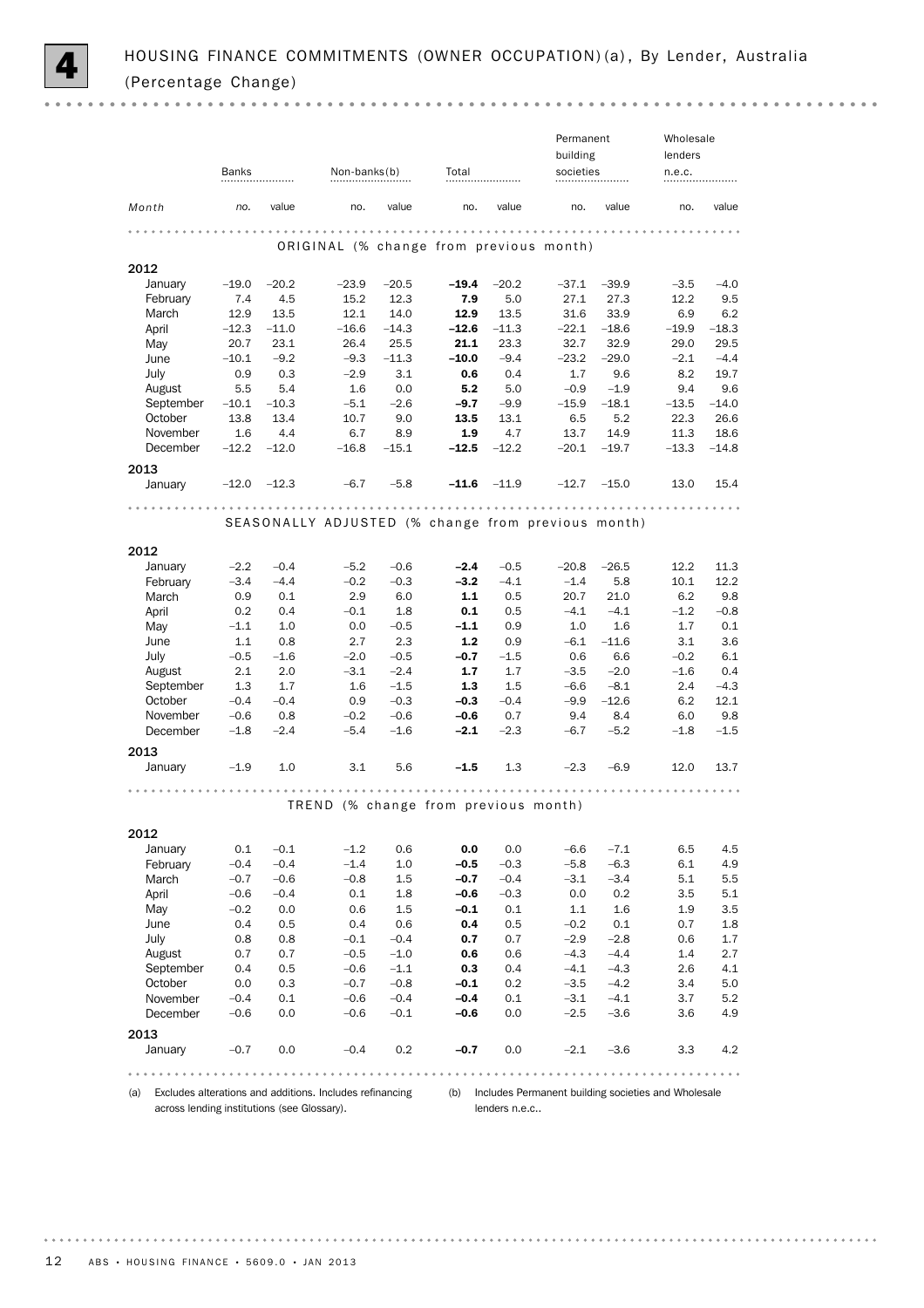(a) Excludes alterations and additions. Includes refinancing across (b) Sum of states and territories may not equal Australian total (see lending institutions (see Glossary).

paragraph 26 in Explanatory Notes).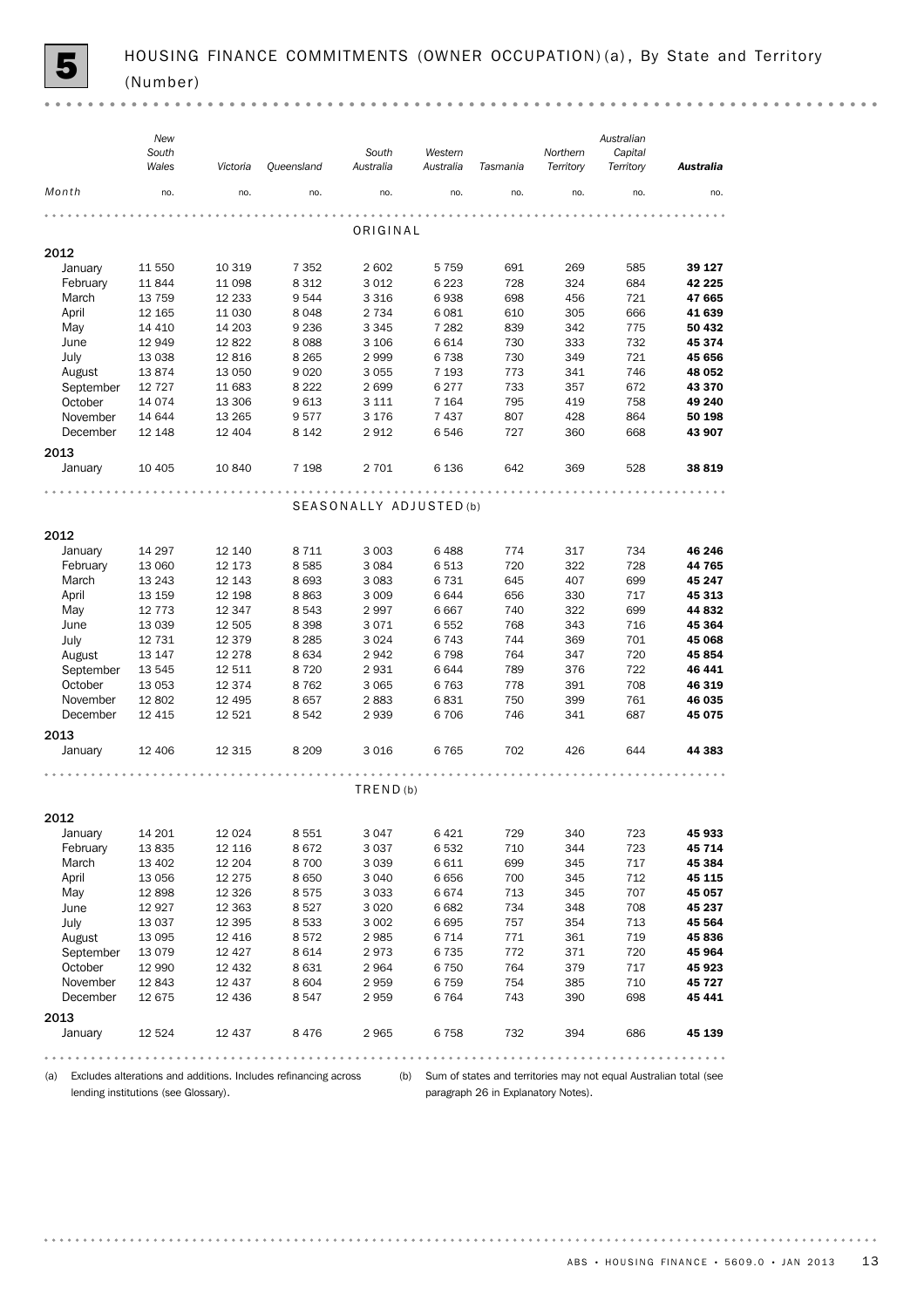

 $\sim$   $\sim$ 

|                 | New<br>South<br>Wales | Victoria | Queensland                                         | South<br>Australia | Western<br>Australia | Tasmania | Northern<br>Territory | Australian<br>Capital<br>Territory | Australia |
|-----------------|-----------------------|----------|----------------------------------------------------|--------------------|----------------------|----------|-----------------------|------------------------------------|-----------|
| Month           | no.                   | no.      | no.                                                | no.                | no.                  | no.      | no.                   | no.                                | no.       |
|                 |                       |          | ORIGINAL (% change from previous month)            |                    |                      |          |                       |                                    |           |
| 2012            |                       |          |                                                    |                    |                      |          |                       |                                    |           |
| January         | $-28.1$               | $-17.4$  | $-14.9$                                            | $-17.2$            | $-8.8$               | $-9.8$   | $-29.9$               | $-22.8$                            | $-19.4$   |
| February        | 2.5                   | 7.5      | 13.1                                               | 15.8               | 8.1                  | 5.4      | 20.4                  | 16.9                               | 7.9       |
| March           | 16.2                  | 10.2     | 14.8                                               | 10.1               | 11.5                 | $-4.1$   | 40.7                  | 5.4                                | 12.9      |
| April           | $-11.6$               | $-9.8$   | $-15.7$                                            | $-17.6$            | $-12.4$              | $-12.6$  | $-33.1$               | $-7.6$                             | $-12.6$   |
| May             | 18.5                  | 28.8     | 14.8                                               | 22.3               | 19.8                 | 37.5     | 12.1                  | 16.4                               | 21.1      |
| June            | $-10.1$               | $-9.7$   | $-12.4$                                            | $-7.1$             | $-9.2$               | $-13.0$  | $-2.6$                | $-5.5$                             | $-10.0$   |
| July            | 0.7                   | 0.0      | 2.2                                                | $-3.4$             | 1.9                  | 0.0      | 4.8                   | $-1.5$                             | 0.6       |
| August          | 6.4                   | 1.8      | 9.1                                                | 1.9                | 6.8                  | 5.9      | $-2.3$                | 3.5                                | 5.2       |
| September       | $-8.3$                | $-10.5$  | $-8.8$                                             | $-11.7$            | $-12.7$              | $-5.2$   | 4.7                   | $-9.9$                             | $-9.7$    |
| October         | 10.6                  | 13.9     | 16.9                                               | 15.3               | 14.1                 | 8.5      | 17.4                  | 12.8                               | 13.5      |
| November        | 4.1                   | $-0.3$   | $-0.4$                                             | 2.1                | 3.8                  | 1.5      | 2.1                   | 14.0                               | 1.9       |
| December        | $-17.0$               | $-6.5$   | $-15.0$                                            | $-8.3$             | $-12.0$              | $-9.9$   | $-15.9$               | $-22.7$                            | $-12.5$   |
| 2013<br>January | $-14.3$               | $-12.6$  | $-11.6$                                            | $-7.2$             | $-6.3$               | $-11.7$  | 2.5                   | $-21.0$                            | $-11.6$   |
|                 |                       |          |                                                    |                    |                      |          |                       |                                    |           |
|                 |                       |          | SEASONALLY ADJUSTED (% change from previous month) |                    |                      |          |                       |                                    |           |
| 2012            |                       |          |                                                    |                    |                      |          |                       |                                    |           |
| January         | $-9.3$                | 1.6      | 1.7                                                | 0.5                | 4.1                  | 3.2      | $-9.8$                | 0.1                                | $-2.4$    |
| February        | $-8.7$                | 0.3      | $-1.4$                                             | 2.7                | 0.4                  | $-7.0$   | $1.5\phantom{0}$      | $-0.9$                             | $-3.2$    |
| March           | 1.4                   | $-0.2$   | 1.3                                                | 0.0                | 3.4                  | $-10.4$  | 26.2                  | $-4.0$                             | 1.1       |
| April           | $-0.6$                | 0.4      | 2.0                                                | $-2.4$             | $-1.3$               | 1.7      | $-18.8$               | 2.6                                | 0.1       |
| May             | $-2.9$                | 1.2      | $-3.6$                                             | $-0.4$             | 0.3                  | 12.8     | $-2.5$                | $-2.6$                             | $-1.1$    |
| June            | 2.1                   | 1.3      | $-1.7$                                             | 2.5                | $-1.7$               | 3.8      | 6.4                   | 2.4                                | 1.2       |
| July            | $-2.4$                | $-1.0$   | $-1.4$                                             | $-1.5$             | 2.9                  | $-3.2$   | 7.7                   | $-2.0$                             | $-0.7$    |
| August          | 3.3                   | $-0.8$   | 4.2                                                | $-2.7$             | 0.8                  | 2.6      | $-6.0$                | 2.7                                | 1.7       |
| September       | 3.0                   | 1.9      | 1.0                                                | $-0.4$             | $-2.3$               | 3.3      | 8.3                   | 0.3                                | 1.3       |
| October         | $-3.6$                | $-1.1$   | 0.5                                                | 4.6                | 1.8                  | $-1.4$   | 4.0                   | $-2.0$                             | $-0.3$    |
| November        | $-1.9$                | 1.0      | $-1.2$                                             | $-5.9$             | 1.0                  | $-3.6$   | 2.1                   | 7.5                                | $-0.6$    |
| December        | $-3.0$                | 0.2      | $-1.3$                                             | 2.0                | $-1.8$               | $-0.5$   | $-14.6$               | $-9.7$                             | $-2.1$    |
| 2013            |                       |          |                                                    |                    |                      |          |                       |                                    |           |
| January         | $-0.1$                | $-1.7$   | $-3.9$                                             | 2.6                | 0.9                  | $-5.9$   | 24.7                  | $-6.4$                             | $-1.5$    |
|                 |                       |          |                                                    |                    |                      |          |                       |                                    |           |
|                 |                       |          | TREND (% change from previous month)               |                    |                      |          |                       |                                    |           |
| 2012            |                       |          |                                                    |                    |                      |          |                       |                                    |           |
| January         | $-1.3$                | 0.6      | 2.1                                                | $-0.6$             | 2.2                  | $-2.7$   | 1.6                   | 0.7                                | 0.0       |
| February        | $-2.6$                | 0.8      | 1.4                                                | $-0.3$             | 1.7                  | $-2.5$   | 1.1                   | $-0.1$                             | $-0.5$    |
| March           | $-3.1$                | 0.7      | 0.3                                                | 0.1                | $1.2\,$              | $-1.6$   | 0.5                   | $-0.7$                             | $-0.7$    |
| April           | $-2.6$                | 0.6      | $-0.6$                                             | 0.0                | 0.7                  | 0.0      | $-0.1$                | $-0.8$                             | $-0.6$    |
| May             | $-1.2$                | 0.4      | $-0.9$                                             | $-0.2$             | 0.3                  | 1.9      | 0.0                   | $-0.6$                             | $-0.1$    |
| June            | 0.2                   | 0.3      | $-0.6$                                             | $-0.4$             | $0.1\,$              | 3.0      | 0.9                   | 0.0                                | $0.4\,$   |
| July            | 0.9                   | 0.3      | 0.1                                                | $-0.6$             | 0.2                  | 3.1      | 1.6                   | 0.7                                | 0.7       |
| August          | 0.4                   | $0.2\,$  | 0.5                                                | $-0.5$             | 0.3                  | 1.9      | $2.2\,$               | 0.8                                | 0.6       |
| September       | $-0.1$                | 0.1      | 0.5                                                | $-0.4$             | 0.3                  | 0.1      | 2.6                   | 0.3                                | $0.3\,$   |
| October         | $-0.7$                | 0.0      | 0.2                                                | $-0.3$             | 0.2                  | $-1.0$   | 2.1                   | $-0.4$                             | $-0.1$    |
| November        | $-1.1$                | 0.0      | $-0.3$                                             | $-0.1$             | $0.1\,$              | $-1.3$   | 1.6                   | $-1.1$                             | $-0.4$    |
| December        | $-1.3$                | 0.0      | $-0.7$                                             | $0.0\,$            | 0.1                  | $-1.5$   | 1.4                   | $-1.6$                             | $-0.6$    |
| 2013            |                       |          |                                                    |                    |                      |          |                       |                                    |           |
| January         | $-1.2$                | $0.0\,$  | $-0.8$                                             | 0.2                | $-0.1$               | $-1.5$   | $1.2\,$               | $-1.7$                             | $-0.7$    |

(a) Excludes alterations and additions. Includes refinancing across lending institutions (see Glossary).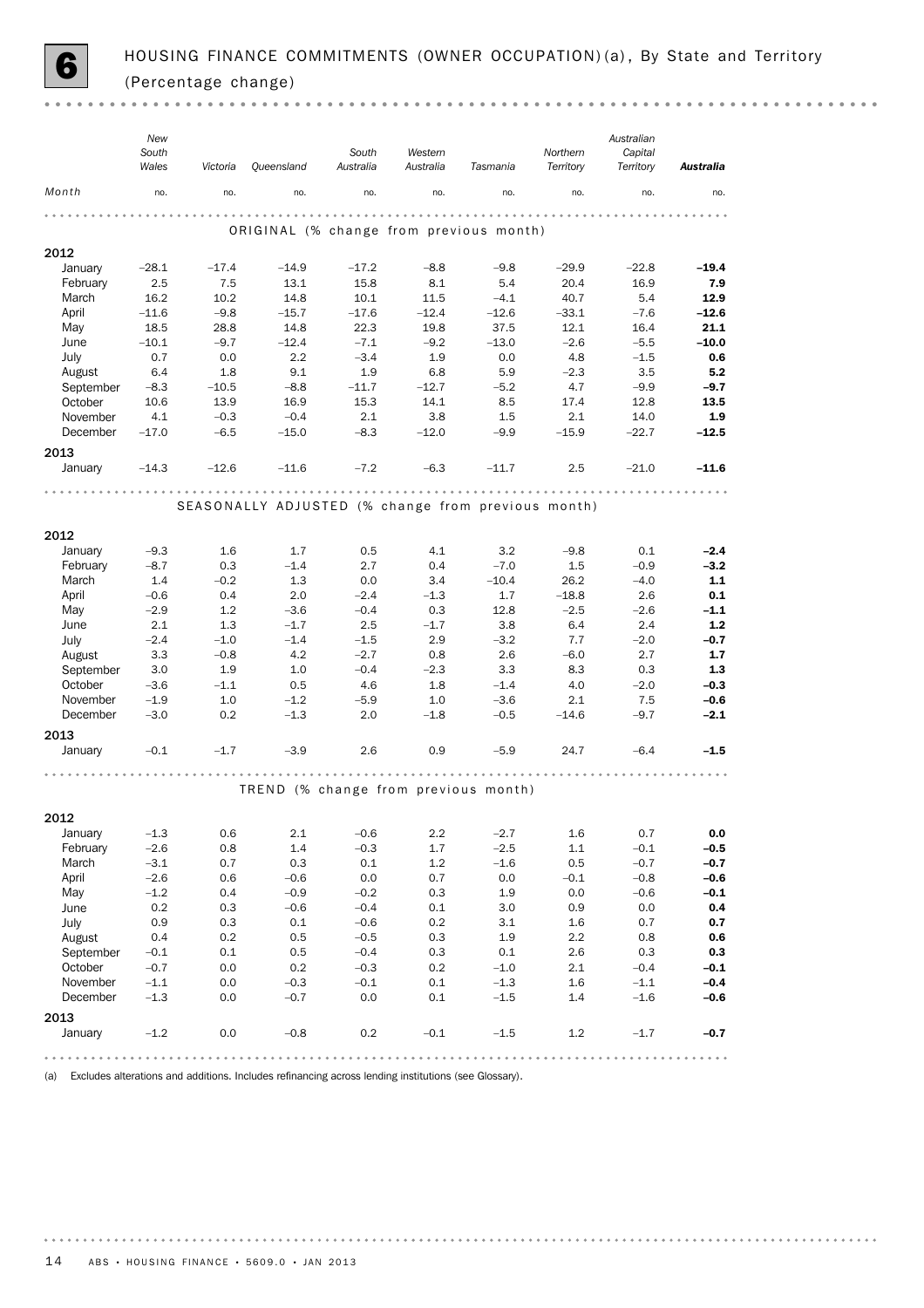|                | New             |                 |                 |                         |              |            |           | Australian |                                                      |
|----------------|-----------------|-----------------|-----------------|-------------------------|--------------|------------|-----------|------------|------------------------------------------------------|
|                | South           |                 |                 | South                   | Western      |            | Northern  | Capital    |                                                      |
|                | Wales           | Victoria        | Queensland      | Australia               | Australia    | Tasmania   | Territory | Territory  | Australia                                            |
| Month          | \$m\$           | \$m\$           | \$m\$           | \$m                     | \$m\$        | \$m        | \$m\$     | \$m        | \$m\$                                                |
|                |                 |                 |                 |                         |              |            |           |            |                                                      |
|                |                 |                 |                 | ORIGINAL                |              |            |           |            |                                                      |
|                |                 |                 |                 |                         |              |            |           |            |                                                      |
| 2012           |                 |                 |                 |                         |              |            |           |            |                                                      |
| January        | 3777            | 3 1 1 3         | 2075            | 632                     | 1565         | 148        | 83        | 192        | 11 584                                               |
| February       | 3707            | 3 2 1 4         | 2 3 1 3         | 711                     | 1733         | 160        | 102       | 222        | 12 163                                               |
| March<br>April | 4 3 9 3<br>3967 | 3508<br>3 2 4 7 | 2625<br>2 2 3 9 | 795<br>658              | 1949<br>1688 | 158<br>134 | 139<br>98 | 238<br>219 | 13804<br>12 250                                      |
| May            | 4815            | 4 2 0 7         | 2647            | 808                     | 2 0 8 3      | 181        | 112       | 248        | 15 101                                               |
| June           | 4 2 8 8         | 3883            | 2 3 6 1         | 753                     | 1888         | 169        | 110       | 235        | 13 686                                               |
| July           | 4 3 4 3         | 3840            | 2 3 4 1         | 749                     | 1953         | 155        | 111       | 255        | 13746                                                |
| August         | 4551            | 3938            | 2 5 5 6         | 760                     | 2 1 0 7      | 166        | 113       | 245        | 14 436                                               |
| September      | 4 1 8 1         | 3535            | 2 3 5 3         | 656                     | 1798         | 155        | 111       | 224        | 13 0 14                                              |
| October        | 4675            | 3988            | 2 7 0 8         | 758                     | 2 0 3 0      | 164        | 133       | 268        | 14 7 24                                              |
| November       | 5 0 3 5         | 3984            | 2 7 5 8         | 812                     | 2 2 1 3      | 176        | 140       | 294        | 15 411                                               |
| December       | 4 1 5 4         | 3800            | 2 3 5 9         | 725                     | 1979         | 160        | 121       | 239        | 13 537                                               |
|                |                 |                 |                 |                         |              |            |           |            |                                                      |
| 2013           |                 |                 |                 |                         |              |            |           |            |                                                      |
| January        | 3519            | 3 3 5 7         | 2026            | 675                     | 1913         | 142        | 108       | 182        | 11923                                                |
|                |                 |                 |                 | .                       |              |            |           |            |                                                      |
|                |                 |                 |                 | SEASONALLY ADJUSTED (b) |              |            |           |            |                                                      |
|                |                 |                 |                 |                         |              |            |           |            |                                                      |
| 2012           |                 |                 |                 |                         |              |            |           |            |                                                      |
| January        | 4 7 3 1         | 3623            | 2 5 1 3         | 728                     | 1776         | 165        | 103       | 242        | 13833                                                |
| February       | 4 2 9 5         | 3549            | 2 4 1 2         | 738                     | 1793         | 160        | 105       | 238        | 13 26 1                                              |
| March          | 4 2 6 1         | 3521            | 2 4 2 4         | 745                     | 1861         | 147        | 116       | 230        | 13 3 27                                              |
| April          | 4 2 5 5         | 3655            | 2 4 5 2         | 733                     | 1843         | 139        | 105       | 234        | 13 392                                               |
| May            | 4 2 5 1         | 3706            | 2 4 4 0         | 730                     | 1872         | 161        | 102       | 229        | 13 5 18                                              |
| June           | 4 2 5 3         | 3796            | 2 4 1 7         | 752                     | 1900         | 174        | 117       | 234        | 13 642                                               |
| July           | 4 2 2 5         | 3665            | 2 3 4 3         | 746                     | 1948         | 159        | 118       | 241        | 13 4 36                                              |
| August         | 4 3 1 8         | 3 6 6 9         | 2 4 3 5         | 725                     | 1990         | 163        | 113       | 249        | 13 670                                               |
| September      | 4 4 4 2         | 3745            | 2 4 9 4         | 721                     | 1935         | 166        | 118       | 242        | 13873                                                |
| October        | 4 3 6 2         | 3 7 3 7         | 2471            | 736                     | 1950         | 163        | 126       | 247        | 13812                                                |
| November       | 4 3 4 0         | 3749            | 2 4 8 7         | 728                     | 2022         | 164        | 126       | 252        | 13 908                                               |
| December       | 4 1 4 9         | 3775            | 2 4 4 7         | 725                     | 2059         | 164        | 116       | 240        | 13 586                                               |
|                |                 |                 |                 |                         |              |            |           |            |                                                      |
| 2013           | 4 2 4 4         | 3774            | 2 3 7 1         | 750                     | 2073         |            | 129       | 227        | 13764                                                |
| January        |                 |                 |                 |                         |              | 158        |           |            |                                                      |
|                |                 |                 |                 |                         |              |            |           |            |                                                      |
|                |                 |                 |                 | TRED(b)                 |              |            |           |            |                                                      |
|                |                 |                 |                 |                         |              |            |           |            |                                                      |
| 2012           |                 |                 |                 |                         |              |            |           |            |                                                      |
| January        | 4618            | 3 5 5 8         | 2 4 0 9         | 738                     | 1756         | 159        | 106       | 234        | 13 567                                               |
| February       | 4 5 0 2         | 3575            | 2 4 4 0         | 734                     | 1793         | 156        | 107       | 234        | 13 527                                               |
| March          | 4 3 7 0         | 3 6 0 6         | 2 4 4 8         | 735                     | 1827         | 154        | 108       | 233        | 13 470                                               |
| April          | 4 2 6 6         | 3641            | 2 4 3 7         | 739                     | 1860         | 154        | 109       | 233        | 13 4 32                                              |
| May            | 4 2 2 2         | 3673            | 2 4 2 2         | 740                     | 1888         | 157        | 110       | 234        | 13 4 45                                              |
| June           | 4 2 4 0         | 3699            | 2 4 1 5         | 739                     | 1910         | 160        | 112       | 236        | 13 517                                               |
| July           | 4 2 8 8         | 3 7 1 5         | 2 4 2 2         | 736                     | 1929         | 163        | 115       | 240        | 13 615                                               |
| August         | 4 3 2 3         | 3722            | 2 4 3 7         | 733                     | 1948         | 165        | 117       | 244        | 13 696                                               |
| September      | 4 3 3 5         | 3725            | 2 4 5 0         | 731                     | 1968         | 165        | 120       | 246        | 13746                                                |
| October        | 4 3 2 8         | 3735            | 2458            | 730                     | 1989         | 164        | 121       | 246        | 13776                                                |
| November       | 4 3 0 6         | 3749            | 2 4 5 7         | 731                     | 2012         | 163        | 123       | 244        | 13787                                                |
| December       | 4 2 7 8         | 3762            | 2 4 4 9         | 732                     | 2036         | 162        | 124       | 241        | 13783                                                |
| 2013           |                 |                 |                 |                         |              |            |           |            |                                                      |
| January        | 4 2 4 8         | 3780            | 2 4 3 8         | 736                     | 2056         | 162        | 125       | 238        | 13779                                                |
|                |                 |                 |                 |                         |              |            |           |            |                                                      |
|                |                 |                 |                 |                         |              |            |           |            | $0\  \  0\  \  0\  \  0\  \  0\  \  0\  \  0\  \  0$ |

(a) Excludes alterations and additions. Includes refinancing across lending institutions (see Glossary).

(b) Sum of states and territories may not equal Australian total (see paragraph 26 in Explanatory Notes).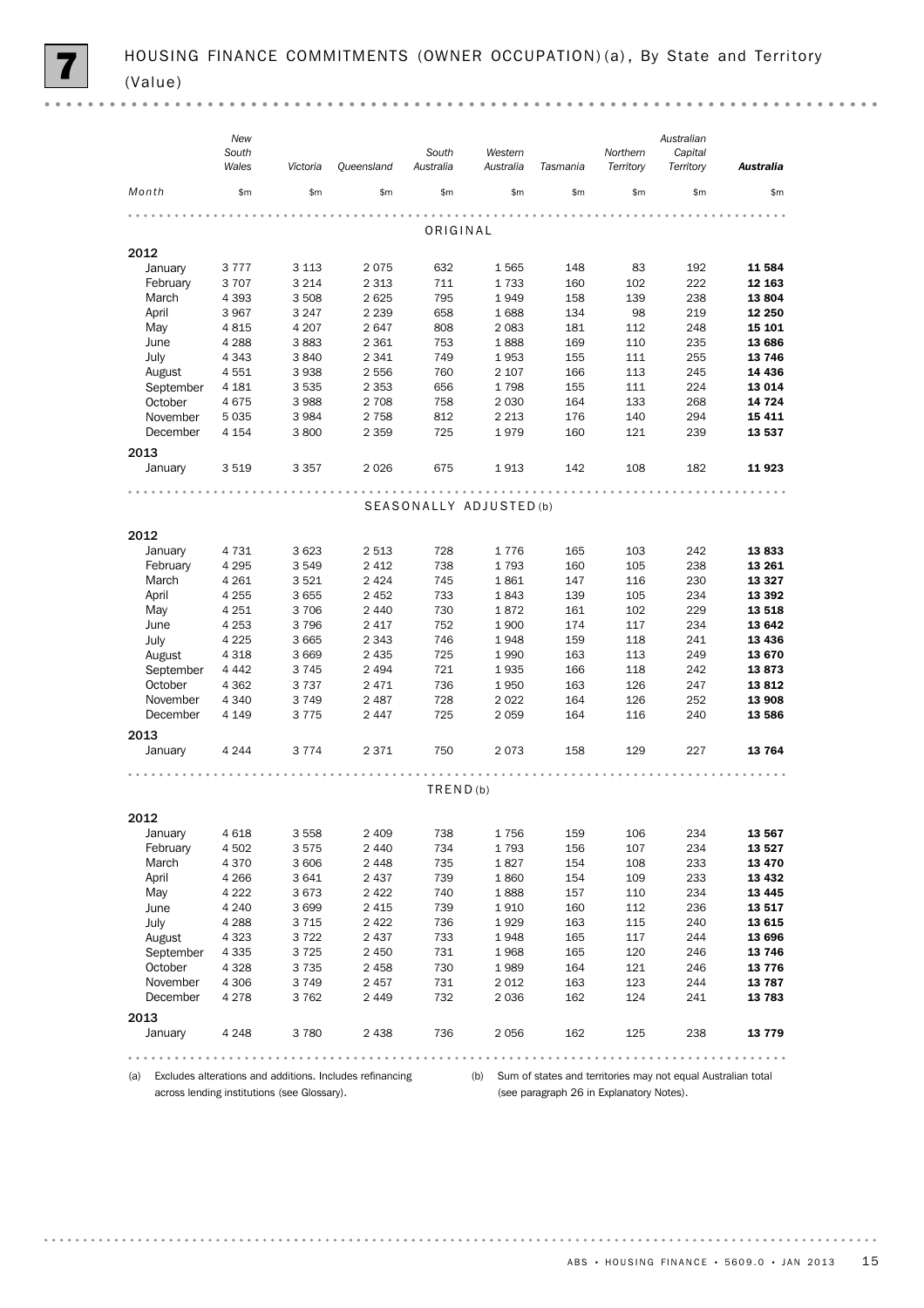|           | Commitments<br>excluding<br>refinancing of<br>established<br>dwellings(a) | Refinancing<br><b>of</b><br>established<br>dwellings(b) | Alterations<br>and<br>additions | <b>Total</b> | Commitments<br>advanced<br>during month | Commitments<br>cancelled<br>during<br>month(c) | Commitments<br>not advanced<br>at end of<br>month(c) |
|-----------|---------------------------------------------------------------------------|---------------------------------------------------------|---------------------------------|--------------|-----------------------------------------|------------------------------------------------|------------------------------------------------------|
| Month     | \$m\$                                                                     | \$m                                                     | \$m                             | \$m\$        | \$m\$                                   | \$m\$                                          | \$m                                                  |
|           |                                                                           |                                                         |                                 |              |                                         |                                                |                                                      |
| 2012      |                                                                           |                                                         |                                 |              |                                         |                                                |                                                      |
| January   | 8 1 2 3                                                                   | 3 4 6 2                                                 | 287                             | 11871        | 12 656                                  | 413                                            | 18 346                                               |
| February  | 8 2 8 5                                                                   | 3878                                                    | 340                             | 12 503       | 11877                                   | 363                                            | 18 609                                               |
| March     | 9424                                                                      | 4 3 8 0                                                 | 369                             | 14 174       | 12848                                   | 452                                            | 19 477                                               |
| April     | 8551                                                                      | 3699                                                    | 302                             | 12 552       | 12 107                                  | 360                                            | 19 580                                               |
| May       | 10 624                                                                    | 4 4 7 7                                                 | 365                             | 15 4 66      | 13 7 5 9                                | 445                                            | 20 843                                               |
| June      | 9688                                                                      | 3 9 9 8                                                 | 334                             | 14 019       | 13881                                   | 422                                            | 20 558                                               |
| July      | 9775                                                                      | 3971                                                    | 324                             | 14 070       | 13 3 10                                 | 449                                            | 20 871                                               |
| August    | 10 288                                                                    | 4 1 4 8                                                 | 341                             | 14 7 7 7     | 14 136                                  | 431                                            | 21 1 13                                              |
| September | 9 3 9 1                                                                   | 3 6 2 3                                                 | 312                             | 13 3 26      | 12 7 7 7                                | 377                                            | 21 284                                               |
| October   | 10 545                                                                    | 4 1 7 9                                                 | 357                             | 15 081       | 13 696                                  | 445                                            | 22 2 2 4                                             |
| November  | 11 176                                                                    | 4 2 3 6                                                 | 361                             | 15 7 7 2     | 15 0 21                                 | 460                                            | 22 516                                               |
| December  | 9886                                                                      | 3 6 5 1                                                 | 322                             | 13859        | 14 159                                  | 436                                            | 21 603                                               |
| 2013      |                                                                           |                                                         |                                 |              |                                         |                                                |                                                      |
| January   | 8 6 6 0                                                                   | 3 2 6 3                                                 | 263                             | 12 186       | 12 4 8 4                                | 445                                            | 20 860                                               |
|           |                                                                           |                                                         |                                 |              |                                         |                                                |                                                      |

(a) Excludes alterations and additions.

(b) Only includes refinancing across lending institutions (see Glossary)

(c) These figures sometimes reflect a rebasing of the data by one or more lenders, without adjustment to earlier periods' commitments advanced or cancelled.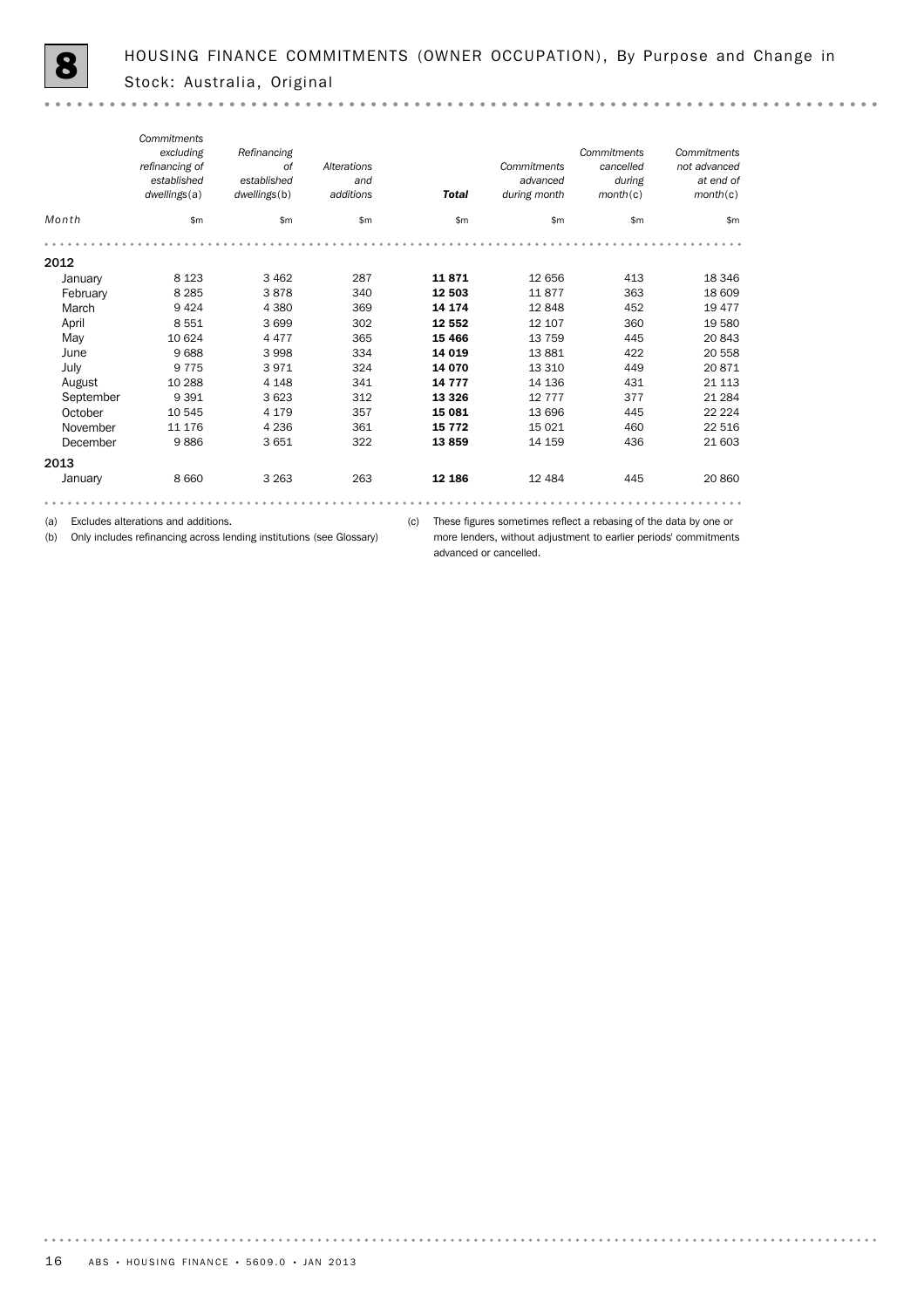HOUSING FINANCE COMMITMENTS (OWNER OCCUPATION) (a), First Home Buyers and Fixed Rate Loans: Australia, Original

|           |                              | FIRST HOME BUYERS(b)              |                      | <b>FIXED RATE LOANS</b> | $(2$ YEARS OR LONGER) $(b)(c)$    |                      | ALL DWELLINGS<br>FINANCED(b) |
|-----------|------------------------------|-----------------------------------|----------------------|-------------------------|-----------------------------------|----------------------|------------------------------|
|           | <b>Dwellings</b><br>financed | % of all<br>dwellings<br>financed | Average<br>loan size | Dwellings<br>financed   | % of all<br>dwellings<br>financed | Average<br>loan size | Average<br>loan size         |
| Month     | no.                          | %                                 | \$'000               | no.                     | %                                 | \$'000               | \$'000                       |
|           |                              |                                   |                      |                         |                                   |                      |                              |
| 2012      |                              |                                   |                      |                         |                                   |                      |                              |
| January   | 8 0 4 3                      | 20.6                              | 282.8                | 4 4 8 9                 | 11.5                              | 284.3                | 296.1                        |
| February  | 7 3 6 0                      | 17.4                              | 279.8                | 5 0 4 5                 | 11.9                              | 283.8                | 288.1                        |
| March     | 7902                         | 16.6                              | 281.8                | 7 0 4 9                 | 14.8                              | 301.4                | 289.6                        |
| April     | 7077                         | 17.0                              | 282.5                | 5880                    | 14.1                              | 303.5                | 294.2                        |
| May       | 9 1 1 0                      | 18.1                              | 288.3                | 6 2 7 5                 | 12.4                              | 297.2                | 299.4                        |
| June      | 8 4 1 5                      | 18.5                              | 292.0                | 4 6 2 1                 | 10.2                              | 290.2                | 301.6                        |
| July      | 8760                         | 19.2                              | 291.2                | 4 5 0 9                 | 9.9                               | 288.8                | 301.1                        |
| August    | 8921                         | 18.6                              | 288.9                | 5 3 6 1                 | 11.2                              | 297.7                | 300.4                        |
| September | 8 3 9 1                      | 19.3                              | 289.2                | 5955                    | 13.7                              | 301.8                | 300.1                        |
| October   | 9 2 1 9                      | 18.7                              | 288.3                | 6 6 3 3                 | 13.5                              | 296.9                | 299.0                        |
| November  | 7932                         | 15.8                              | 288.0                | 7 1 7 8                 | 14.3                              | 302.6                | 307.0                        |
| December  | 6534                         | 14.9                              | 294.3                | 5956                    | 13.6                              | 296.5                | 308.3                        |
| 2013      |                              |                                   |                      |                         |                                   |                      |                              |
| January   | 5799                         | 14.9                              | 297.1                | 4 7 4 9                 | 12.2                              | 295.4                | 307.1                        |
|           |                              |                                   |                      |                         |                                   |                      |                              |

(a) Excludes alterations and additions.

(b) The average loan series does not necessarily represent the average loan size per dwelling (see glossary).

(c) Includes refinancing across lending institutions (see glossary).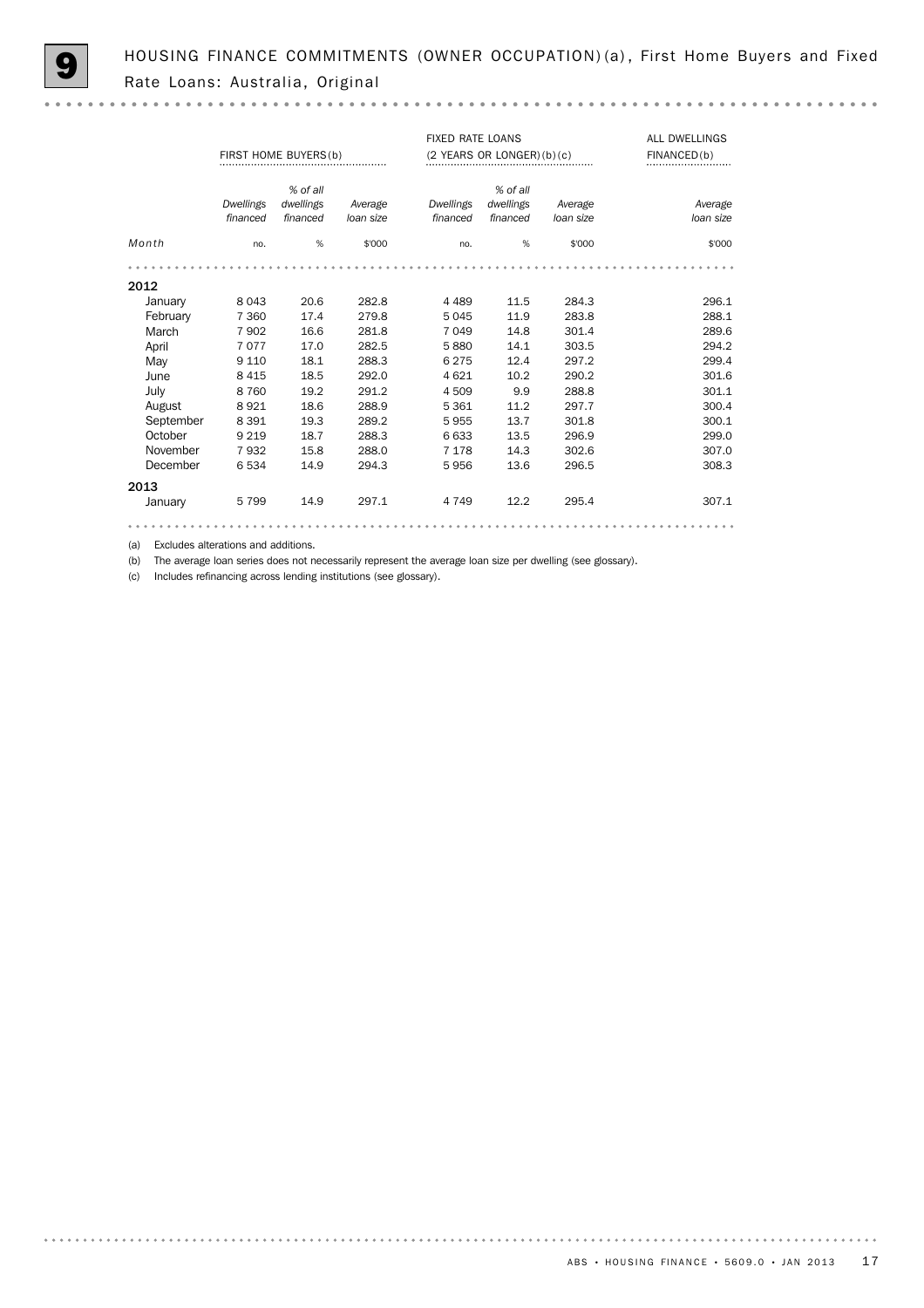HOUSING FINANCE COMMITMENTS (OWNER OCCUPATION) (a), By Purpose: State and Territory, Original - January 2013

|                           | Construction<br>of dwellings | Purchase<br>of new<br>dwellings | Purchase of<br>established<br>dwellings(b) |         | Refinancing<br>Total of established<br>dwellings(c) | Total<br>excluding<br>refinancing |
|---------------------------|------------------------------|---------------------------------|--------------------------------------------|---------|-----------------------------------------------------|-----------------------------------|
|                           |                              |                                 | NUMBER                                     |         |                                                     |                                   |
|                           |                              |                                 |                                            |         |                                                     |                                   |
| <b>New South Wales</b>    | 670                          | 613                             | 9 1 2 2                                    | 10 4 05 | 3902                                                | 6 503                             |
| Victoria                  | 1 0 3 0                      | 771                             | 9039                                       | 10 840  | 3615                                                | 7 2 2 5                           |
| Queensland                | 714                          | 359                             | 6 1 25                                     | 7 1 9 8 | 2015                                                | 5 1 8 3                           |
| South Australia           | 277                          | 73                              | 2 3 5 1                                    | 2701    | 859                                                 | 1842                              |
| Western Australia         | 1 1 6 6                      | 307                             | 4 6 63                                     | 6 1 3 6 | 1808                                                | 4 3 2 8                           |
| Tasmania                  | 50                           | 18                              | 574                                        | 642     | 152                                                 | 490                               |
| Northern Territory        | 33                           | 7                               | 329                                        | 369     | 103                                                 | 266                               |
| <b>Australian Capital</b> |                              |                                 |                                            |         |                                                     |                                   |
| Territory                 | 52                           | 47                              | 429                                        | 528     | 129                                                 | 399                               |
| Total                     | 3992                         | 2 1 9 5                         | 32 632                                     | 38 819  | 12 583                                              | 26 236                            |
|                           |                              |                                 |                                            |         |                                                     |                                   |
|                           |                              |                                 | VALUE (\$M)                                |         |                                                     |                                   |
|                           |                              |                                 |                                            |         |                                                     |                                   |
| <b>New South Wales</b>    | 196                          | 226                             | 3 0 9 7                                    | 3519    | 1 1 4 1                                             | 2 3 7 8                           |
| Victoria                  | 290                          | 265                             | 2802                                       | 3357    | 926                                                 | 2 4 3 1                           |
| Queensland                | 208                          | 106                             | 1 7 1 3                                    | 2026    | 468                                                 | 1559                              |
| South Australia           | 66                           | 19                              | 590                                        | 675     | 191                                                 | 484                               |
| Western Australia         | 319                          | 112                             | 1 4 8 2                                    | 1913    | 442                                                 | 1471                              |
| Tasmania                  | 12                           | 5                               | 126                                        | 142     | 29                                                  | 114                               |
| Northern Territory        | 12                           | $\overline{2}$                  | 94                                         | 108     | 26                                                  | 83                                |
| <b>Australian Capital</b> |                              |                                 |                                            |         |                                                     |                                   |
| Territory                 | 18                           | 13                              | 151                                        | 182     | 42                                                  | 140                               |
| Total                     | 1 1 2 1                      | 747                             | 10 055                                     | 11923   | 3 2 6 3                                             | 8 6 6 0                           |
|                           |                              |                                 |                                            |         |                                                     |                                   |
|                           |                              |                                 | AVERAGE LOAN SIZE (\$'000)                 |         |                                                     |                                   |
| New South Wales           | 292.7                        | 368.6                           | 339.5                                      | 338.2   | 292.5                                               | 365.7                             |
| Victoria                  | 281.5                        | 344.1                           | 309.9                                      | 309.7   | 256.1                                               | 336.5                             |
| Queensland                | 290.6                        | 295.0                           | 279.7                                      | 281.5   | 232.1                                               | 300.7                             |
| South Australia           | 240.0                        | 254.2                           | 250.9                                      | 249.9   | 222.0                                               | 262.9                             |
| Western Australia         | 273.5                        | 364.9                           | 317.9                                      | 311.8   | 244.4                                               | 340.0                             |
| Tasmania                  | 238.9                        | 254.4                           | 219.3                                      | 221.8   | 187.8                                               | 232.4                             |
| Northern Territory        | 369.7                        | 333.3                           | 285.1                                      | 293.6   | 247.9                                               | 311.3                             |
| Australian Capital        |                              |                                 |                                            |         |                                                     |                                   |
| Territory                 | 339.6                        | 272.0                           | 352.5                                      | 344.0   | 323.9                                               | 350.5                             |
| Total                     | 280.7                        | 340.5                           | 308.1                                      | 307.1   | 259.3                                               | 330.1                             |
|                           |                              |                                 |                                            |         |                                                     |                                   |
|                           |                              |                                 |                                            |         |                                                     |                                   |
|                           |                              |                                 |                                            |         |                                                     |                                   |

(a) Excludes alterations and additions.

(see Glossary)

(b) Includes refinancing across lending institutions (see Glossary).

(c) Only includes refinancing across lending institutions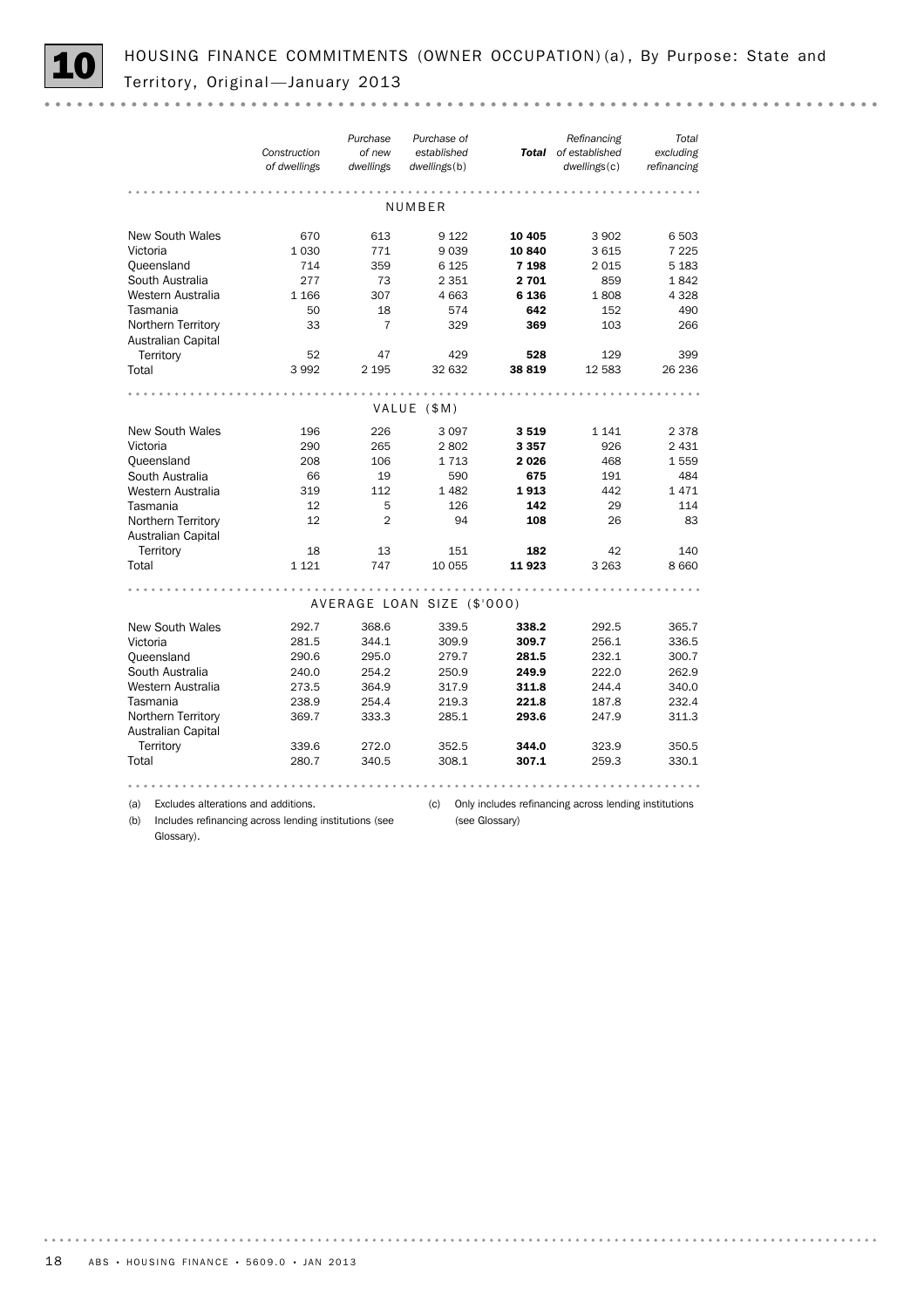

HOUSING FINANCE COMMITMENTS (OWNER OCCUPATION AND INVESTMENT HOUSING)(a),<br>By Purpose: Australia

(a) Excludes alterations and additions.

(b) Excludes revolving credit.

(c) Only includes refinancing across lending institutions (see Glossary).

(d) Includes refinancing (see Glossary).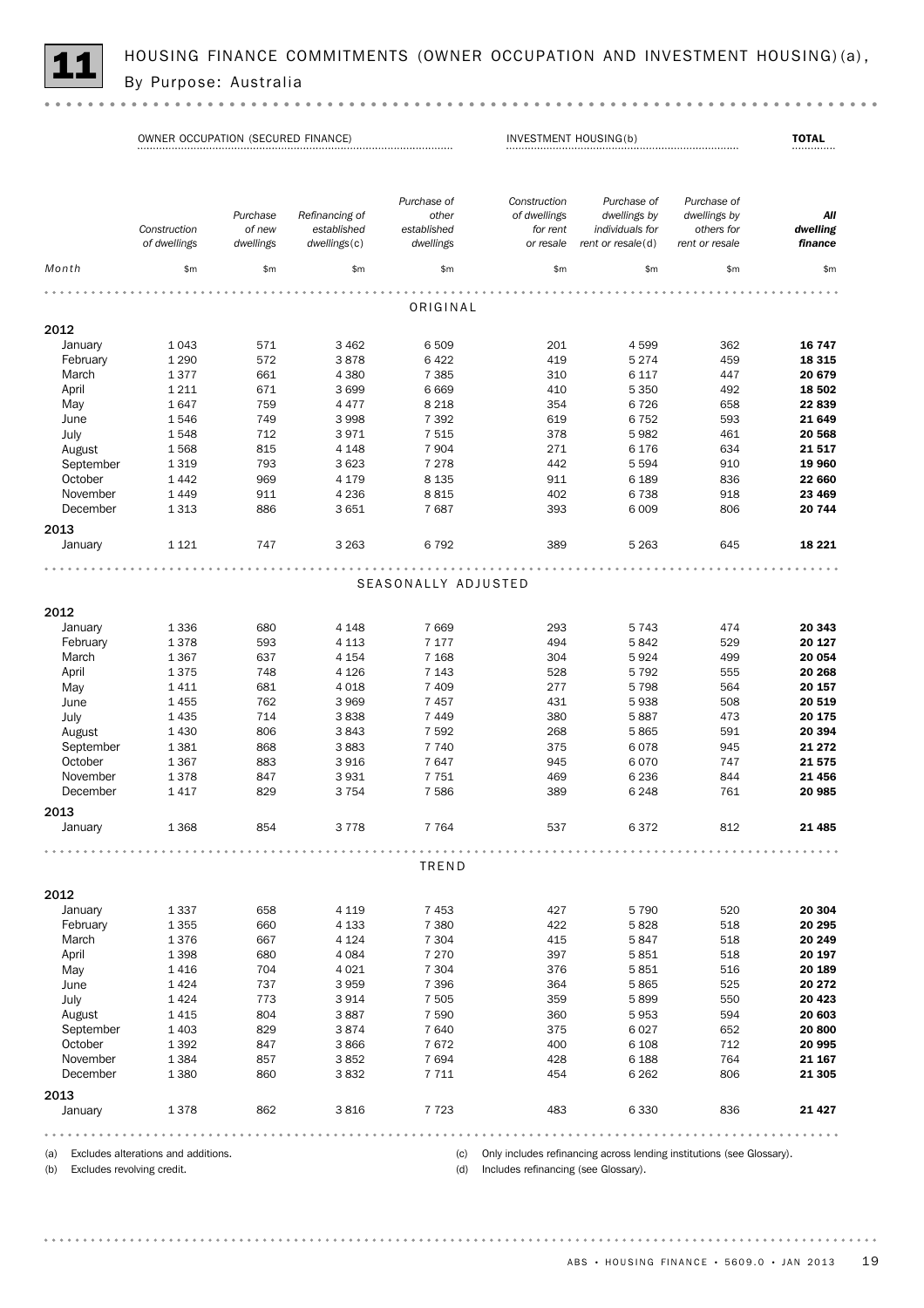HOUSING LOAN OUTSTANDINGS TO HOUSEHOLDS (OWNER OCCUPATION AND INVESTMENT HOUSING), By Lender: Australia

|                     | Banks(a)  | Permanent<br><b>Building</b><br>Societies(a) | Credit             | <b>Total Authorised</b><br>Deposit-taking<br>Co-operatives(a) Institutions (ADIs)(a) | Securitisation<br>Vehicles(b)     | Other<br>Lenders(b) | Total     |
|---------------------|-----------|----------------------------------------------|--------------------|--------------------------------------------------------------------------------------|-----------------------------------|---------------------|-----------|
| Month               | \$m       | \$m\$                                        | \$m\$              | $\mathsf{Sm}$                                                                        | \$m                               | \$m\$               | \$m\$     |
|                     |           |                                              |                    | OWNER-OCCUPIED HOUSING                                                               |                                   |                     |           |
| 2012                |           |                                              |                    |                                                                                      |                                   |                     |           |
| January             | 719 450   | 11815                                        | 31 218             | 762 483                                                                              | na                                | na                  | na        |
| February            | 723 605   | 11877                                        | 30 603             | 766 085                                                                              | na                                | na                  | na        |
| March               | 727 893   | 12 3 94                                      | 29 515             | 769 802                                                                              | na                                | na                  | na        |
| April               | 733 595   | 12 470                                       | 27 584             | 773 649                                                                              | na                                | na                  | na        |
| May                 | 737 726   | 12 439                                       | 27 734             | 777899                                                                               | na                                | na                  | na        |
| June                | 742 969   | 12 560                                       | 26 981             | 782 510                                                                              | na                                | na                  | na        |
| July                | 745 654   | 12 617                                       | 27 366             | 785 637                                                                              | na                                | na                  | na        |
| August              | 748 022   | 12 672                                       | 27 369             | 788 063                                                                              | na                                | na                  | na        |
| September           | 749 153   | 12 7 19                                      | 27 611             | 789 483                                                                              | na                                | na                  | na        |
| October             | 753 129   | 12 7 7 1                                     | 27 798             | 793 698                                                                              | na                                | na                  | na        |
| November            | 756 705   | 12842                                        | 28 275             | 797 822                                                                              | na                                | na                  | na        |
| December            | 761 565   | 12892                                        | 27 150             | 801 607                                                                              | na                                | na                  | na        |
| 2013                |           |                                              |                    |                                                                                      |                                   |                     |           |
| January             | 764 697   | 12896                                        | 27 302             | 804 895                                                                              | na                                | na                  | na        |
|                     |           |                                              | .                  |                                                                                      |                                   |                     |           |
|                     |           |                                              | INVESTMENT HOUSING |                                                                                      |                                   |                     |           |
| 2012                |           |                                              |                    |                                                                                      |                                   |                     |           |
| January             | 351 102   | 3 2 2 6                                      | 6572               | 360 900                                                                              | na                                | na                  | na        |
| February            | 353 038   | 3 2 4 3                                      | 6538               | 362 819                                                                              | na                                | na                  | na        |
| March               | 355 628   | 3 2 6 4                                      | 6 3 6 7            | 365 259                                                                              | na                                | na                  | na        |
| April               | 358 153   | 3 2 9 3                                      | 6057               | 367 503                                                                              | na                                | na                  | na        |
| May                 | 360 731   | 3 4 5 8                                      | 6 1 3 3            | 370 322                                                                              | na                                | na                  | na        |
| June                | 363 927   | 3 4 8 8                                      | 6031               | 373 446                                                                              | na                                | na                  | na        |
| July                | 365 867   | 3 4 9 7                                      | 6 0 9 2            | 375 456                                                                              | na                                | na                  | na        |
| August              | 367 580   | 3515                                         | 6 1 3 1            | 377 226                                                                              | na                                | na                  | na        |
| September           | 368 529   | 3512                                         | 6 1 6 7            | 378 208                                                                              | na                                | na                  | na        |
| October             | 370 511   | 3516                                         | 6 2 3 7            | 380 264                                                                              | na                                | na                  | na        |
| November            | 372 604   | 3532                                         | 6 3 0 7            | 382 443                                                                              | na                                | na                  | na        |
| December            | 374 904   | 3 5 3 5                                      | 6 2 2 2            | 384 661                                                                              | na                                | na                  | na        |
|                     |           |                                              |                    |                                                                                      |                                   |                     |           |
| 2013                |           |                                              |                    |                                                                                      |                                   |                     |           |
| January             | 377 092   | 3536                                         | 6 2 5 0            | 386 878                                                                              | na                                | na                  | na        |
|                     |           |                                              |                    |                                                                                      |                                   |                     |           |
|                     |           |                                              |                    | ALL RESIDENTIAL HOUSING                                                              |                                   |                     |           |
| 2012                |           |                                              |                    |                                                                                      |                                   |                     |           |
| January             | 1 070 552 | 15 0 41                                      | 37 790             | 1 1 2 3 3 8 3                                                                        | na                                | na                  | na        |
| February            | 1 076 643 | 15 120                                       | 37 141             | 1 1 28 9 04                                                                          | na                                | na                  | na        |
| March               | 1 083 521 | 15 658                                       | 35 882             | 1 135 061                                                                            | 105 972                           | 10 170              | 1 251 203 |
| April               | 1 091 748 | 15 763                                       | 33 641             | 1 141 152                                                                            | na                                | na                  | na        |
| May                 | 1 098 457 | 15 897                                       | 33 867             | 1 148 221                                                                            | na                                | na                  | na        |
| June                | 1 106 896 | 16 048                                       | 33 012             | 1 155 956                                                                            | 104 673                           | 9800                | 1 270 429 |
| July                | 1 111 521 | 16 114                                       | 33 458             | 1 161 093                                                                            | na                                | na                  | na        |
| August              | 1 115 602 | 16 187                                       | 33 500             | 1 165 289                                                                            | na                                | na                  | na        |
| September           | 1 117 682 | 16 231                                       | 33 7 7 8           | 1 167 691                                                                            | 103 653                           | 9425                | 1 280 769 |
| October             | 1 123 640 | 16 287                                       | 34 035             | 1 173 962                                                                            | na                                | na                  | na        |
| November            | 1 129 309 | 16 3 74                                      | 34 582             | 1 180 265                                                                            | na                                | na                  | na        |
| December            | 1 136 469 | 16 4 27                                      | 33 372             | 1 186 268                                                                            | 102 819                           | 8841                | 1 297 928 |
| 2013                |           |                                              |                    |                                                                                      |                                   |                     |           |
| January             | 1 141 789 | 16 432                                       | 33 552             | 1 191 773                                                                            | na                                | na                  | na        |
|                     |           |                                              |                    |                                                                                      |                                   |                     |           |
| not available<br>na |           |                                              |                    | (b)                                                                                  | Source ABS quarterly collections. |                     |           |
|                     |           |                                              |                    |                                                                                      |                                   |                     |           |

(a) Source APRA.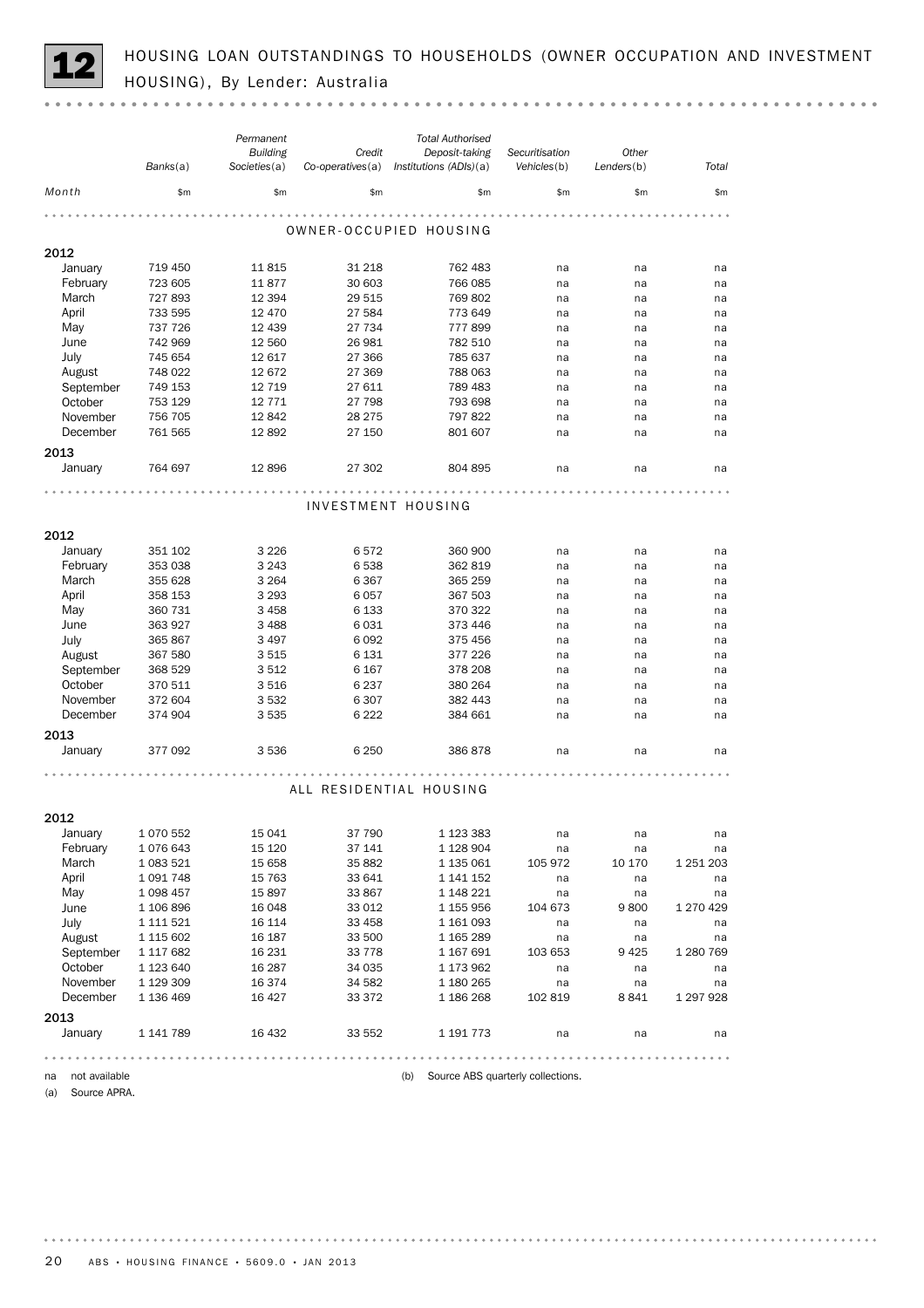#### EFFECT OF NEW SEASONALLY ADJUSTED ESTIMATES ON TREND ESTIMATES

SENSITIVITY ANALYSIS

Readers should exercise care when interpreting the trend estimates of recent months because they will be revised when next month's seasonally adjusted estimates become available. For further information, see paragraphs 30 and 31 in the Explanatory Notes.

The graph below presents the effect of two possible scenarios on the trend estimates:

1 The February 2013 seasonally adjusted estimate of the number of dwelling commitments is higher than the January 2013 seasonally adjusted estimate by 2.1%.

2 The February 2013 seasonally adjusted estimate of the number of dwelling commitments is lower than the January 2012 seasonally adjusted estimate by 2.1%.

The percentage change chosen is the average absolute percentage change of the seasonally adjusted series, based on the last 10 years of data.

#### NUMBER OF OWNER OCCUPIED DWELLING FINANCE COMMITMENTS



|                  |           |        |                     | WHAT IF NEXT MONTH'S |                               |        |
|------------------|-----------|--------|---------------------|----------------------|-------------------------------|--------|
|                  |           |        |                     |                      | SEASONALLY ADJUSTED ESTIMATE: |        |
|                  | Trend as  |        | $(1)$ rises by 2.1% |                      | $(2)$ falls by 2.1%           |        |
|                  | published |        | on this month       |                      | on this month                 |        |
|                  |           | %      |                     | %                    |                               | %      |
|                  | no.       | change | no.                 | change               | no.                           | change |
| <b>July 2012</b> | 45 564    | 0.7    | 45 564              | 0.7                  | 45 564                        | 0.7    |
| August 2012      | 45836     | 0.6    | 45 842              | 0.6                  | 45878                         | 0.7    |
| September 2012   | 45 964    | 0.3    | 45 972              | 0.3                  | 46 035                        | 0.3    |
| October 2012     | 45 923    | $-0.1$ | 45 926              | $-0.1$               | 45 958                        | $-0.2$ |
| November 2012    | 45 727    | $-0.4$ | 45 720              | $-0.4$               | 45 636                        | $-0.7$ |
| December 2012    | 45 441    | $-0.6$ | 45 445              | $-0.6$               | 45 169                        | $-1.0$ |
| January 2013     | 45 139    | $-0.7$ | 45 179              | $-0.6$               | 44 659                        | $-1.1$ |
|                  |           |        |                     |                      |                               |        |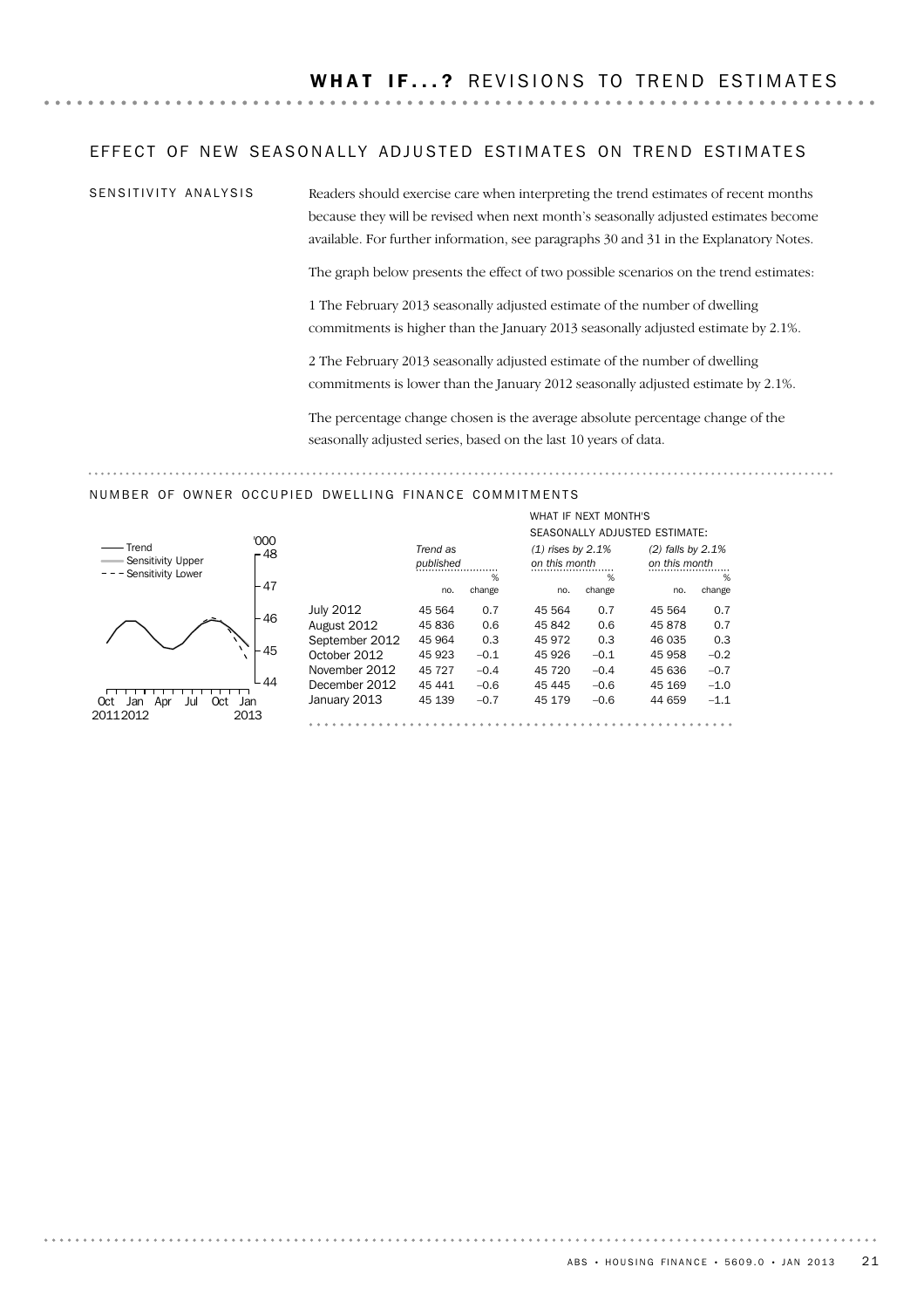# EXPLANATORY NOTES

| <b>INTRODUCTION</b> | 1 This publication presents statistics on housing finance commitments made by<br>significant lenders. This includes secured finance commitments for the construction or<br>purchase of owner occupied dwellings and finance commitments for the construction or<br>purchase of dwellings for rent or resale (investment housing). Also included are the<br>outstanding values of housing loan assets to individuals held by lenders at the end of<br>each reference month.                                                                                                                                                                                                                                                                                                                                                                                                                                                                                                                                                                                                                                                                                                                                                         |
|---------------------|------------------------------------------------------------------------------------------------------------------------------------------------------------------------------------------------------------------------------------------------------------------------------------------------------------------------------------------------------------------------------------------------------------------------------------------------------------------------------------------------------------------------------------------------------------------------------------------------------------------------------------------------------------------------------------------------------------------------------------------------------------------------------------------------------------------------------------------------------------------------------------------------------------------------------------------------------------------------------------------------------------------------------------------------------------------------------------------------------------------------------------------------------------------------------------------------------------------------------------|
| SCOPE               | Finance commitments made by the following types of lenders are included:<br>2<br>■ Banks<br>Permanent building societies<br>Credit unions/cooperative credit societies<br>Life or general insurance companies<br>General government enterprises<br>Superannuation funds<br>Securitisers of mortgage assets (wholesale lenders) which provide funds to<br>borrowers through a retail intermediary (e.g. mortgage originators)<br>Registered Financial Corporations (RFCs).                                                                                                                                                                                                                                                                                                                                                                                                                                                                                                                                                                                                                                                                                                                                                          |
|                     | 3 All lending commitments are classified to the lender type which is (or will be) the<br>legal lender on the corresponding loan contract. Commitments are published for two<br>broad groupings of lender type, Banks and Non-Banks. The Non-Bank grouping also has<br>the components Permanent Building Societies and Wholesale Lenders n.e.c. published.<br>4 Housing loan outstandings are classified to the following lender types: Banks;<br>Permanent Building societies; Credit unions/cooperative credit societies; Securitisation<br>vehicles; and Other lenders n.e.c The first three of these types are components of the<br>grouping Authorised Deposit-taking Institutions (ADIs). Loan outstandings for the ADI<br>lender types are published monthly, and are classified by purpose (owner occupied<br>housing or investment housing). All other institutions, including securitisation vehicles,<br>are only available on a quarterly basis. The release of loan outstandings data for those<br>lenders reporting on a quarterly basis will be lagged by one month - for example March<br>outstandings for securitisation vehicles and other lenders n.e.c. will be released from the<br>April publication onwards. |
| COVERAGE            | The statistics of housing finance commitments cover all banks and permanent<br>5<br>building societies. The largest of the remaining lenders of secured housing finance for<br>owner occupation are included so that, together with banks and building societies, at<br>least 95% of the Australian total of finance commitments is covered, and at least 90% of<br>each state total is covered. While many smaller contributors to the Non-Banks series are<br>excluded under these coverage criteria, at least 70% of finance commitments by<br>wholesale contributors are covered.                                                                                                                                                                                                                                                                                                                                                                                                                                                                                                                                                                                                                                              |
|                     | The survey coverage of housing finance commitments is maintained and updated by<br>6<br>including new lenders as their lending for housing becomes sufficiently large.<br>From June 2001, the collection of housing finance commitments covers all<br>7<br>commitments by banks and permanent building societies, all other lenders providing<br>funds of more than \$50m in 2000, and some additional smaller other lenders where<br>necessary to maintain collection coverage (as specified in paragraph 5).                                                                                                                                                                                                                                                                                                                                                                                                                                                                                                                                                                                                                                                                                                                     |
|                     | The statistics of housing loan outstandings cover all lenders included in the scope of<br>8<br>paragraph 2 that have been identified as holding residential loan assets on their balance<br>sheet as at the end of a particular reference month.                                                                                                                                                                                                                                                                                                                                                                                                                                                                                                                                                                                                                                                                                                                                                                                                                                                                                                                                                                                   |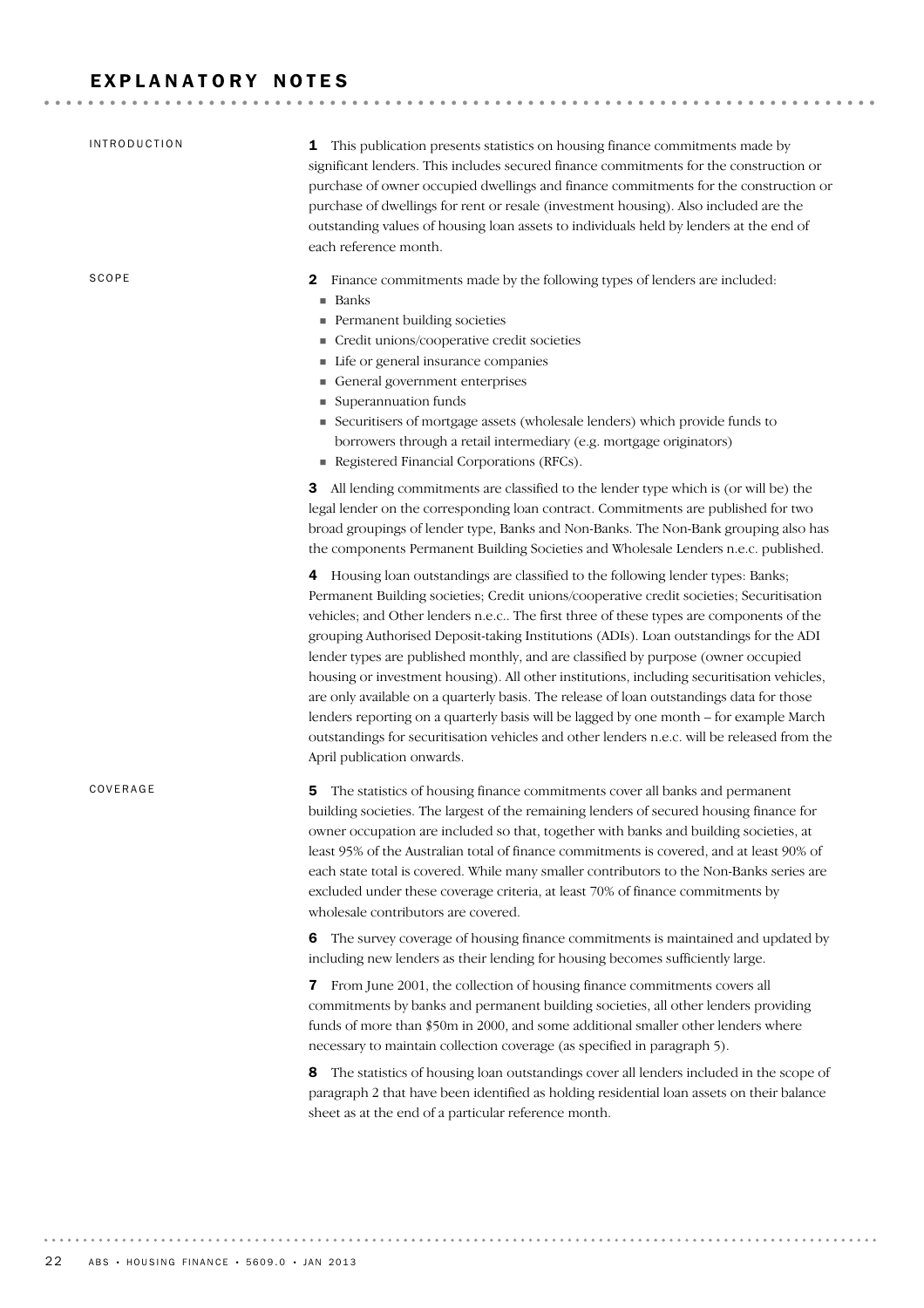SOURCES

REVISIONS

9 For banks, credit cooperatives, building societies and RFCs, the statistics in this publication are currently derived from returns submitted to the Australian Prudential Regulation Authority (APRA). The *Financial Sector (Collection of Data) Act 2001* facilitates the collection of statistical data from the financial sector, with APRA established as the central point for collection of both prudential and statistical data. In October 2001, APRA implemented new reporting forms for building societies and credit cooperatives. New reporting forms were implemented for banks in March 2002, and for RFCs in March 2003. APRA commenced collecting loan commitments data from banks, credit cooperatives and building societies in July 2002, and from RFCs in March 2003.

10 Housing finance commitments for owner occupied housing from banks, building societies and credit cooperatives are derived from the *ARF 392.0 Housing Finance* form collected by APRA. Housing finance commitments for investor housing from these lenders are sourced from the *ARF 394.0 Personal Finance* form and the *ARF 391.0 Commercial Finance* form. Owner occupied housing finance commitments for RFCs are collected on the *RRF 392.0 Housing Finance* form. Investor housing commitments are collected on the *RRF 394.0 Personal Finance* form and the *RRF 391.0 Commercial Finance* form.

11 Statistics on loan outstandings in table 12 are sourced from banks on form *ARF 320.0 Statement of Financial Position (Domestic Books)* with lending by building societies and credit cooperatives derived from form *ARF 323.0: Statement of Financial Position (Licensed ADI)*. While building societies and credit cooperatives with total assets greater than or equal to \$50 million are required to report to APRA on a monthly basis, those institutions with total assets less than this threshold are only required to submit this return on a quarterly basis. An undercoverage adjustment is made in deriving table 12 in the two months between the last month in the quarter to derive estimates for the complete population on a monthly basis.

12 Electronic versions of the forms and instructions for ADIs are available on the APRA website at *http://www.apra.gov.au/Statistics/Reporting-forms-and-instructions-ADIs.cfm*. For RFCs, these are available at:*http://www.apra.gov.au/nonreg/Pages/default.aspx*.

13 All other institutions, including securitisation vehicles, are collected directly by the Australian Bureau of Statistics (ABS). Data on loan outstandings of households for housing purposes for these lender types are only available on a quarterly basis. The data for Other lenders n.e.c. is compiled from a range of other data sources collected by the ABS.

**14** Revisions to previously published statistics are included in the publication as they occur.

**15** Changes in the classification of lenders (e.g. the conversion of a permanent building society to a bank) are reflected in the Lender series from the month of such change. Data for earlier periods for such lenders are not reclassified. Details of the establishment of new banks are published in the Reserve Bank of Australia's monthly *Bulletin* in the section on Technical Notes to Tables.

**16** A wholesale lender provides funds to borrowers through a retail intermediary which may then also be responsible for the ongoing relationship with the borrower. WHOLESALE LENDERS

> 17 The Wholesale Lenders n.e.c. series almost exclusively comprises securitisation vehicles (typically special purpose trusts), established to issue mortgage backed securities. It excludes commitments where a bank or permanent building society, acting as a wholesale provider of funds, is the lender on the loan contract. Those commitments are published as bank or permanent building society commitments.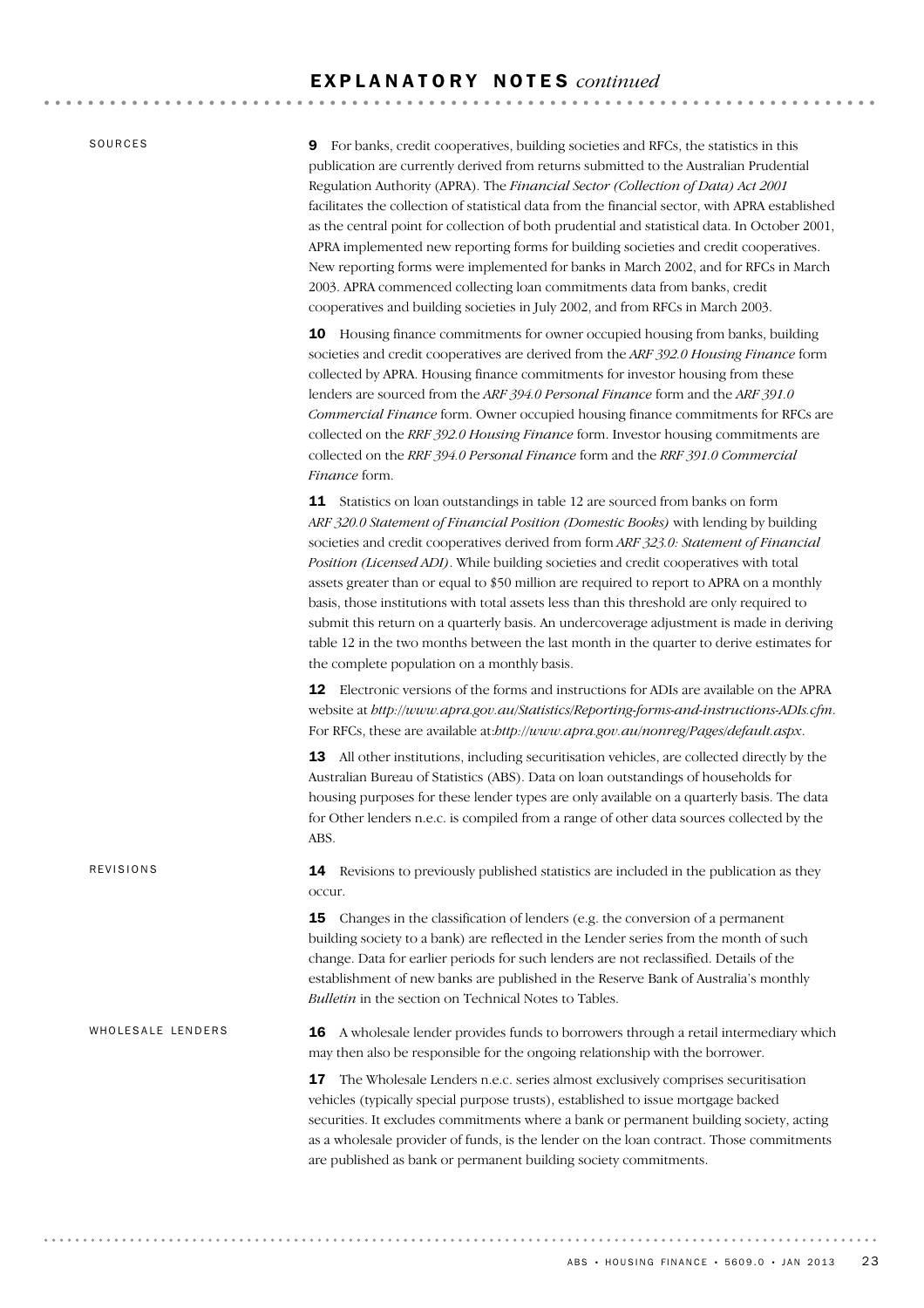| WHOLESALE LENDERS continued |  |  |
|-----------------------------|--|--|
|-----------------------------|--|--|

18 From July 1995 to July 2000, mortgage managers reported housing finance commitments on behalf of wholesale lenders. The introduction of wholesale lenders as the reporting unit does not change the scope of the collection, but has increased its coverage. This, along with the reclassification of some lending activity, increased the level of the Wholesale Lenders n.e.c. series for owner occupied housing by \$249m in July 2000.

19 Wholesale lenders contribute to the Non-Banks series for owner occupied housing, which is seasonally adjusted in table 3. A trend break was added to the Non-Banks series, shifting the trend up by 1,579 commitments and \$178m in July 2000. Revisions related to the introduction of wholesale lenders also resulted in a downward shift in the Banks' trend for owner occupied housing of 1,256 commitments and \$167m. Consequential breaks in the finance purpose trend series for owner occupied housing at July 2000 were:

- ! construction finance trend shifted down 16 commitments (\$3m)
- $\blacksquare$  new dwelling finance trend shifted up 26 commitments (\$1m)
- $\blacksquare$  established dwelling finance trend shifted up 313 commitments (\$13m)
- $\blacksquare$  refinancing trend shifted up 177 commitments (\$17m)
- total finance trend shifted up  $323$  commitments (\$11m).

20 Because of difficulties experienced by Wholesale Lenders n.e.c. in accurately identifying first home buyers in their commitments, these data are not used in estimating first home buyer commitments (table 9). Instead, from July 2000, the percentage of first home buyer commitments made by all banks and permanent building societies is applied to total Wholesale Lenders n.e.c. commitments to calculate their contribution to the First Home Buyers series. As a result, first home buyer commitments were revised upwards by 0.8 percentage points in July 2000.

21 An article on the introduction of the Wholesale Lenders n.e.c. series (including implications for the First Home Buyers series) featured in the October 2000 issue of this publication. A copy of the article is available from the ABS web site.

22 Seasonal adjustment is a means of removing the estimated effects of normal seasonal variation and 'trading day effects'. A 'trading day effect' reflects the varying amounts of activity on different days of the week and the different number of days of the week in any month (i.e. the number of Sundays, Mondays, etc.). This effect may be partly caused by the reporting practices of the lenders. Adjustment is also made for Easter which may affect the March and April estimates differently. Trading day effects are removed from the original estimates prior to the seasonal adjustment process. Seasonal adjustment does not remove the effect of irregular or non-seasonal influences (e.g. a change in interest rates) from the series. SEASONAL ADJUSTMENT

> 23 Over the period from early 1990 to April 1995, four of the major banks changed from reporting for the four or five weeks ending on the last Wednesday of each month to reporting on a calendar month basis. The published seasonally adjusted data take account of this change in pattern.

> 24 Rapid change in the financial sector, and particularly developments in the provision of housing finance, may cause changes in the seasonal and trading day patterns of the housing finance data. Examples include changes in the classification of financial institutions (particularly the reclassification of non-bank financial institutions to banks) and the increased use of mortgage securitisation.

> 25 Estimation of seasonal adjustment and trading day factors that reflect the full effect of recent developments is not possible until a sufficient number of years of data have been collected. When changes are occurring in the seasonal patterns, larger revisions to the seasonally adjusted series can be expected at the time of the biennial seasonal reanalysis. Accordingly, the trend estimate data provide a more reliable indicator of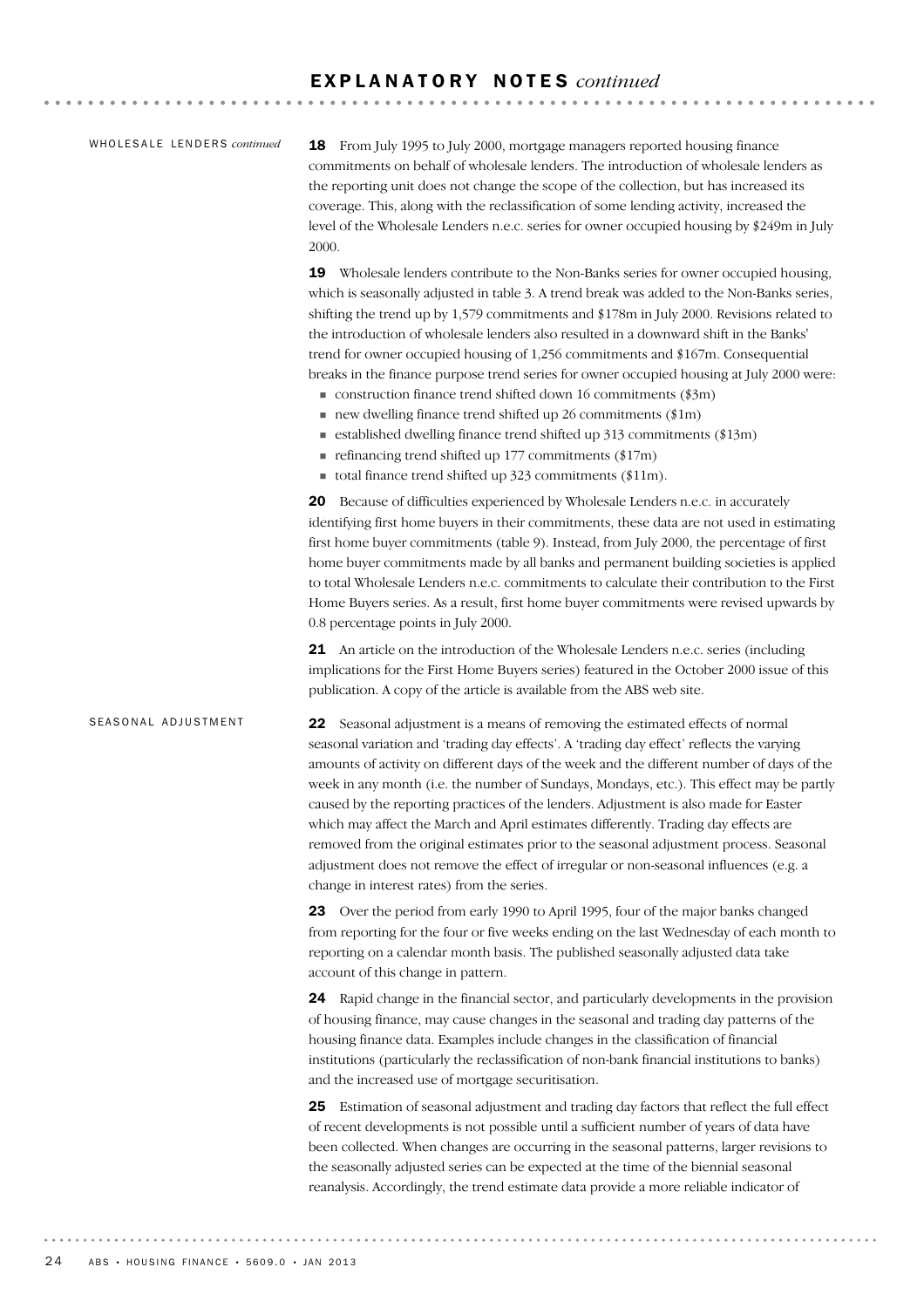#### SEASONAL ADJUSTMENT *continued*

underlying movement in housing finance commitments. See paragraphs 30 and 31 for further information on trend estimates.

26 State component series have been seasonally adjusted independently of the Australian series. The sum of the state components in seasonally adjusted and trend series are therefore unlikely to equal the corresponding Australian totals. State component series are also affected by the changes mentioned in paragraphs 22 to 25.

27 The housing finance series uses a concurrent seasonal adjustment methodology to derive the seasonal adjustment factors. This means that original estimates available at the current reference month are used to estimate seasonal factors for the current and previous months. As a result of this methodology, the seasonally adjusted and trend estimates for earlier periods can be revised each month. However, in most instances, the only noticeable revisions will be to the previous month and the same month a year ago.

28 Autoregressive integrated moving average (ARIMA) modelling can improve the revision properties of the seasonally adjusted and trend estimates. ARIMA modelling relies on the characteristics of the series being analysed to project future period data. The projected values are temporary, intermediate values, that are only used internally to improve the estimation of the seasonal factors. The projected data do not affect the original estimates and are discarded at the end of the seasonal adjustment process. The lending finance collections use an individual ARIMA model for the majority of the series in this publication. The ARIMA model is assessed as part of the biennial (once every two years) reanalysis. The next reanalysis is scheduled for December 2014. For more information on ARIMA modelling see Feature article: Use of ARIMA modelling to reduce revisions in the October 2004 issue of *Australian Economic Indicators* (cat. no. 1350.0).

29 The best seasonally adjusted estimates are achieved only some years after corresponding original estimates have been released. However, this does not satisfy the demand for timely seasonally adjusted estimates. The ABS advises users that while every effort is made to achieve the highest possible quality of seasonally adjusted estimates, given the available original estimates and preset publication deadlines, revisions to these seasonally adjusted estimates are inevitable and generally indicate improvements to those estimates. The use of the concurrent seasonal adjustment approach means that revisions, and therefore quality improvements, are identified earlier than under the previously used forward factor method. Under the concurrent approach, revisions are made up to one year earlier than under the forward factor approach.

30 Smoothing seasonally adjusted series reduces the impact of the irregular component of the seasonally adjusted series and creates trend estimates. These trend estimates are derived by applying a 13-term Henderson-weighted moving average to all but the last six months of the respective seasonally adjusted series. Trend series are created for the last six months by applying surrogates of the Henderson moving average to the seasonally adjusted series. For further information, refer to *Information Paper: A Guide to Interpreting Time Series—Monitoring Trends: An Overview* (cat. no. 1349.0) or contact the Assistant Director, Time Series Analysis on Canberra (02) 6252 6345 or by email at time.series.analysis@abs.gov.au. TREND ESTIMATES

> **31** While the smoothing technique described in paragraph 30 enables trend estimates to be produced for the latest few months, it does result in revisions to the trend estimates as new data become available. Generally, revisions become smaller over time and, after three months, usually have a negligible impact on the series. Changes in the original data and re-estimation of seasonal factors may also lead to revisions to the trend.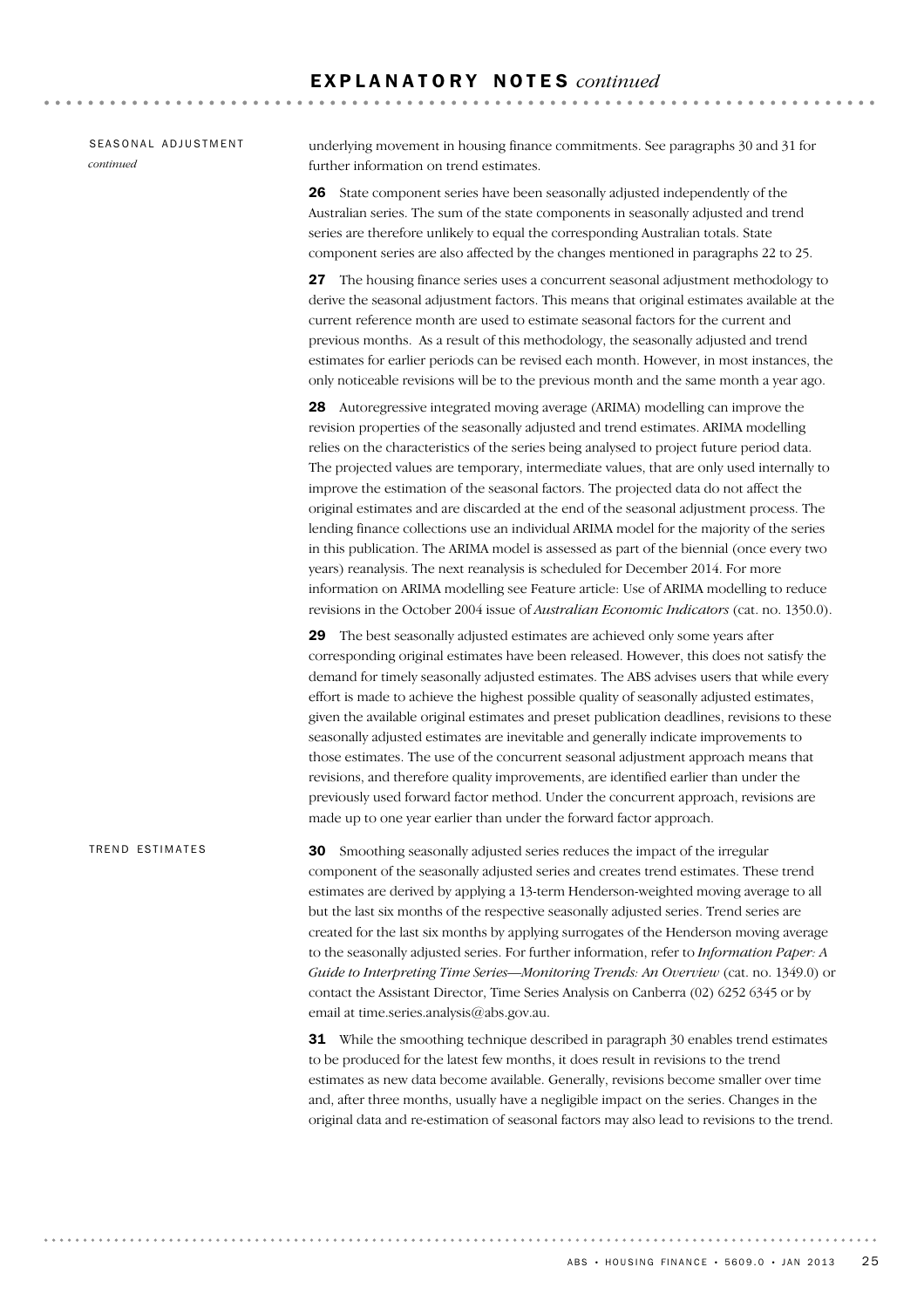| EFFECTS OF ROUNDING              | <b>32</b> Where figures have been rounded, discrepancies may occur between sums of the<br>component items and totals. Changes in dollar value and percentage terms presented in<br>the commentary and the percentage terms publication tables are based on rounded data<br>and may differ slightly from changes in dollar values and percentage terms calculated<br>from the unrounded data presented in the time series tables.                                                                                                                                                                 |
|----------------------------------|--------------------------------------------------------------------------------------------------------------------------------------------------------------------------------------------------------------------------------------------------------------------------------------------------------------------------------------------------------------------------------------------------------------------------------------------------------------------------------------------------------------------------------------------------------------------------------------------------|
| ABS DATA AVAILABLE ON<br>REQUEST | 33 Estimates for months prior to those shown in this publication and more detailed<br>series are available in spreadsheet format from the ABS website - see the listing on pages<br>3 and 4. For more information, contact the ABS National Information and Referral Service<br>on 1300 135 070.                                                                                                                                                                                                                                                                                                 |
| RELATED PRODUCTS                 | 34 Other ABS publications which may be of interest are outlined below. All<br>publications released from 1998 onwards are available on the ABS website:<br>bttp://www.abs.gov.au:<br>Lending Finance, Australia (cat. no. 5671.0) - issued monthly<br>Assets and Liabilities of Australian Securitisers (cat. no. 5232.0.55.001) - issued<br>quarterly<br>Buildings Approvals, Australia (cat. no. 8731.0) - issued monthly<br>Dwelling Unit Commencements, Australia, Preliminary (cat. no. 8750.0) - issued<br>quarterly.                                                                      |
|                                  | 35 Quarterly data prior to March 2002 for housing loan outstandings by type of lending<br>institution are available as a priced special data report related to the Australian National<br>Accounts: Financial Accounts (cat. no. 5232.0). Inquiries regarding this special data<br>report should be made to the contact on the front cover of this publication.                                                                                                                                                                                                                                  |
|                                  | 36 In addition, the Reserve Bank of Australia produces the monthly Reserve Bank of<br>Australia Bulletin as well as data on its website. Bulletin tables D1 and D2 contain<br>statistics on lending and credit aggregates (including the housing credit aggregate),<br>which contain lending and credit to the private non-financial sector. Table D5 Bank<br>Lending Classified by Sector contains statistics on lending to persons for the purpose of<br>housing, also classified by owner occupiers and investors, with statistics available from<br>January 1990.                            |
|                                  | 37 Residential lending by building societies and credit cooperatives is also published in<br>Bulletin tables B7 and B8. These statistics are also sourced from APRA collected data,<br>although this will differ from statistics in table 12 of this publication since the Bulletin<br>tables only include data for building societies and credit cooperatives with total assets<br>greater than or equal to \$50 million. Bulletin table B19 Securitisation Vehicles contains<br>outstandings information for mortgages held, which includes both residential and<br>non-residential mortgages. |
|                                  | 38 Current publications and other products released by the ABS are available from the<br>Statistics View. The ABS also issues a daily Release Advice on the ABS website<br>http://www.abs.gov.au which details products to be released in the week ahead.                                                                                                                                                                                                                                                                                                                                        |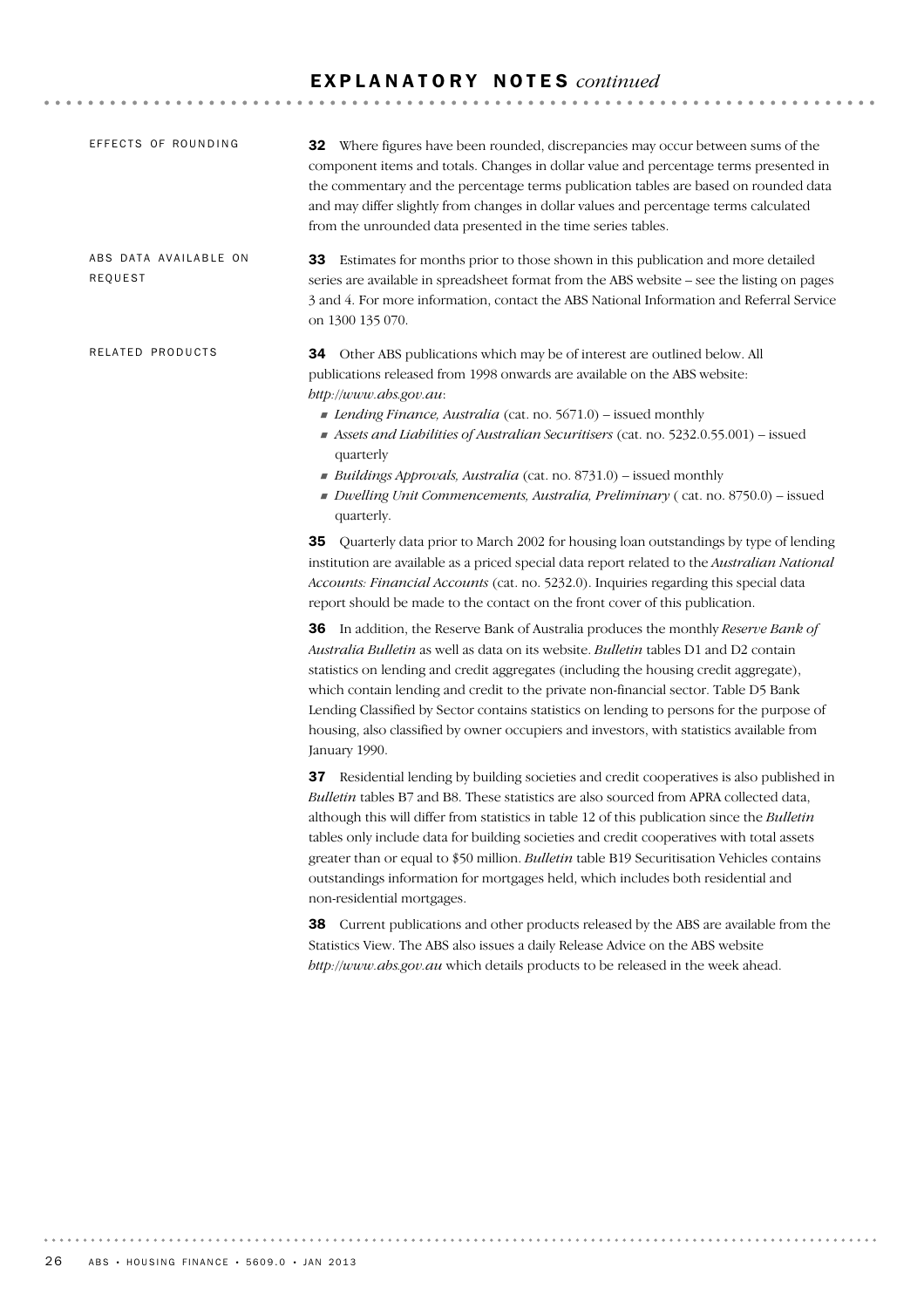| Alterations and additions   | Alterations and additions cover all structural and non-structural changes which are<br>integral to the functional and structural design of a dwelling. Examples are garages,<br>carports, pergolas, reroofing, recladding, etc. Alterations and additions do not include<br>swimming pools, ongoing repairs, or maintenance and home improvements which do<br>not involve building work.     |
|-----------------------------|----------------------------------------------------------------------------------------------------------------------------------------------------------------------------------------------------------------------------------------------------------------------------------------------------------------------------------------------------------------------------------------------|
| Average loan                | The Average Loan series is calculated as follows:<br>Total value of lending commitments per month<br>Total number of dwellings financed per month                                                                                                                                                                                                                                            |
|                             | The Average Loan series does not necessarily represent the average loan size per<br>dwelling. For instance, the average separately reflects first and second mortgages,<br>committed in separate months, which apply to the same dwelling. For example, when a<br>fixed rate and a variable rate loan are provided in separate months, two commitments<br>are created for the same dwelling. |
| Commitment                  | A lending commitment is a firm offer of housing finance. It either has been, or is<br>normally expected to be, accepted. Included are commitments to provide housing<br>finance to employees and commitments accepted and cancelled in the same month.                                                                                                                                       |
| Commitments not advanced    | Commitments not advanced at the end of the month are calculated as follows:                                                                                                                                                                                                                                                                                                                  |
|                             | Balance of unadvanced commitments at the end of the previous month                                                                                                                                                                                                                                                                                                                           |
|                             | + Total new housing commitments (including refinancing)                                                                                                                                                                                                                                                                                                                                      |
|                             | + Alterations and additions                                                                                                                                                                                                                                                                                                                                                                  |
|                             | $=$ Total commitments                                                                                                                                                                                                                                                                                                                                                                        |
|                             | - Cancellations of commitments                                                                                                                                                                                                                                                                                                                                                               |
|                             | - Commitments advanced during the month                                                                                                                                                                                                                                                                                                                                                      |
|                             | = Commitments not advanced at the end of the month                                                                                                                                                                                                                                                                                                                                           |
| Commitment value            | The commitment value for a contract of sale is the dwelling's sale value less any deposit.                                                                                                                                                                                                                                                                                                   |
| Construction of dwellings   | Construction of dwellings represents commitments made to individuals to finance, by<br>way of progress payments, the construction of owner occupied dwellings.                                                                                                                                                                                                                               |
| Dwelling                    | A dwelling is a single self-contained place of residence such as a detached or<br>semidetached house, a terrace house, a flat, home unit, town house, etc.                                                                                                                                                                                                                                   |
| Dwelling units              | Dwelling units refer to the number of single self-contained residences for which<br>commitments have been made, either on the security of first mortgage or on contract of<br>sale.                                                                                                                                                                                                          |
| <b>Established dwelling</b> | An established dwelling is one which has been completed for 12 months or more prior<br>to the lodgement of a loan application, or which has been previously occupied.                                                                                                                                                                                                                        |
| First home buyers           | First home buyers are persons entering the home ownership market for the first time.                                                                                                                                                                                                                                                                                                         |
| <b>Fixed loans</b>          | Generally involve:<br>• a commitment for a fixed amount for a fixed period for a specific purpose<br>• a schedule of repayments over a fixed period<br>repayments which reduce the liability of the borrower but do not act to make further<br>finance available.                                                                                                                            |
| Fixed rate loan             | Fixed rate loans have a set interest rate which cannot be varied, either upward or<br>downward, for a minimum period of two years. Capped loans are not categorised as fixed<br>rate loans because their interest rate can vary within a two year period.                                                                                                                                    |
| Housing Loan Outstandings   | The value of outstanding housing loans to Australian households as at a particular point<br>in time (for statistics in this publication this refers to the end of the reference month). A<br>loan is defined as an asset of a lending institution, which is not evidenced by the issuing<br>of a security by the borrower.                                                                   |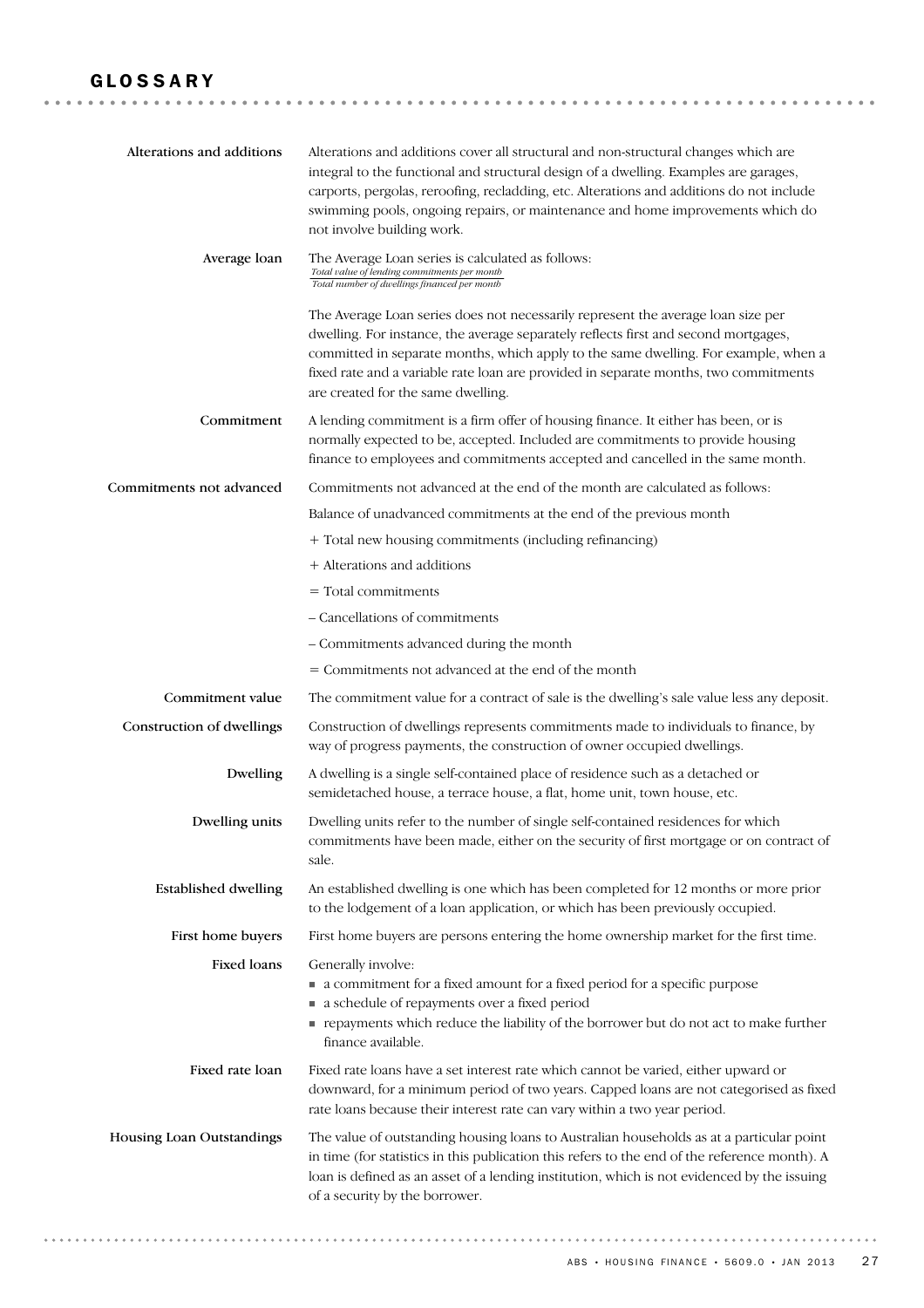# GLOSSARY *continued*

| New dwelling            | A new dwelling is one that has been completed within 12 months of the lodgement of a<br>loan application, and the borrower will be the first occupant.                                                                                                                                                                                                                                                                                                                                                                                                                                                |
|-------------------------|-------------------------------------------------------------------------------------------------------------------------------------------------------------------------------------------------------------------------------------------------------------------------------------------------------------------------------------------------------------------------------------------------------------------------------------------------------------------------------------------------------------------------------------------------------------------------------------------------------|
| Other lenders n.e.c.    | Comprises all lenders that are not banks, permanent building societies, credit<br>cooperatives or securitisation vehicles. Includes life or general insurance companies,<br>superannuation funds, government housing schemes, housing cooperatives, registered<br>financial corporations and other financial institutions.                                                                                                                                                                                                                                                                            |
| Refinancing             | For investment housing finance, it represents a commitment to refinance an existing<br>loan. For secured housing finance for owner occupation, included are those loans where<br>the refinancing lender is a different lender and the security is unchanged. The<br>refinancing of a loan to fund a change of residence is treated as a new lending<br>commitment.                                                                                                                                                                                                                                    |
| Revolving credit        | Generally has the following characteristics:<br>• a commitment for a credit or borrowing limit is given for a specific period after which<br>the commitment is reviewed<br>• the extent of the borrowing used at any time during the period may be for any amount<br>up to the authorised limit<br>repayments (other than of charges and interest) made during the period reduce the<br>extent of the borrowing used and thereby increase the amount of unused credit<br>available up to the authorised limit. Examples include credit cards, lines of credit and<br>approved overdrafts.             |
| Secured housing finance | This is all secured commitments to individuals for the construction or purchase of<br>dwellings for owner occupation, regardless of type of security. Commitments for<br>dwellings that will be occupied by persons other than the owner(s) are excluded.                                                                                                                                                                                                                                                                                                                                             |
| Securitisation vehicle  | Special purpose vehicles (generally trusts) that issue mortgage backed securities, which<br>are debt securities secured by specific pools of mortgages and repaid from the cash flows<br>(principal and interest payments) of the specific mortgage pool.                                                                                                                                                                                                                                                                                                                                             |
| Self-contained          | The dwelling includes bathing and cooking facilities.                                                                                                                                                                                                                                                                                                                                                                                                                                                                                                                                                 |
| Wholesale lenders       | A wholesale lender provides funds to borrowers through a retail intermediary which may<br>then also be responsible for the ongoing relationship with the borrower. The Wholesale<br>Lenders n.e.c. series almost exclusively comprises securitisation vehicles (typically special<br>purpose trusts) established to issue mortgage backed securities. It excludes funds<br>provided where a bank or permanent building society, acting as a wholesale provider of<br>funds, remains the lender on the contract. Those commitments are published as bank or<br>permanent building society commitments. |